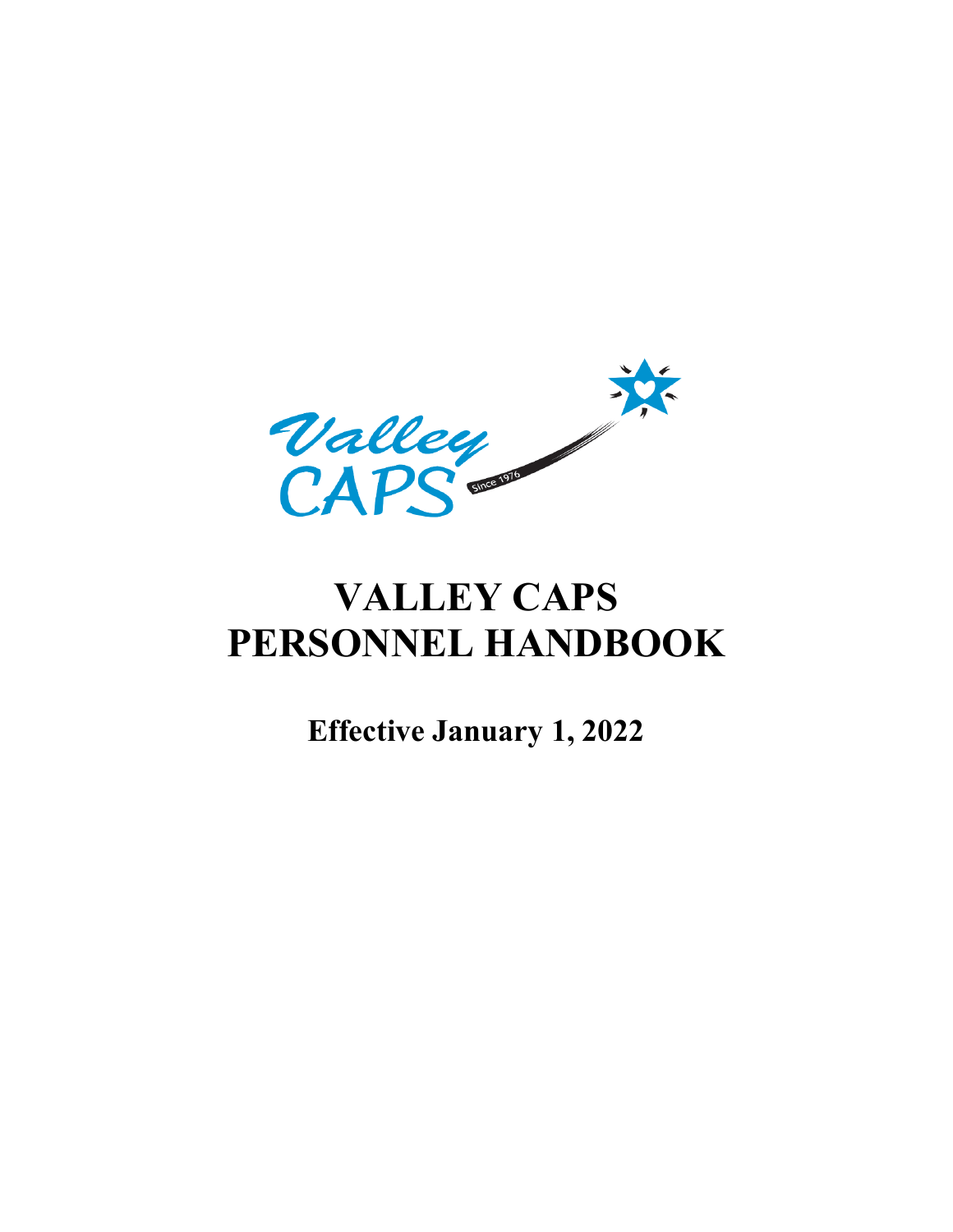# **TABLE OF CONTENTS**

| 1.             |       |  |  |  |
|----------------|-------|--|--|--|
| 2.             |       |  |  |  |
| 3.             |       |  |  |  |
| $\overline{4}$ |       |  |  |  |
| 5.             |       |  |  |  |
|                | 5.1.  |  |  |  |
|                | 5.2.  |  |  |  |
| 6.             |       |  |  |  |
|                | 6.6.  |  |  |  |
| 7.             |       |  |  |  |
|                | 7.1.  |  |  |  |
|                | 7.2.  |  |  |  |
|                |       |  |  |  |
|                |       |  |  |  |
|                |       |  |  |  |
| 8.             |       |  |  |  |
|                | 8.1.  |  |  |  |
|                | 8.2.  |  |  |  |
|                | 8.3.  |  |  |  |
|                | 8.4.  |  |  |  |
| 9.             |       |  |  |  |
| 10.            |       |  |  |  |
|                | 10.1. |  |  |  |
|                | 10.2. |  |  |  |
|                | 10.3. |  |  |  |
|                |       |  |  |  |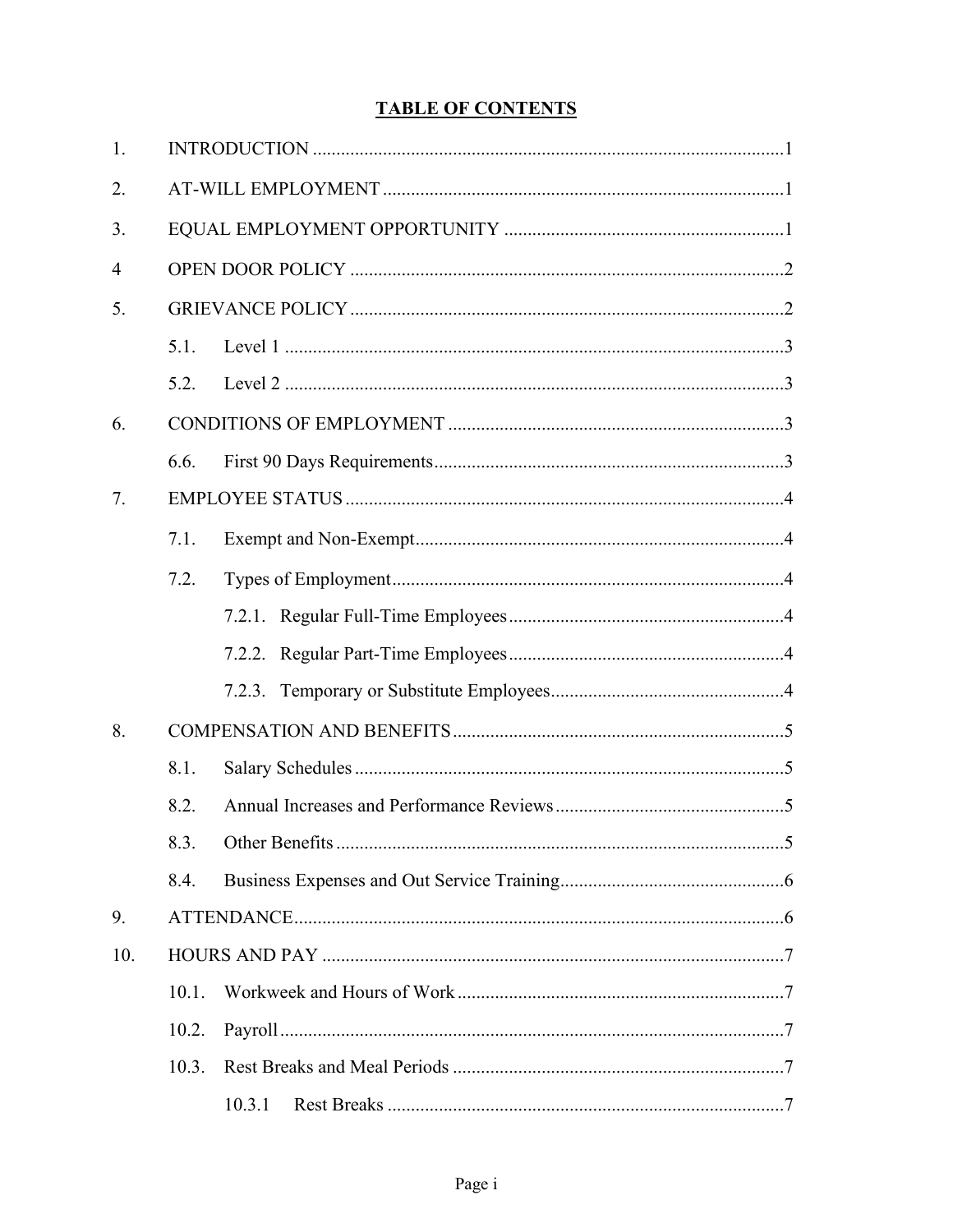|     |       | 10.3.2                                                |  |  |  |
|-----|-------|-------------------------------------------------------|--|--|--|
|     |       | 10.3.3                                                |  |  |  |
|     |       | 10.3.4                                                |  |  |  |
|     | 10.4. |                                                       |  |  |  |
|     |       | 10.4.1.                                               |  |  |  |
|     |       | 10.4.2.                                               |  |  |  |
|     |       | 10.4.3.                                               |  |  |  |
|     |       |                                                       |  |  |  |
|     | 10.5. |                                                       |  |  |  |
|     |       | 10.5.1.                                               |  |  |  |
|     |       | 10.5.2.                                               |  |  |  |
|     |       | 10.5.3.                                               |  |  |  |
| 11. |       |                                                       |  |  |  |
|     | 11.1. |                                                       |  |  |  |
|     | 11.2. |                                                       |  |  |  |
| 12. |       |                                                       |  |  |  |
|     | 12.1. |                                                       |  |  |  |
|     |       |                                                       |  |  |  |
|     |       |                                                       |  |  |  |
|     |       |                                                       |  |  |  |
|     |       |                                                       |  |  |  |
|     |       | 12.2.4 Vacation for Family Care, Medical and Military |  |  |  |
|     |       |                                                       |  |  |  |
|     |       |                                                       |  |  |  |
|     | 12.3. |                                                       |  |  |  |
|     |       |                                                       |  |  |  |
|     |       |                                                       |  |  |  |
|     |       |                                                       |  |  |  |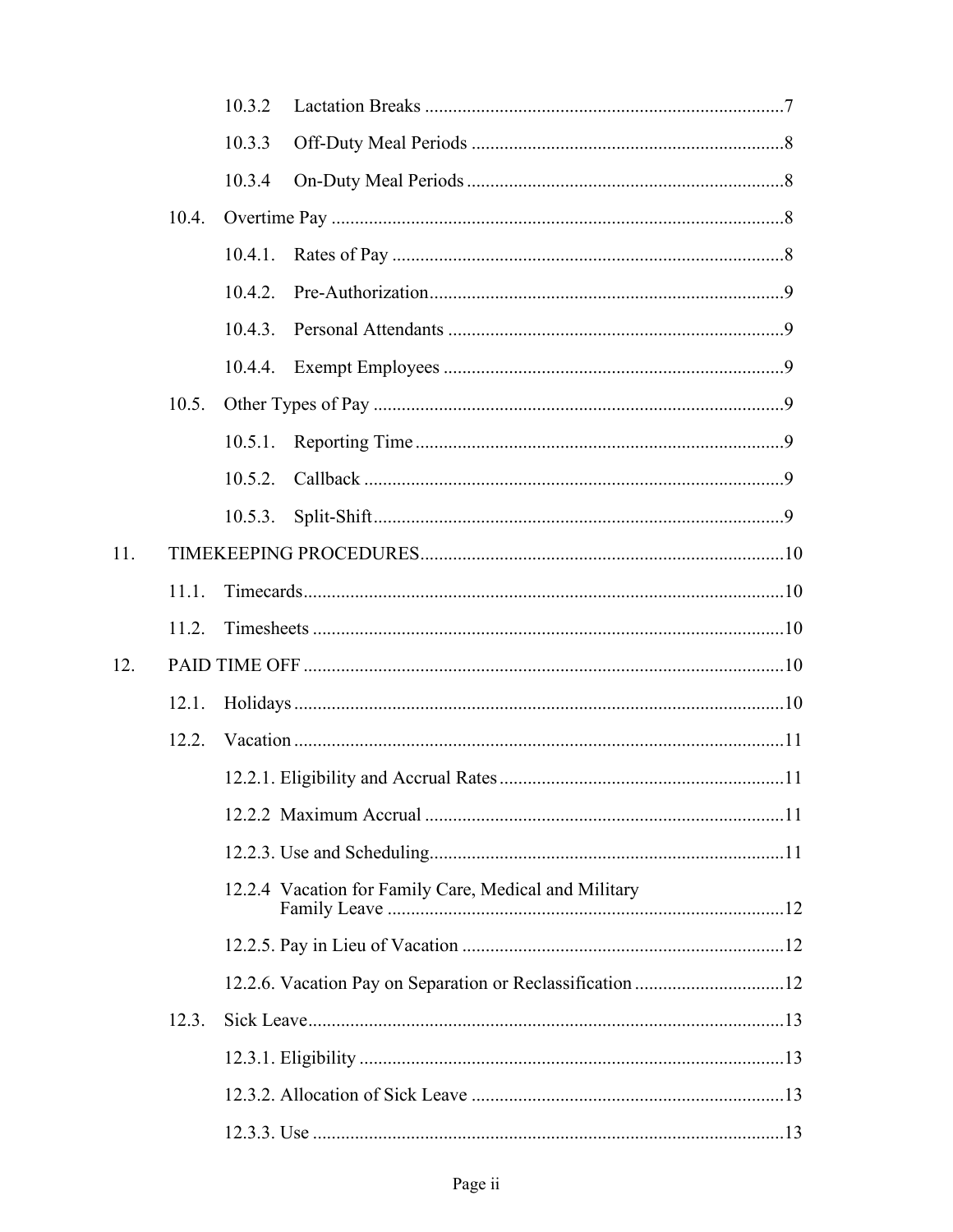|     |       | 12.3.6. Coordination of Sick Leave Benefits with Other Benefits 14 |  |
|-----|-------|--------------------------------------------------------------------|--|
| 13. |       |                                                                    |  |
|     | 13.1  |                                                                    |  |
|     |       |                                                                    |  |
| 14. |       |                                                                    |  |
|     | 14.1. |                                                                    |  |
|     |       |                                                                    |  |
|     |       |                                                                    |  |
|     |       |                                                                    |  |
|     |       |                                                                    |  |
|     |       | Family Care, Medical, and Military<br>14.1.4.1.                    |  |
|     |       |                                                                    |  |
|     |       |                                                                    |  |
|     |       |                                                                    |  |
|     |       |                                                                    |  |
|     |       | 14.1.7. Procedure for Requesting FMLA-CFRA Leave19                 |  |
|     |       |                                                                    |  |
|     |       | 14.1.7.2.                                                          |  |
|     |       |                                                                    |  |
|     |       |                                                                    |  |
|     |       |                                                                    |  |
|     | 14.2  |                                                                    |  |
|     |       | 14.2.1.                                                            |  |
|     |       | 14.2.2.<br>Substitution of Paid Leave for Pregnancy-Related        |  |
|     |       | 14.2.3.                                                            |  |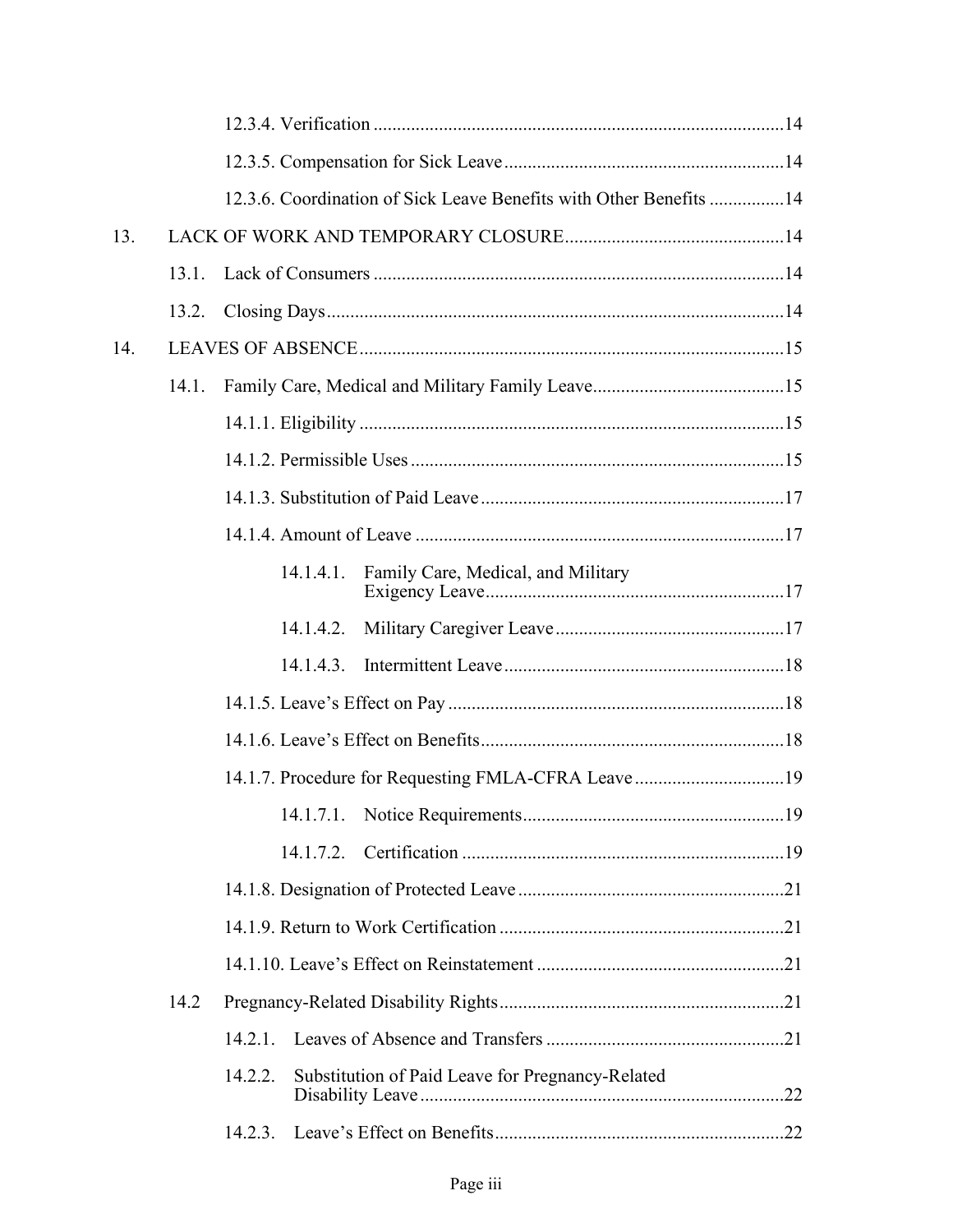|     |       | 14.2.4. |                                                           |
|-----|-------|---------|-----------------------------------------------------------|
|     | 14.3  |         |                                                           |
|     | 14.4  |         |                                                           |
|     |       | 14.4.1. |                                                           |
|     |       | 14.4.2. |                                                           |
|     |       | 14.4.3. |                                                           |
|     |       | 14.4.4. | Leave to Attend Children's School at Teacher's Request 24 |
|     |       | 14.4.5. |                                                           |
|     |       | 14.4.6. | Volunteer Firefighter, Reserve Peace Officer, and         |
|     |       | 14.4.7. |                                                           |
|     |       | 14.4.8. |                                                           |
|     |       | 14.4.9. |                                                           |
|     |       |         |                                                           |
|     |       |         |                                                           |
|     | 14.5. |         |                                                           |
| 15. |       |         |                                                           |
|     | 15.1. |         |                                                           |
|     |       |         |                                                           |
| 16. |       |         |                                                           |
| 17. |       |         |                                                           |
|     | 17.1. |         |                                                           |
|     | 17.2. |         |                                                           |
|     | 17.3. |         |                                                           |
| 18. |       |         |                                                           |
| 19. |       |         |                                                           |
|     | 19.1. |         |                                                           |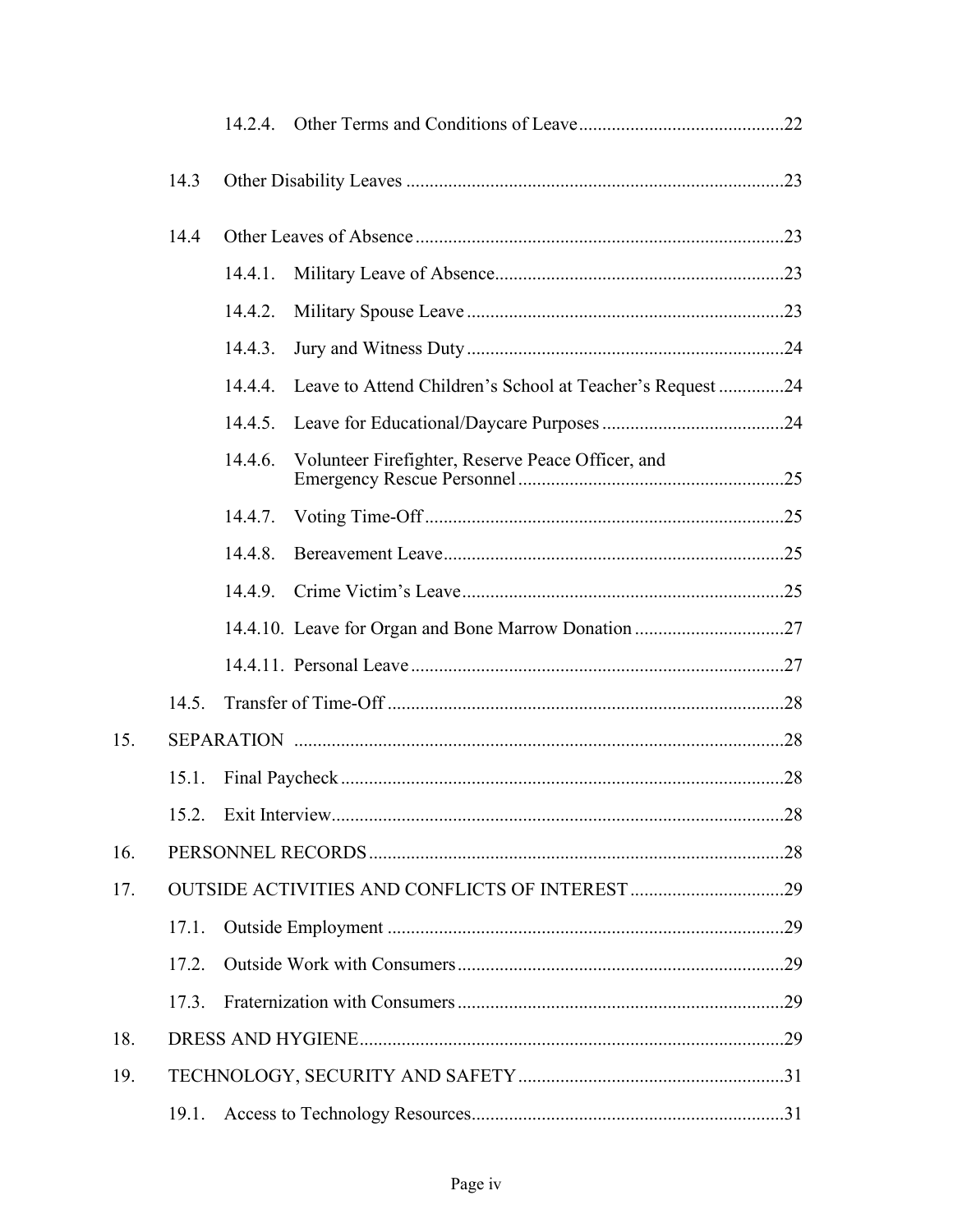|     | 19.2.                                      |                                                            |  |
|-----|--------------------------------------------|------------------------------------------------------------|--|
|     | 19.3.                                      |                                                            |  |
|     | 19.4.                                      |                                                            |  |
|     | 19.5.                                      |                                                            |  |
|     | 19.6.                                      |                                                            |  |
|     | 19.7.                                      |                                                            |  |
|     | 19.8.                                      |                                                            |  |
|     | 19.9.                                      |                                                            |  |
|     |                                            |                                                            |  |
|     |                                            |                                                            |  |
|     |                                            |                                                            |  |
|     |                                            |                                                            |  |
|     |                                            |                                                            |  |
| 20. |                                            |                                                            |  |
| 21. | <b>WORKPLACE SAFETY (PANDEMIC RELATED)</b> |                                                            |  |
|     | 21.1                                       |                                                            |  |
|     | 21.2                                       |                                                            |  |
|     | 21.3                                       |                                                            |  |
|     | 21.4                                       |                                                            |  |
|     | 21.5                                       |                                                            |  |
|     | 21.6                                       |                                                            |  |
|     | 21.7                                       |                                                            |  |
| 22. |                                            |                                                            |  |
| 23. |                                            | POLICY AGAINST HARASSMENT, DISCRIMINATION, & RETALIATION39 |  |
|     | 23.1.                                      |                                                            |  |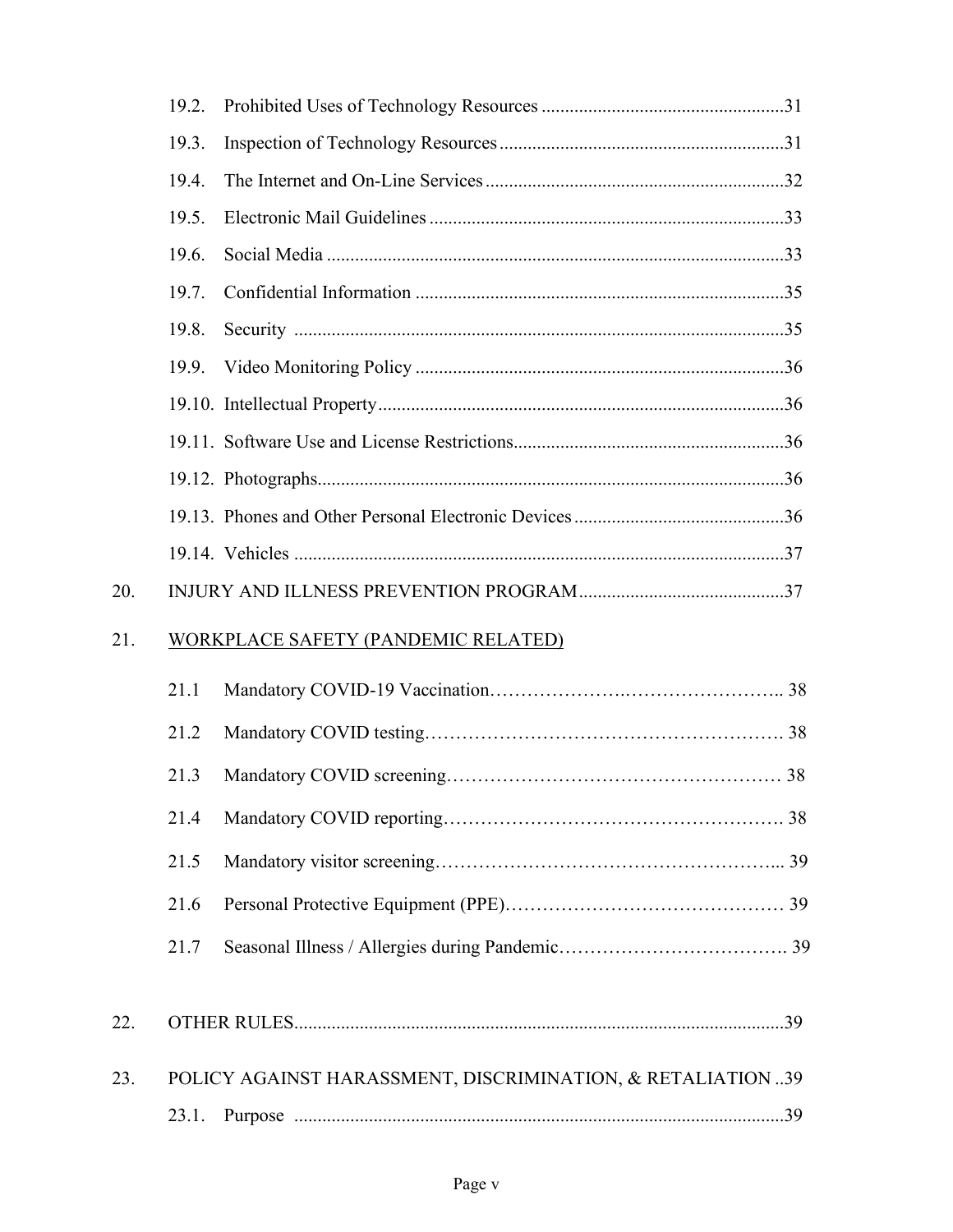|     | 23.2. |                                                    |
|-----|-------|----------------------------------------------------|
|     | 23.3. |                                                    |
|     | 23.4. |                                                    |
|     | 23.5. |                                                    |
| 24. |       |                                                    |
|     | 24.1. |                                                    |
|     | 24.2. |                                                    |
|     | 24.3. |                                                    |
|     | 24.4. |                                                    |
|     | 24.5. |                                                    |
| 25. |       |                                                    |
|     | 25.1. |                                                    |
|     | 25.2. |                                                    |
|     | 25.3. |                                                    |
|     | 25.4. |                                                    |
|     |       | 25.4.1.                                            |
|     |       | 25.4.2.                                            |
|     | 25.5. |                                                    |
| 26. |       |                                                    |
| 27. |       | SUBSTANCE ABUSE POLICY FOR A DRUG-FREE WORKPLACE45 |
|     | 27.1. |                                                    |
|     | 27.2. | Scope                                              |
|     | 27.3  |                                                    |
|     | 27.4. |                                                    |
|     | 27.5. |                                                    |
|     | 27.6. |                                                    |
|     |       | 27.6.1.                                            |
|     |       | .47                                                |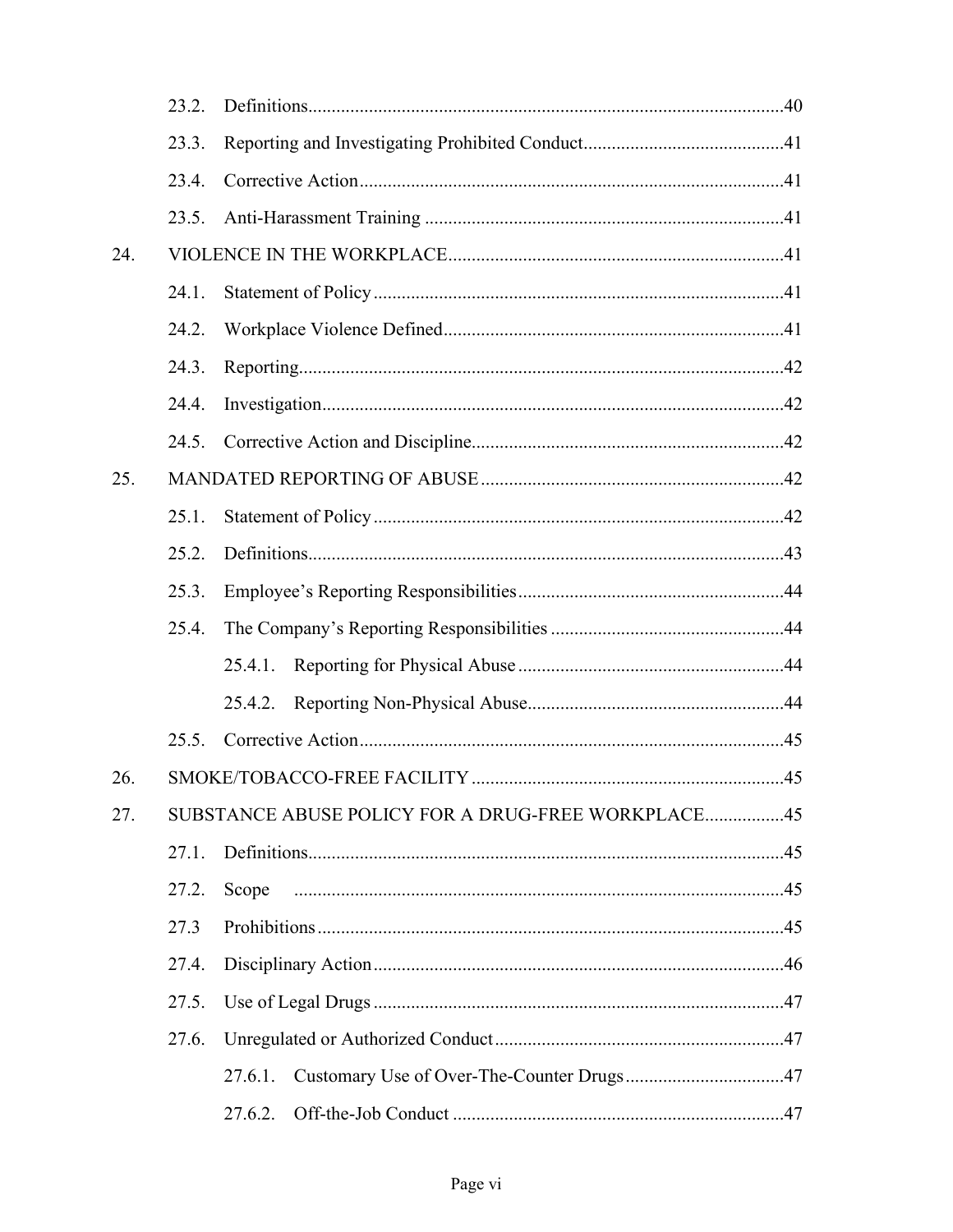| 28. |  |  |
|-----|--|--|
|     |  |  |
|     |  |  |
|     |  |  |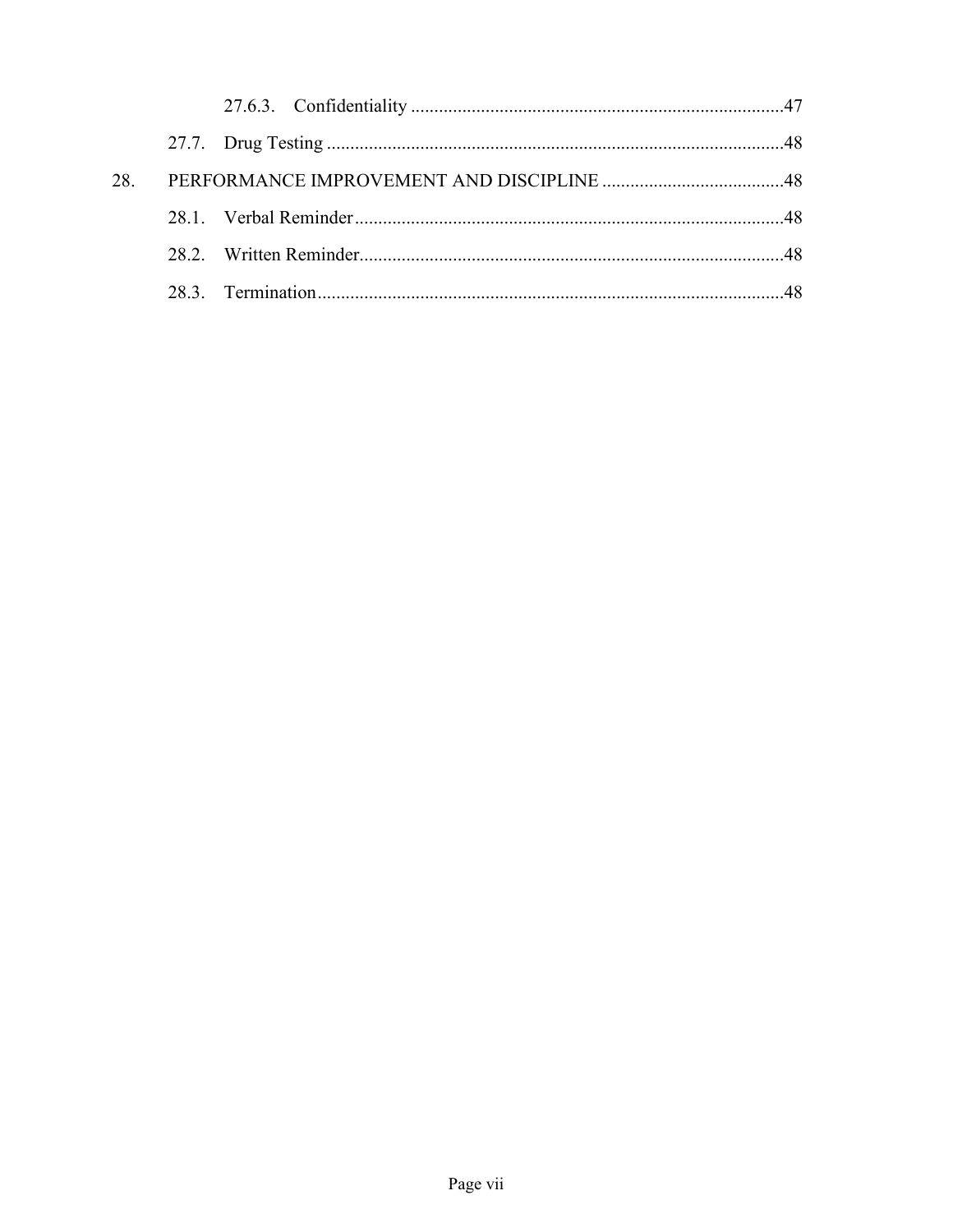## **1. INTRODUCTION**

Valley CAPS (or the "Company") has prepared this Personnel Handbook to familiarize our employees with our philosophies and beliefs and describe our employment practices, policies, and guidelines. Although this is not a contract or a legal document, it is important that all employees read, understand, and follow the provisions in this handbook. It is not possible for us to anticipate every situation that may arise in the workplace and there will undoubtedly be situations that will require us to reconsider our policies or guidelines. Accordingly, Valley CAPS reserves the exclusive right to modify, interpret, supplement, or rescind any provision of this handbook as we deem necessary or appropriate.

All employment agreements are subject to the provisions of this handbook. Only the Executive Director has the authority to enter into any agreement which is inconsistent with any provision set forth in this handbook. (With regards to the employment of the Executive Director, only the Board of Directors has the authority to enter into any agreement which is inconsistent with any provision set forth in this handbook.) All employment agreements must be in writing and signed by the Executive Director or designee (or where the affected employee is the Executive Director, by the President of the Board of Directors or his or her designee) and the affected employee. All Director level employment agreements will be reviewed and signed by the Executive Director.

Employees must sign the acknowledgment at the end of this handbook and return it to Human Resources for recordkeeping. This handbook is the property of Valley CAPS, and it is intended only for personal use and reference by our current employees. Circulation or distribution of this handbook outside of Valley CAPS is prohibited without the prior, written approval of the Executive Director.

## **2. AT-WILL EMPLOYMENT**

All employment at Valley CAPS is "at-will." This means that the employee and Valley CAPS each has the right to terminate the employment relationship at any time, with or without notice, and with or without cause. Employees may also be demoted, disciplined, or the terms of their employment altered, at any time, with or without notice, and with or without cause at the sole discretion of Valley CAPS. Only the Executive Director has the authority to enter into an agreement for employment for a specified period of time or to make any agreement contrary to this at-will status. Any such agreement must be in writing, must be signed by the Executive Director and by the affected employee, and must express a clear and unambiguous intent to alter the at-will nature of the employment relationship.

## **3. EQUAL EMPLOYMENT OPPORTUNITY**

Valley CAPS is subject to all state and federal laws that prohibit discrimination, harassment and retaliation in the workplace and require equal employment opportunities. It is our policy to provide equal employment opportunity for all applicants and employees. We do not unlawfully discriminate on the basis of race, color, national origin, ancestry, citizenship, religion (including religious dress and grooming practices), sex (including pregnancy, perceived pregnancy, childbirth, breastfeeding or related medical condition), gender identity, gender expression, age,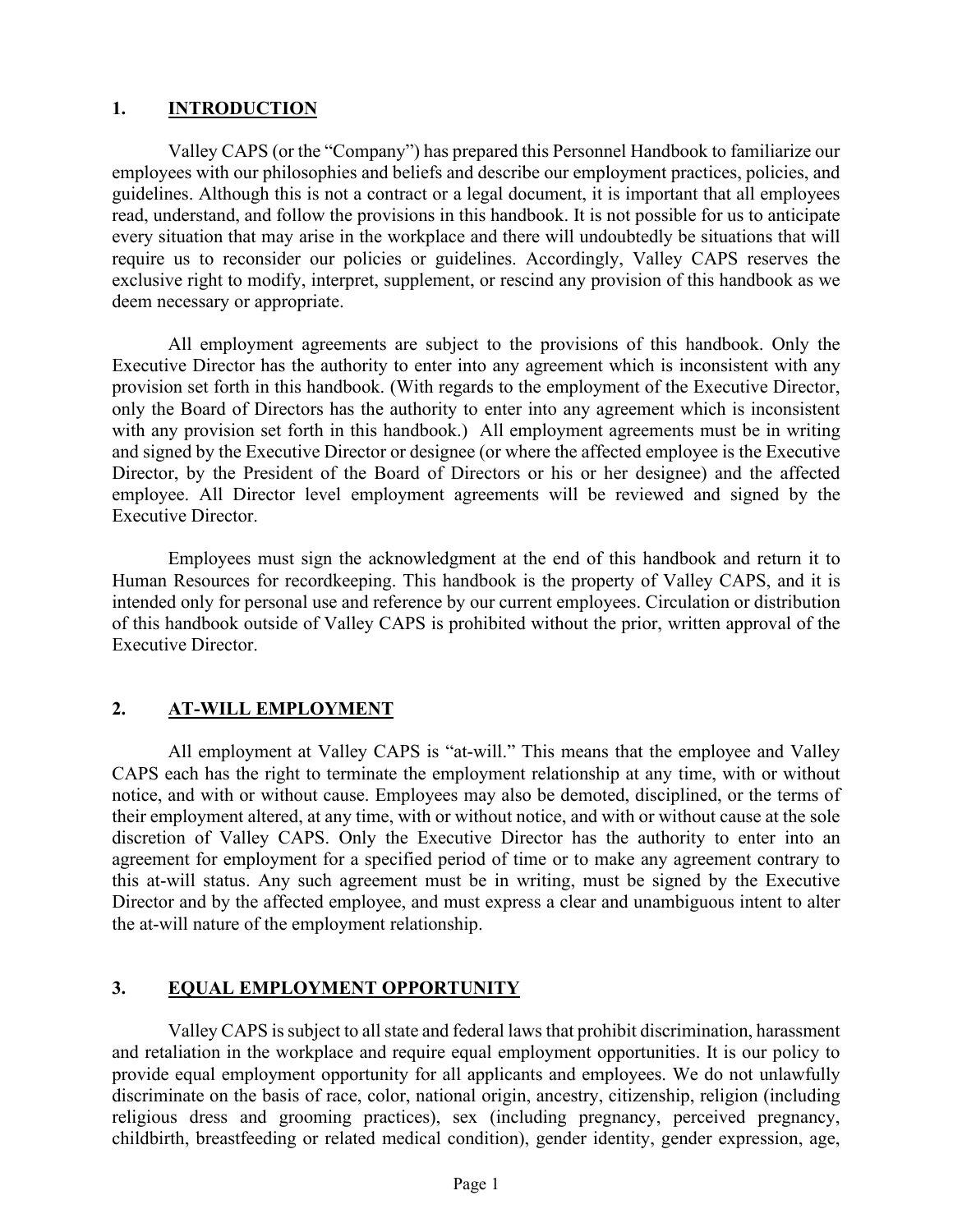physical or mental disability, legally protected medical condition or information, family status, caregiver status, marital status, domestic partner status, sexual orientation, genetic information, military status, veteran status, or any other basis protected by local, State or federal laws. When necessary, we make reasonable accommodations for disabled employees who request an accommodation for their disability, including pregnancy, childbirth, or related medical condition.

We also prohibit sexual harassment and harassment, retaliation, and discrimination of any individual on the basis of any protected category or status listed above. For information about the types of conduct that may constitute impermissible harassment, discrimination, or retaliation, our internal procedures for addressing any complaint of such conduct, or the legal remedies available through and the complaint procedures of the appropriate state and federal agencies, please refer to our Policy Against Harassment, Discrimination, and Retaliation at Section 22.

This equal employment opportunity policy applies to all areas of employment including recruitment, hiring, training, promotion, transfer, disciplinary action, compensation, benefits, and programs. It is the responsibility of every supervisor and employee to conscientiously follow this policy.

## **4. OPEN DOOR POLICY**

Valley CAPS has an open door policy that encourages employees to participate in decisions affecting them and their daily professional responsibilities. Employees who have job-related concerns or complaints are encouraged to discuss them with their supervisor or any other management representative with whom they feel comfortable. The Company believes that employee concerns are best addressed through this type of informal and open communication.

Employees are encouraged to raise work-related concerns as soon as possible after the events that cause the concern. Employees are further encouraged to pursue discussion of their work-related concerns until the matter is fully resolved. Although the Company cannot guarantee that in each instance the employee will be satisfied with the result, we will attempt in each instance to explain the result to the employee if the employee is not satisfied. The Company will also attempt to keep all such expressions of concern, the results of any investigation, and the terms of the resolution confidential. In the course of investigating and resolving the matter, however, some dissemination of information to others may be necessary or appropriate.

Employees who conclude that work-related concerns should be brought to the attention of the Company by formal or written notice may avail themselves of the Grievance Policy in Section 5.

# **5. GRIEVANCE POLICY**

A grievance is defined as an unresolved complaint or dispute, disagreement, misunderstanding or expressed dissatisfaction on the part of an employee, relating to the conditions of employment or the meaning and application of the written rules. In pursuing the following grievance procedure in good faith, employees are assured freedom from restraint, interference, coercion, discrimination, or reprisal. For alleged harassment, discrimination, or retaliation, see Policy Against Harassment, Discrimination, and Retaliation at Section 22. If an employee believes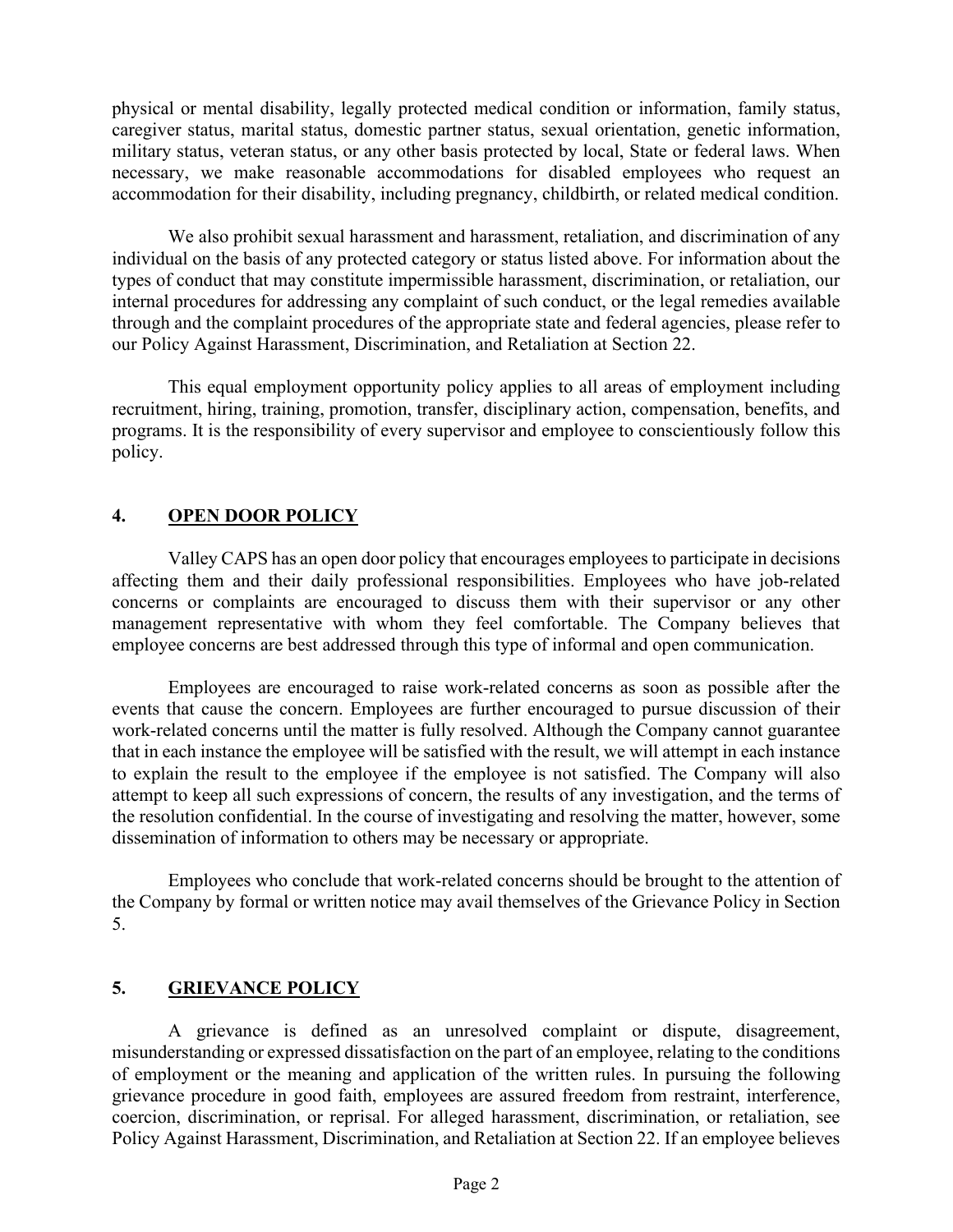that any employment condition or written rule is unjust or inequitable, the employee may employ the following procedure at his or her sole discretion:

5.1. Level 1. Within five working days of the incident or problem giving rise to the grievance, the employee should discuss the problem with his or her immediate supervisor. The supervisor will investigate the concerns and provide the employee with a response within five working days unless additional time is required under the circumstances.

5.2. Level 2. If the employee feels that the problem is not satisfactorily resolved with his or her immediate supervisor, the employee can file a written grievance with the Executive Director within five working days of receiving a response in Level 1. The Executive Director will provide the employee with a written response within ten working days unless additional time is required under the circumstances.

# **6. CONDITIONS OF EMPLOYMENT**

6.1. All employees and volunteers must be at least 18 years of age.

6.2. All applicants who are offered employment and all volunteers with direct contact with consumers must submit to a physical examination with TB clearance arranged for and paid by Valley CAPS. All applicants who are offered employment must also submit to our substance abuse testing. Offers of employment are contingent upon satisfactory results from the physical examination and drug testing.

6.3. Valley CAPS is required by law to conduct criminal background checks of applicants and is therefore exempt from "ban the box" laws prohibiting inquiries into an applicant's criminal history. Accordingly, all applicants should expect to be asked about and be prepared to disclose any criminal convictions. All applicants who are offered employment and all volunteers will also be required to satisfactorily complete a background check, which will include a fingerprint background check processed by the Department of Justice. Valley CAPS will provide the necessary forms and cover the cost of the background check. All information obtained as a result of the background check will be used solely for employment purposes.

6.4. All applicants whose duties require driving as an essential function of the position are required to submit a recent printout from the Department of Motor Vehicles at their own cost. Employees whose duties require driving as an essential function of the position must maintain a driving record acceptable to our current insurance carrier.

6.5. All employees, all volunteers, and all contractors with direct contact with consumers perform services under the direct supervision of the Executive Director or his or her designee. The intent of this guideline is to conform to regulatory guidelines as well as to grant to the Executive Director or his or her designee the authority to make and implement decisions within the organization on a day-to-day basis.

# 6.6. First 90 Days Requirements.

6.6.1. If being employed to work in a position which requires a Commercial Class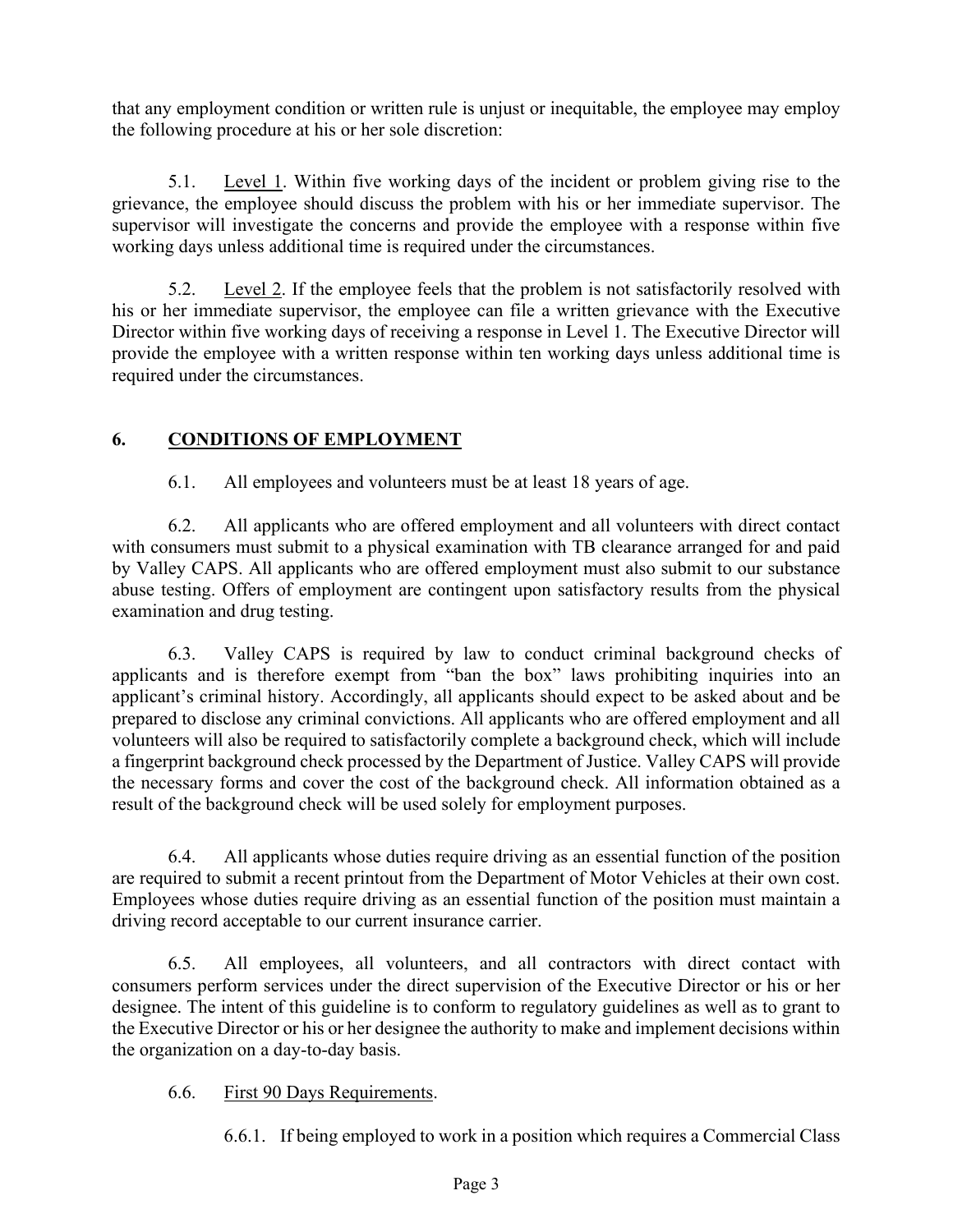C (with passenger endorsement) or Class B Driver's License, the license must be obtained by the end of the first ninety days of employment in that position. During this period, Valley CAPS will train the employee, arrange, and pay for the medical examination, and pay the cost of the initial Commercial Class C (with passenger endorsement) License. Failure to obtain and/or thereafter maintain an insurable license may result in termination.

6.6.2. If required by Valley CAPS, CPR and first aid certification must be obtained by the end of the first ninety days of employment in the position. CPR and first aid tuition costs will be paid by Valley CAPS. Schedule adjustments for weekend classes must be pre-approved by a supervisor.

# **7. EMPLOYEE STATUS**

7.1. Exempt and Non-Exempt. All personnel employed in professional, administrative, or executive capacities are considered exempt employees who, by definition, are exempt from overtime compensation, rest break requirements, meal period requirements, and certain other wage and hour laws. All other personnel are considered non-exempt employees. Exempt or non-exempt status will be specified in the personnel file of every employee.

7.2. Types of Employment. Types of employment may also be stated in each employee's personnel file. Types of employment include:

7.2.1. Regular Full-Time Employees. A regular full-time employee is an employee, designated as such, who regularly works 30 hours or more per week on a continuing basis.

7.2.2. Regular Part-Time Employees. A regular part-time employee is an employee, designated as such, who regularly works less than 29 hours per week on a continuing basis. These employees are only eligible for benefits to the extent required by law.

7.2.3. Temporary or Substitute Employees. Temporary or substitute employees are defined as those employees' holding positions of limited duration or arising out of special needs. Temporary or substitute employees will be paid based on a daily, hourly, or monthly rate and will not change from this status to another unless specified in writing by the Executive Director. These employees are only eligible for benefits to the extent required by law. Temporary or substitute employees will be separated from employment whenever they have not been called to report to work for a period of 60 consecutive days and the effective date of separation will be the 60th day. Those employees who have been separated in this manner may be contacted to report to work at a later date and, if so, will be re-hired at that time.

Given that all employees are hired for an unspecified duration, the type of employment does not guarantee continued employment for any specific length of time or alter the at-will status of the employment relationship.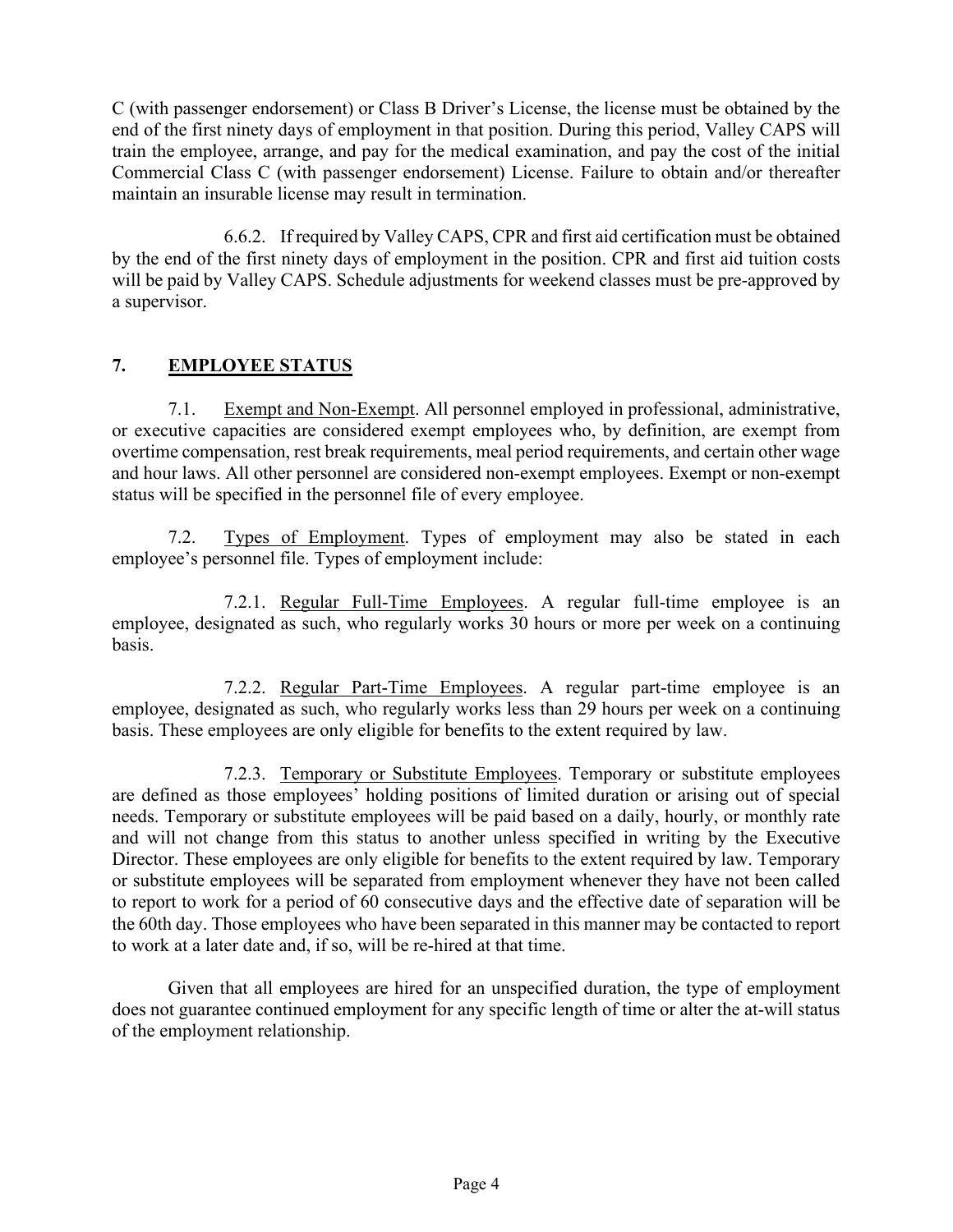## **8. COMPENSATION AND BENEFITS**

8.1. Pay Scales. Pay Scales will be established, approved by the Executive Director, and reviewed annually by the Board of Directors through the approval of the annual operating budget. Job classifications and pay scales are available to all current employees.

## 8.2. Annual Increases and Performance Reviews.

8.2.1. Annual increases will be considered based on the availability of funds; annual increases may be implemented by the Executive Director within the approved salary schedules. Annual increases are made in conjunction with performance reviews, upon successful performance of job duties, compliance with Valley CAPS rules, and otherwise satisfactory conduct. Annual increases are entirely discretionary.

8.2.2. Valley CAPS will attempt to conduct periodic performance reviews for fulltime employees. Performance reviews typically take place three months after the employee's Anniversary Date and annually on the Anniversary Date thereafter. The "Anniversary Date" is the employee's date of hire or the date the employee was most recently promoted to full-time status.

8.3. Other Benefits. In addition to vacation and sick leave benefits as described in Sections 12.2 and 12.3, respectively, regular full-time employees will receive:

8.3.1. On the first of the month after the month in which the employee completes sixty (60) days of continuous full-time employment, health, dental and vision coverage at low cost to the employee as described in the benefits brochures that will be provided to you separately. This coverage will not be paid by Valley CAPS beginning on the first of the month after the month in which the employee is continuously absent for thirty (30) days unless otherwise required by law; in such cases, COBRA coverage will be offered. Coverage will resume upon return from any such leave of absence. A regular full-time employee who is reclassified to less than full-time status will no longer be eligible for coverage, coverage will resume after 60 days of continuous full-time employment after reclassification.

8.3.2. On the first of the month after the month in which the employee completes sixty (60) days of continuous full-time employment, life insurance and accidental death and dismemberment (AD&D) premiums. This coverage will not be paid by Valley CAPS beginning on the first of the month after the month in which the employee is continuously absent for thirty (30) days unless otherwise required by law. Coverage will resume upon return from any such leave of absence. A regular full-time employee who is reclassified to less than full-time status will no longer be eligible for coverage. If the employee returns to full-time status, coverage will resume after 60 days of continuous full-time employment after reclassification.

8.3.3. After three years of continuous employment in a regular full-time position, contribution will be made by the Company to an employee's pension plan. Specifically, Valley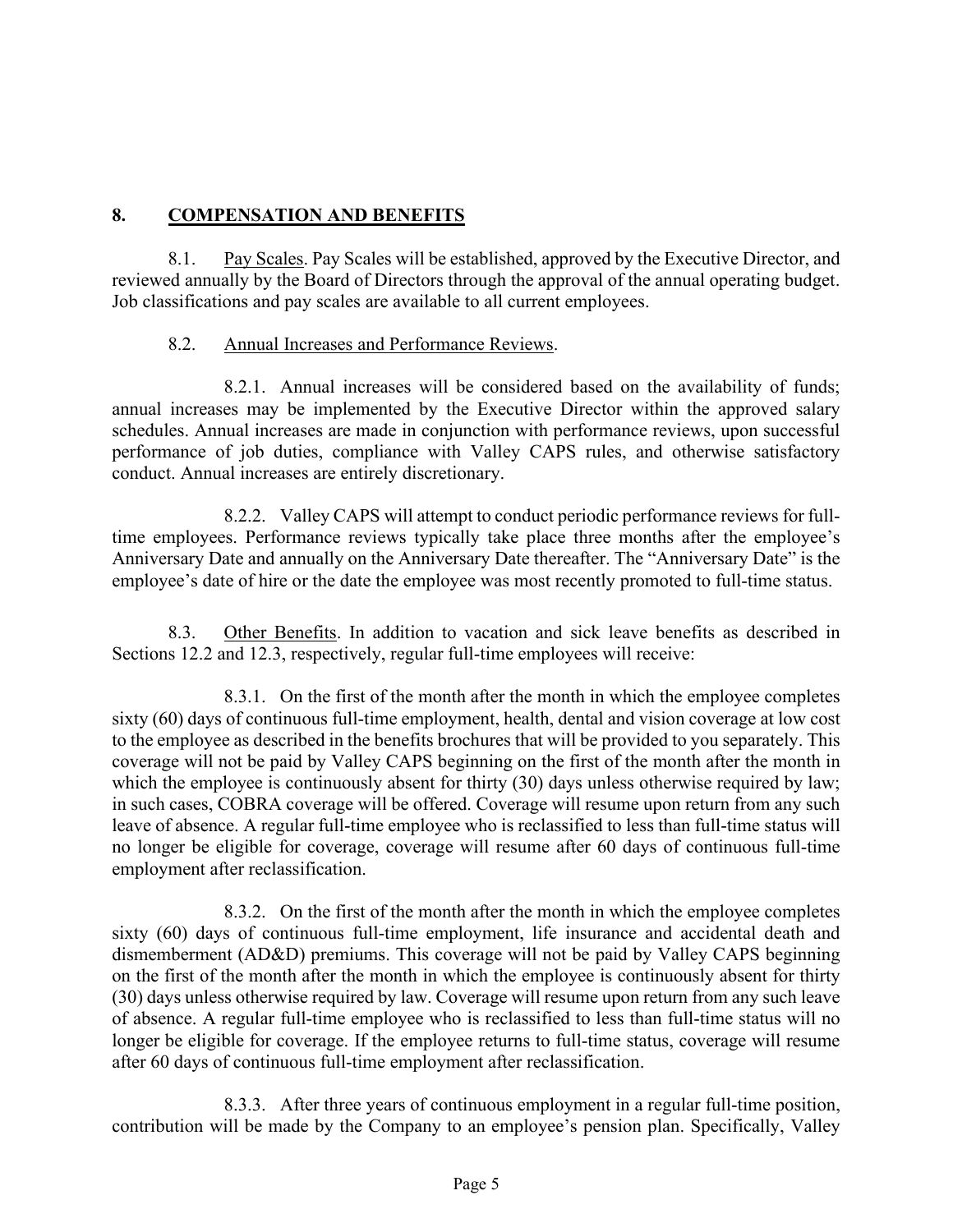CAPS will contribute 2.0% of the employee's gross salary into a SEP IRA (Simplified Employee Pension Individual Retirement Arrangement) account. This contribution will not be made by Valley CAPS beginning on the first of the month after the month in which the employee is continuously absent for thirty (30) days unless otherwise required by law. Contributions will resume upon return from any such leave of absence. A regular full-time employee who is reclassified to less than full-time status will no longer be eligible for contributions. If the employee returns to full-time status, contributions will resume after 60 days of continuous full-time employment after reclassification.

8.3.4. Workers compensation, Social Security, and State disability (SDI) benefits are also provided to all employees as required by law.

8.4. Business Expenses and Out Service Training. Employees traveling on business, including pre-approved employment development, and training courses as referred to hereafter, will be reimbursed for pre-approved expenses, including course fees, lodging, parking, mileage, etc. Meals will be reimbursed on a per diem basis in accordance with applicable law. Itemized receipts are not necessary for full-day meal reimbursements but a statement listing date, place, and business purpose is necessary. Itemized receipts are required for all other expenses.

Valley CAPS recognizes the importance of each employee's continued training and development. Employees shall be encouraged to attend short-term training programs, conferences, workshops, or classes that are job related by agreement between employee and supervisor and preapproved by the Executive Director. In consideration of available resources, the Executive Director may authorize payment of up to \$500.00 per fiscal year in fees and expenses for training. However, reimbursement is dependent upon the successful completion of the course of training. Documentation of class completion must be submitted with the itemized receipts.

# **9. ATTENDANCE**

All employees, whether non-exempt or exempt, are expected to keep regular attendance, report to work on time, and actually work as scheduled. Except for the pre-approved use of accrued vacation time or personal leave, the use of accrued sick leave, and/or any absence or tardy that is protected by federal, state, or local law, every absence, or tardy subjects the employee to disciplinary action for excessive absenteeism or excessive tardiness. This means that an employee may be subject to disciplinary action for the unscheduled use of vacation time. Further, an employee who has three (3) consecutive workdays with an "unexcused absence" will be considered to have voluntarily quit his or her employment as of the third workday.

As used in this policy, an "absence" is any time an employee is scheduled to work and does not report or works less than the scheduled hours and a "tardy" is any time an employee is late reporting to work at the start of the workday or upon returning from lunch or a break. In order to avoid tardiness, all Employees are allowed to punch in up to five (5) minutes prior to their starting time with the understanding that they cannot begin to work until their scheduled start time. An "unexcused absence" is any absence where the employee failed to obtain pre-approval of the absence except the use of accrued sick leave and/or any absence protected by federal, state, or local law.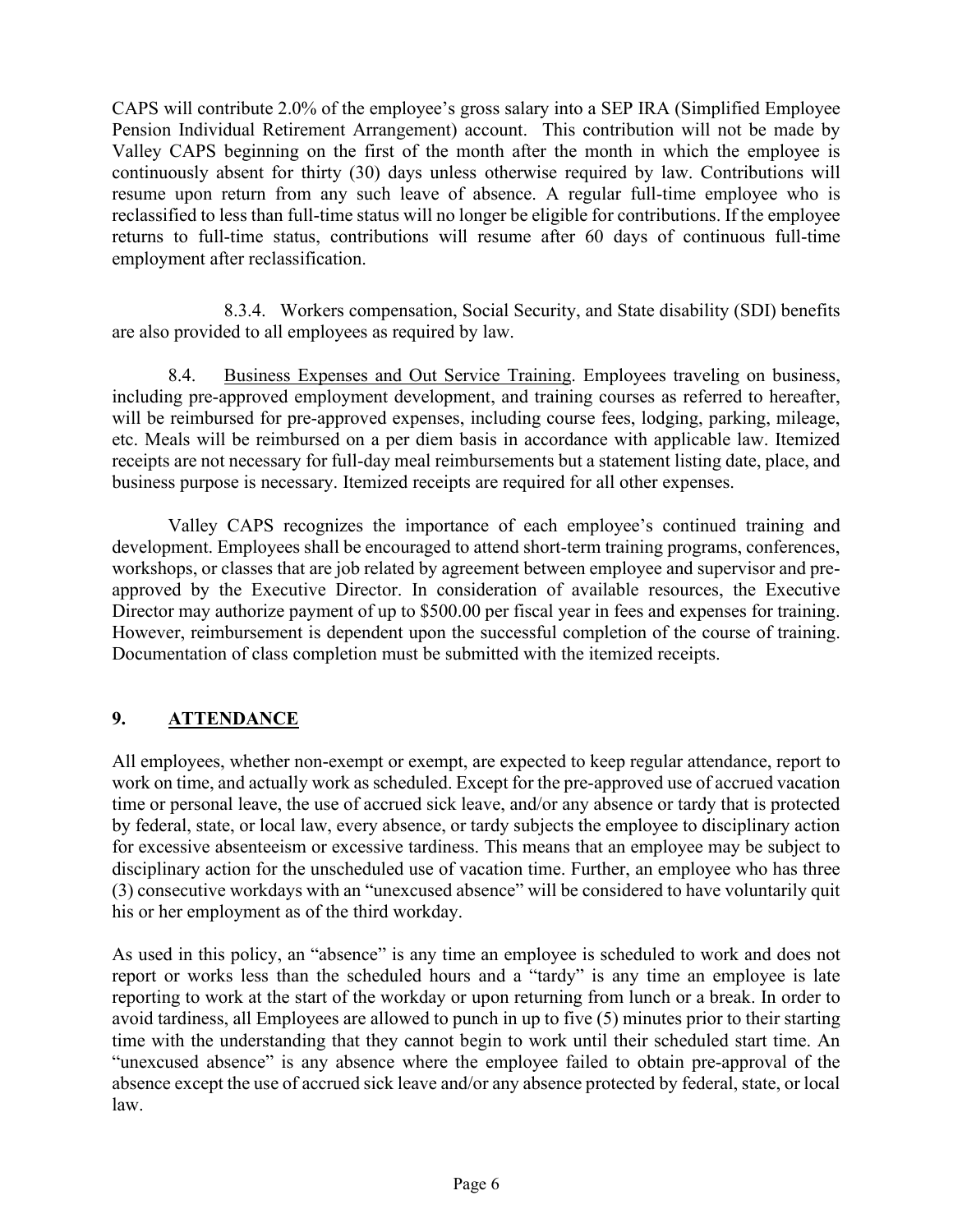Absences that were excused when requested or taken may be treated as unexcused absences if Valley CAPS determines that the absence was not used for its permitted purpose.

#### **10. HOURS AND PAY**

#### 10.1. Workweek and Hours of Work.

10.1.1. For purposes of calculating overtime, each workweek begins on Saturday and each workday begins at midnight. For payroll purposes, the workweek is Saturday at 12:01 a.m. through midnight of the following Friday.

10.1.2. Work hours and days may vary from time to time and from employee to employee. Employees are to consult with their supervisor as to their assigned work schedule.

#### 10.2. Payroll.

10.2.1. Employees are paid biweekly, every other Friday. Paychecks (or paystubs for those employees opting for direct deposit of paychecks) are personally distributed by Human Resources or another designated person. If a payday falls on a holiday, paychecks and paystubs will be distributed on the preceding workday. If the employee is absent when the paycheck or paystub is distributed, the employee may claim it from Human Resources when the employee returns unless coordinated prior to the pay period. If the employee requests that the paystub or paycheck is mailed, the check will be mailed to the employee.

10.2.2. Employees must complete, sign, and return their timecards in a timely manner in order to ensure that they are paid for all hours worked prior to the posting of the current payroll period.

10.2.3. Payroll deductions include federal and State income tax, Social Security, Medicare, SDI, and any other deductions required by law or designated by the employee and approved by the Board of Directors.

10.2.4. Payroll advances are not permitted.

10.3. Rest Breaks and Meal Periods.

10.3.1. Rest Breaks. Non-exempt employees working at least three and one-half (3 ½) hours in a day are entitled to rest breaks of ten consecutive minutes for each four hours worked or major fraction thereof. Employees who work more than six (6) hours in a day may take a second rest period. Employees who work more than ten (10) hours in a day may take a third rest period. Rest breaks are paid as time worked.

10.3.2. Lactation Breaks. As provided by law, any employee who is nursing an infant child is entitled to a reasonable break each time she needs to express her breast milk at a place other than a bathroom that is close proximity to the employee's work area, shielded from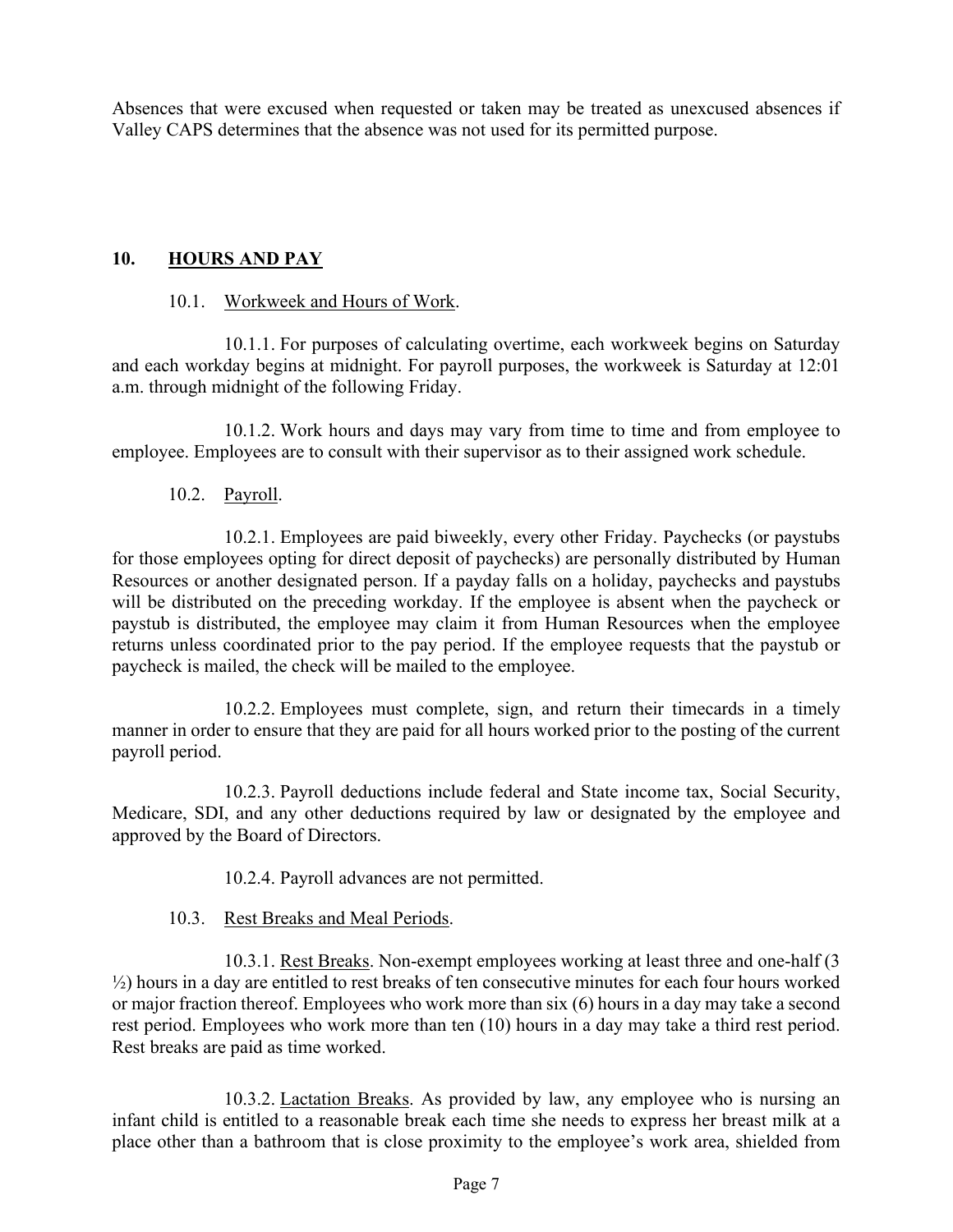view, and free from intrusion. As such, an employee has the right to request lactation accommodation. This request may be made to the employee's immediate supervisor or another member of management. The Company will respond to that request. If the Company cannot provide break time or a location that complies with lactation accommodation as required under section 1034(d) of the Labor Code, it shall provide a written response to the employee.

The Company will provide a lactation location that:

- Is safe, clean, and free of hazardous materials, as defined in section 6382 of the Labor Code.
- Contains a surface to place a breast pump and personal items.
- Contains a place to sit; and
- Has access to electricity or alternative devices, including, but not limited to, extension cords or charging stations, needed to operate an electric or battery-powered breast pump.

The frequency and duration of such breaks may vary by employee. Lactation breaks are unpaid when the employee is completely relieved of her duties.

The Company will provide access to a sink with running water and a refrigerator suitable for storing milk in close proximity to the employee's workspace. If the Company cannot provide a refrigerator, it will provide another cooling devise suitable for storing milk, such as an employerprovided cooler.

An employee may file a complaint with the Labor Commissioner for any violation of a right under the laws regarding lactation accommodation under sections 1030 to 1034 of the Labor Code.

10.3.3. Off-Duty Meal Periods. Non-exempt employees who work in excess of five hours in a day are entitled to a 30-minute unpaid, off-duty meal period starting no later than the end of the fifth hour of work. This meal period may be waived by an employee working a shift of not more than six hours. Further, non-exempt employees who work in excess of ten hours in a day are entitled to a second 30-minute unpaid, off-duty meal period starting no later than the end of the tenth hour of work. This second meal period may be waived by an employee working a shift of not more than twelve hours if they took their first meal period. Non-exempt employees will be relieved of all duties and free to leave the worksite during their unpaid, off-duty meal periods.

10.3.4. On-Duty Meal Periods. Instructors and other non-exempt employees whose work is of such a nature that it prevents them from being relieved of all duties may, in a writing signed by the Executive Director and the affected employee, agree to paid, on-duty meal periods, i.e. working lunches. Such agreement may be revoked, in writing, by the affected employee at any time.

## 10.4. Overtime Pay.

10.4.1. Rates of Pay. Except as specifically provided, all non-exempt employees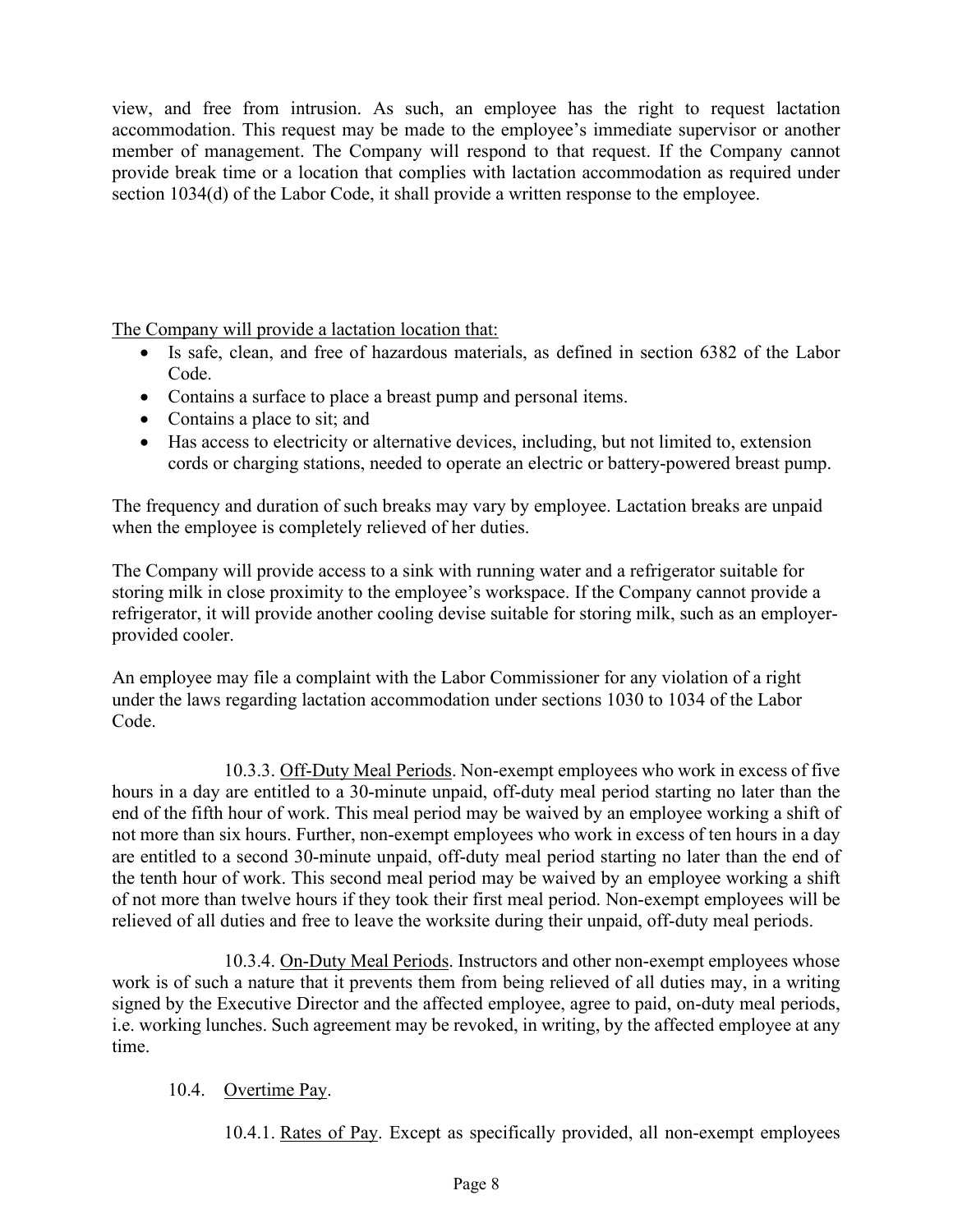are entitled to receive overtime pay computed as follows:

10.4.1.1. One and one-half (1-1/2) times the employee's regular rate of pay for all hours worked over forty hours in a workweek.

10.4.1.2. One and one-half (1-1/2) times the employee's regular rate of pay for all hours worked in excess of eight hours up to and including twelve hours in any workday, and for the first eight hours worked on the seventh consecutive day of work in a workweek.

10.4.1.3. Double the employee's regular rate of pay for all hours worked in excess of twelve hours in any workday and for all hours worked in excess of eight hours on the seventh consecutive day of work in a workweek.

Overtime will be computed on actual minutes worked. Only those hours that are actually worked are counted for purposes of calculating overtime. Paid holidays, for example, are not hours worked and are not counted in making overtime calculations.

10.4.2. Pre-Authorization. Non-exempt employees shall not work overtime hours unless prior approval is expressly given by the Executive Director or his or her designee. Working overtime without such prior approval will subject the employee to disciplinary action.

10.4.3. Personal Attendants. Instructors and other non-exempt employees who are properly included within the definition of "personal attendant" as set forth in Wage Order No. 5 are not entitled to overtime compensation unless, in cases of emergency, such employees work in excess of forty hours or six days in any workweek and are compensated for such excess hours at not less than one and one-half (1-1/2) times the employee's regular rate of pay. "Personal attendants" includes any person employed to supervise, feed, or dress a child or person who by reason of advanced age, physical disability or mental deficiency needs supervision. The status of "personal attendant" shall only apply when no significant amount of work other than the foregoing is required of the employee.

10.4.4. Exempt Employees. Exempt employees are not entitled to overtime compensation and are expected to complete their job duties to the extent possible within the normal workweek or beyond as necessary.

## 10.5. Other Types of Pay.

10.5.1. Reporting Time. Non-exempt employees who report for work at our request but are not put to work or are furnished less than half of their usual or scheduled day's work will be paid for half the usual or scheduled day's work but not less than two hours or more than four hours at the employee's regular rate of pay. Reporting time pay is not required where the reasons for lack of work are beyond our control. Reporting time hours are not counted as hours worked for purposes of calculating overtime compensation unless work is actually performed.

10.5.2. Callback. Non-exempt employees who are called back for a second work period in a workday and are given less than two hours of work will be paid a minimum of two hours of pay at the employee's regular rate of pay for the second work period. Callback pay is not required where the reasons for lack of work are beyond our control. Callback time hours are not counted as hours worked for purposes of calculating overtime compensation unless work is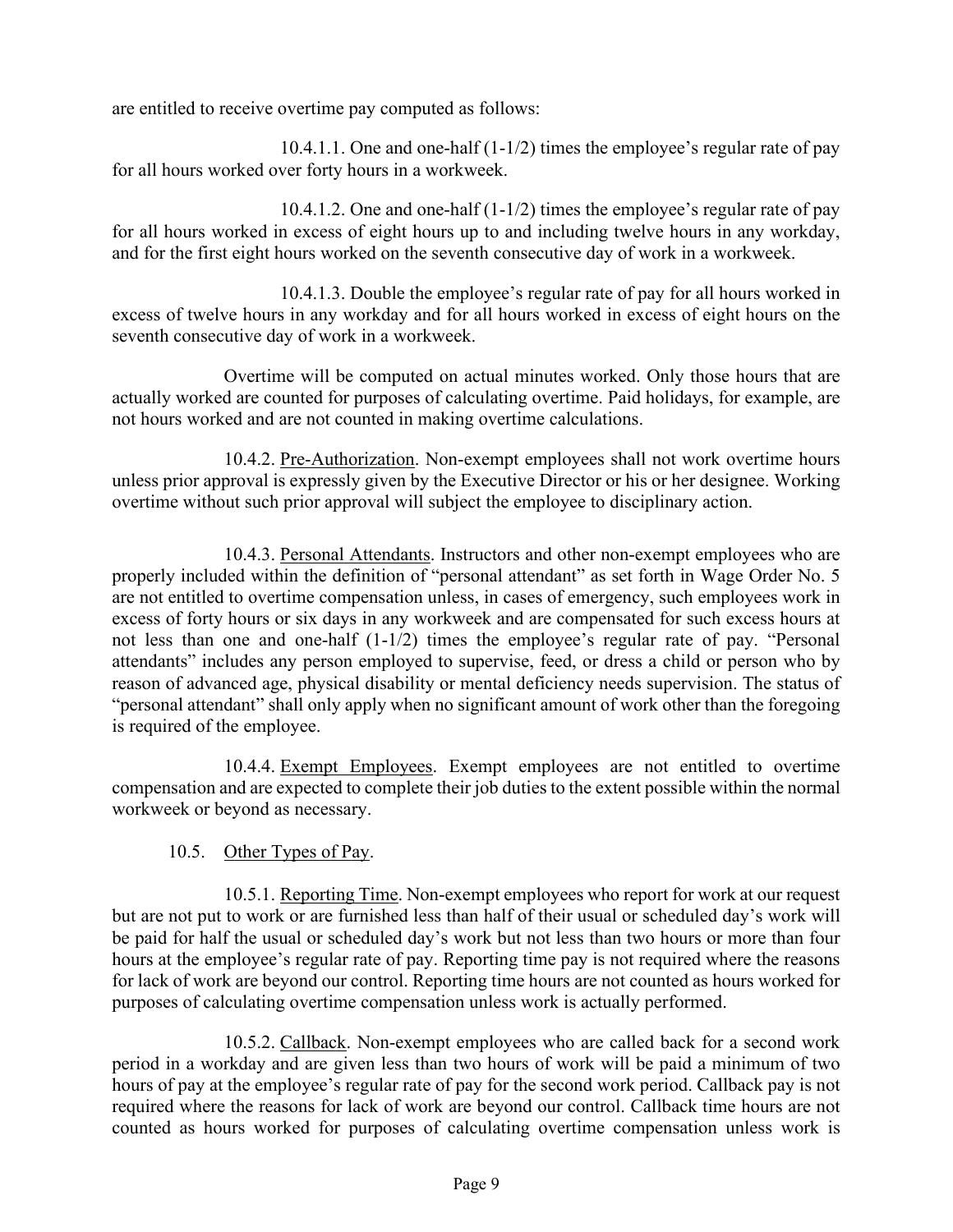actually performed.

10.5.3. Split-Shift. Non-exempt employees who work a Company-established splitshift will receive one additional hour of pay at the State minimum wage for that workday subject to a credit or offset to the extent total wages for the day exceed the applicable minimum wage.

> Examples: (NOTE in each example the state minimum wage is \$15.00/hour, consult with Human Resources for information regarding the actual state minimum wage):

Split-Shift Premium Required: An employee who earns \$15.75 per hour and works a split-shift of 6:00 AM to 9:00 AM and 2:30 PM to 5:30 PM earns \$94.50 (6 hours x \$15.75/hour). As a split-shift, the employee must be paid at least \$105.00 for the day ((6 hours  $+ 1$  split-shift) hour) x \$15.00/hour). Therefore the employer must pay a split-shift premium of \$10.50 (\$105.00-\$94.50).

Split-Shift Premium Not Required: Conversely, an employee who earns \$17.75 per hour and works a split-shift of 6:00 AM to 9:00 AM and 2:30 PM to 5:30 PM earns \$106.50 (6 hours x \$17.75/hour). As a split-shift, the employee must be paid at least \$105.00 for the day ((6) hours  $+1$  split-shift hour) x \$15.00/hour). In this case, the employee is not entitled to an additional split-shift premium because the amount actually earned (\$106.50) is already more than pay would be at the minimum wage for hours actually worked plus one hour (\$105.00).

The additional hour of compensation for the split-shift, if any, is not counted as hours worked for purposes of calculating overtime compensation.

# **11. TIMEKEEPING PROCEDURES**

11.1. Timecards. Non-exempt employees are required to swipe-in at the beginning of every workday or shift and swipe-out at the end of every workday or shift. Non-exempt employees are also required to swipe-out at the beginning of every off-duty meal period and swipe-in at the end of every off-duty meal period. Employees should not swipe-in or -out for paid rest breaks. Employees should not swipe-in or work more than five minutes before the start of a scheduled shift, or five minutes after the end of a shift, unless permission to do so is given in writing by a supervisor.

Employee identification cards, i.e. timecards or swipe cards, are the property of Valley CAPS. Should an employee lose, misplace, forget or for any other reason not have his or her card available to swipe-in or -out, he or she is required to notify a supervisor as soon as possible and complete a written "miscellaneous punch" form. Repeated instances of an employee losing or misplacing his or her identification card will result in disciplinary action.

Failure to properly swipe-in or -out, or failure to notify a supervisor of a failure to properly swipe-in or -out, will subject the employee to disciplinary action.

11.2. Timesheets. Timesheets are the record of hours worked from which payroll is computed. Employees are expected to review their timesheets for accuracy and, by their signature on a timesheet, employees certify that they have worked all the hours reported thereon and have not worked any hours not reported thereon.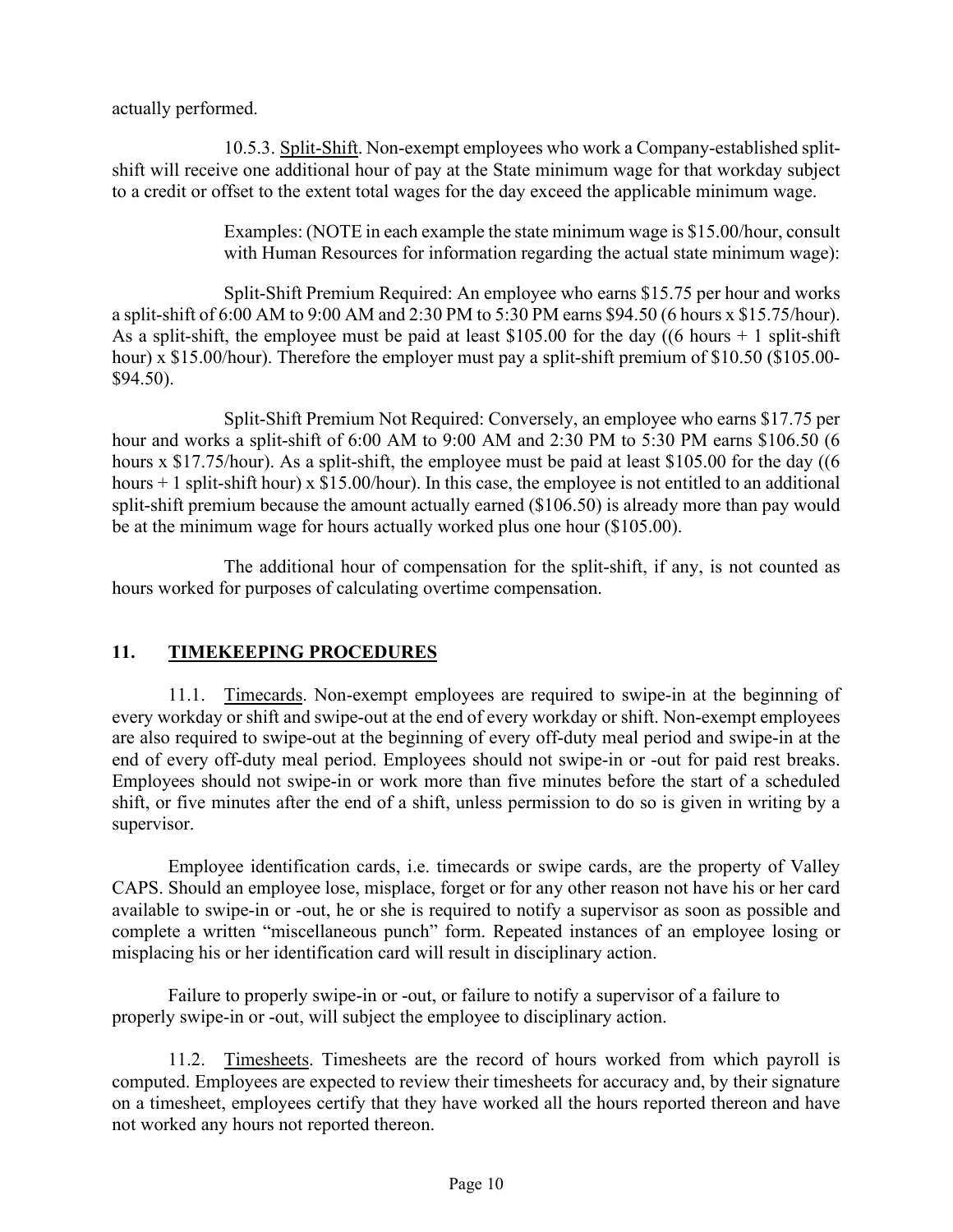Failure to accurately complete and timely submit timesheets will subject the employee to disciplinary action.

## **12. PAID TIME-OFF**

12.1. Holidays. The Board of Directors may approve a holiday schedule each fiscal year which will then be distributed to all employees. The schedule will usually include ten paid holidays per year for regular full-time employees. In order to receive holiday pay, a regular full-time employee must work the regularly scheduled shift prior to and immediately following the holiday, unless paid vacation time-off is requested from and approved in advance by the Executive Director or the employee is using sick leave as provided in Section 12.3.3 and the employee's vacation time and/or sick leave is sufficient to cover the entire scheduled shift(s). Part-time and temporary or substitute employees are not eligible for holiday pay.

## 12.2. Vacation.

12.2.1. Eligibility and Accrual Rate. All regular full-time employees with more than ninety days of continuous full-time service with the Company will accrue vacation benefits based on their length of continuous full-time service. Part-time and temporary or substitute employees are not eligible to accrue vacation benefits. Accrual of vacation benefits begins after the first ninety days of continuous full-time employment.

Vacation time accrues by the pay period and is based on hours worked in a pay period according to the following schedule:

| 0 years and up to 3 years:       | 0.0385 hours per each hour worked in a pay<br>period |
|----------------------------------|------------------------------------------------------|
| After 3 years and up to 7 years: | 0.0578 hours per each hour worked in a pay<br>period |
| 7 years and over:                | 0.0769 hours per each hour worked in a pay<br>period |

Additionally, regular full-time employees will be given one extra day of vacation on their anniversary date starting with the third anniversary.

Length of Service for determining an employee's vacation accrual rate is measured from the date of employment as a full-time employee and is defined as continuous full-time service. Interruptions in full-time service, including separation of employment and reclassification to less than full-time status, will cause an employee's length of service to reset to zero (0) unless the employee is reclassified as a full-time employee.

Vacation benefits do not accrue during an unpaid leave of absence or while on Paid Family Leave (PFL) or State disability (SDI). Vacation time accruals recommence when the employee returns to work.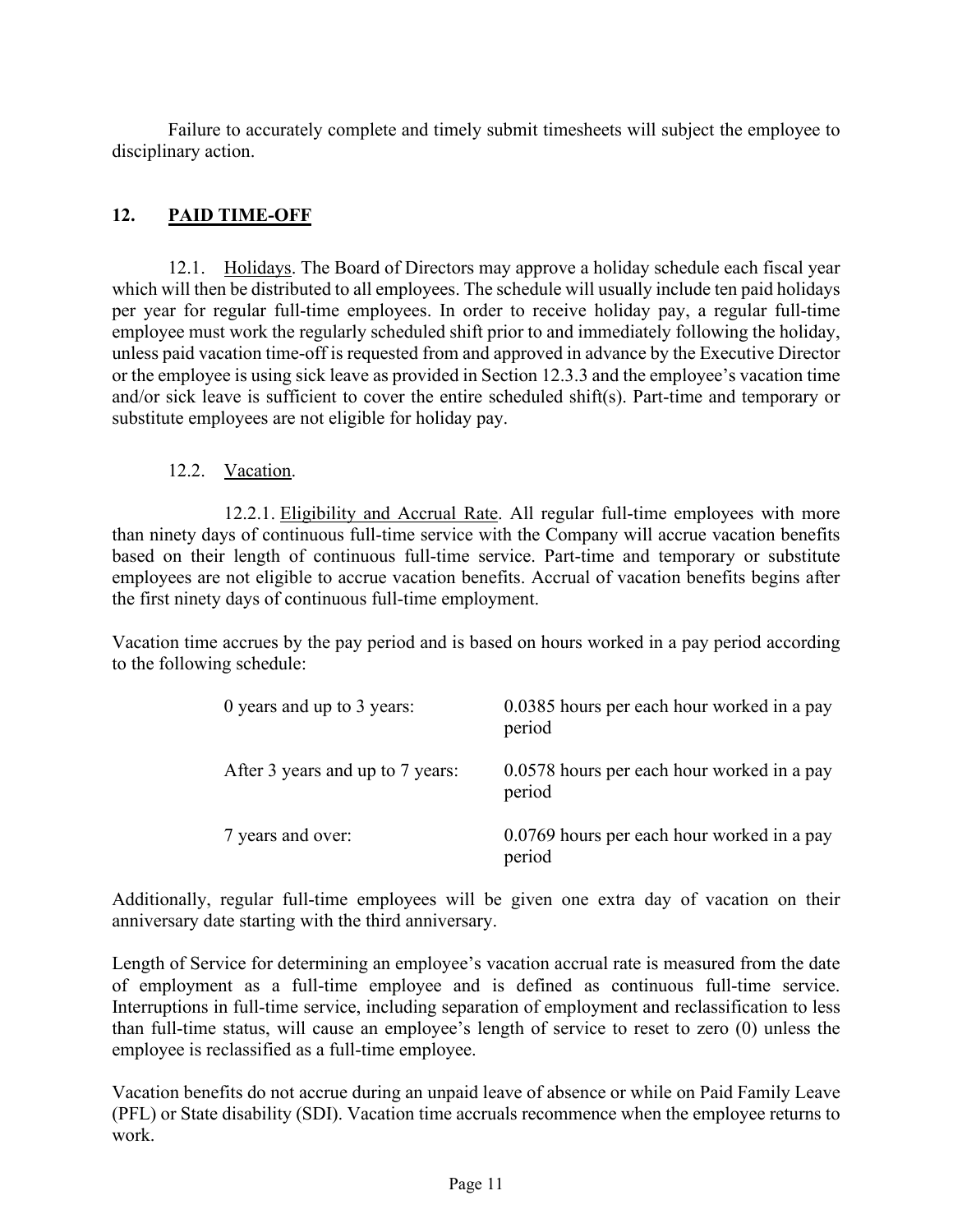12.2.2. Maximum Accrual. Vacation time accruals may not exceed 320 hours (40 days). Once this maximum is reached, all further vacation time accruals will cease. Vacation time accruals will recommence after the employee has taken vacation and his or her accrued hours have dropped below the maximum.

12.2.3. Use and Scheduling. Vacation hours are available for use as soon as they are accrued (i.e. at the end of the pay period) subject to the following: All vacations must be approved in advance by the Executive Director or his or her designee. Vacation requests must be made in writing and submitted to your supervisor no more than one year but not less than five working days in advance of the scheduled vacation, except cases of "reduction because of lack of consumers" as described in Section 13. Vacation should be taken not later than the calendar year immediately following the year in which the vacation time accrues. Vacation can only be taken if sufficient vacation time has accrued as of the vacation. An employee cannot borrow against future accrual of vacation benefits.

The number of staff approved for planned vacation on any given day may not exceed 12.5% of the total staff population. Valley CAPS will try to accommodate requests for vacation whenever possible, given that: (a) the person has accrued vacation time available; and (b) we are covered according to established staffing ratios.

Conflicting requests for vacation around holidays or other preferred times of year may be resolved by the following factors: (a) first come, first served basis, (b) years of service, and (c) prior year requests*.* Employees are asked to take either the week before a holiday or threeday weekend or the week after the holiday or three-day weekend, but not both weeks. This will help ensure that the maximum number of staff can enjoy planned vacation during the preferred times of year. If an observed Company holiday (see Section 12.1) occurs during a scheduled vacation, no deduction from accrued vacation time will be made for the holiday.

Non-exempt employees must use accrued vacation time in increments allowable by payroll software (.15, .30, .45 min). Exempt employees must use accrued vacation time for partial day absences of four hours or more.

12.2.4. Vacation for Family Care, Medical and Military Family Leave. Employees who request family care, medical, or military family leave pursuant to the Company's policy set forth in Section 14.1 must apply any accrued vacation time to their leave. Furthermore, employees who are entitled to receive Paid Family Leave (PFL) or disability (SDI) benefits are required to first use two weeks of accrued vacation time before receiving such benefits.

12.2.5. Pay in Lieu of Vacation. Although the intent of vacation is for qualified employees to enjoy paid time off away from the company, Valley CAPS understands that employees occasionally may need to receive a portion of their vacation benefit in cash due to unexpected circumstances and financial hardships. Accordingly, employees may request pay in lieu of vacation time-off as follows:

Employees may apply for one cash-out against their annual vacation accrual each calendar year. In the event of unforeseen circumstances and emergencies, employees may request an additional cash-out of their accrued vacation by requesting an Exception to Policy (ETP). The ETP will be a confidential written explanation submitted to the Director of Human Resources. All requests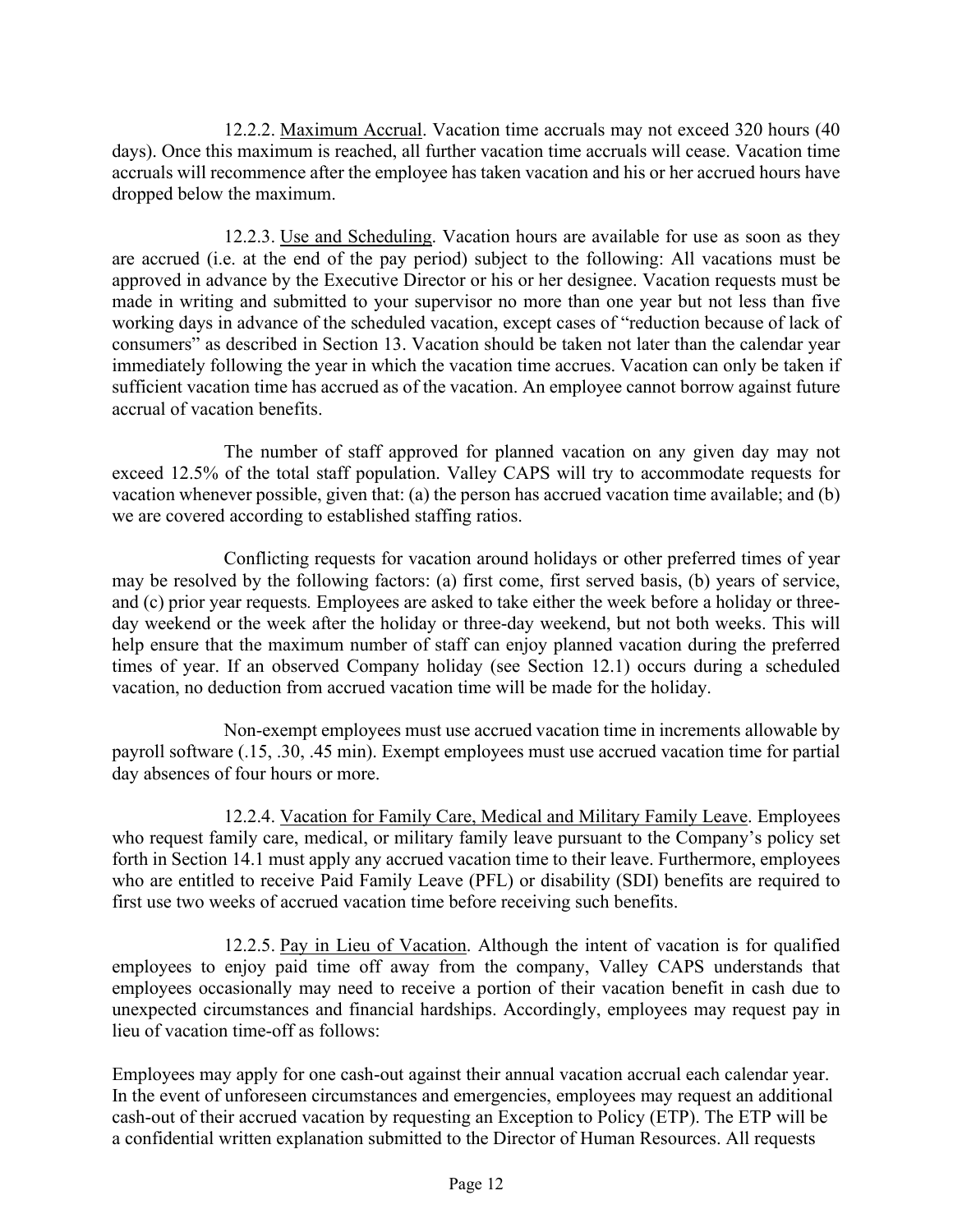for vacation cash-outs must be approved by the Executive Director and all approvals are at the discretion of the Executive Director.

Valley CAPS will only consider cash payouts of up to one-third (1/3) of the employee's vacation balance as of the time the request is made. In addition, employees may not cash-out their vacation in an amount that would render their accrued vacation hours to go below forty (40) hours.

Employees will be paid for unused, accrued vacation upon separation of employment or reclassification to less than full-time employment as described in Section 12.2.6.

12.2.6. Vacation Pay on Separation or Reclassification. Upon separation of employment or reclassification to less than full-time employment, the employee is paid all accrued but unused vacation time at the employee's base rate of pay at the time of his or her termination or reclassification.

## 12.3. Sick Leave.

12.3.1. Eligibility. To help prevent loss of earnings that may be caused by accident or illness, the Company has established paid sick leave for all employees (full-time, part-time, and temporary employees) who work for the Company thirty (30) days within a year.

12.3.2. Allocation of Sick Leave. Allocation of sick leave benefits (via accrual or lump sum described below) begins when the employee has worked for the Company for thirty (30) days in California within a year.

Accrual (Full-Time Employees): Sick leave accrual for full-time employees accrues by the pay period and is based on hours worked in a pay period. Full-time employees accrue 0.0461 hours of sick leave for each hour worked in a pay period. To illustrate, in an average workweek, full time employees accrue 3.69 hours of sick leave per pay period (1 day per month).

Full-Time employees may accumulate accrued and unused sick leave from year to year up to a maximum of twelve (12) weeks (four hundred eighty (480) hours). Once the maximum is reached, all further accruals will cease. Sick leave accruals will recommence after the employee has taken leave and his or her accrued hours have dropped below the maximum. Full-Time employees will not accrue sick leave during any unpaid leave of absence, or while on Paid Family Leave (PFL) or State disability (SDI) benefits. Sick leave accruals recommence when the employee returns to work.

Lump-Sum (Part-Time and Temporary Employees): Part-Time and Temporary employees will receive a lump sum of 24 hours of sick leave on July 1st each year and or on their anniversary date of hire. Part-Time and temporary employees do not accumulate unused sick leave from year to year but receive a new lump sum of 24 hours each July 1. Full-Time employees who are reclassified as Part-Time or Temporary employees will no longer be eligible to use any sick leave accrued as a Full-Time employee but will instead receive a lump sum of 24 hours of sick leave on the date of their reclassification if otherwise eligible under this policy.

Employees are encouraged to keep sick time in reserve for emergencies.

12.3.3. Use. Existing employees may begin to use their accrued sick leave on the ninetieth (90th) day following July 1, 2015. If you are hired after July 1, 2015, you may begin to use your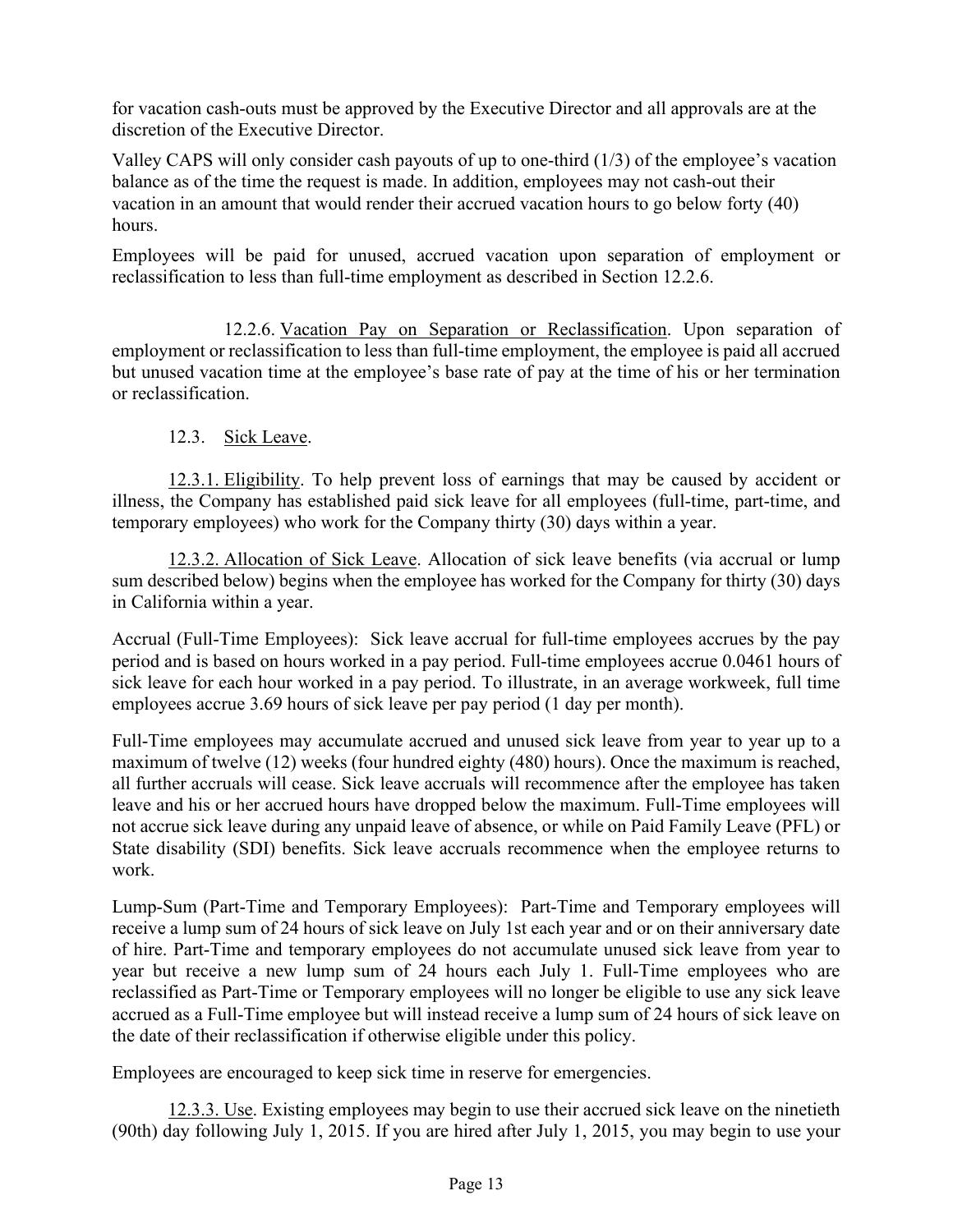accrued sick leave on your 90<sup>th</sup> day of employment. Except for the prohibition during the first 90 days, sick leave may be used as soon as it is accrued (i.e. at the completion of the pay period) or allocated. Sick leave may be taken for preventative care or the diagnosis, care, or treatment of an existing illness, injury, or medical condition (including doctor's appointments), for the employee or the employee's child (regardless of age or dependency status), spouse or domestic partner, parent or guardian, spouse or domestic partner's parent or guardian, or a medical-related leave as described in Section 14.1.2. Additionally, sick leave may be used by an employee who is a victim of domestic violence, sexual assault, or stalking for purposes specified by law in Labor Code section 230 and 230.1(a).

An employee must personally notify his or her supervisor as soon as practicable and no later than one hour after his or her scheduled start time on each workday that sick leave is necessary. Further, an RTO must be completed as soon as possible but never later than the beginning of the workday upon his or her return to work. If the employee is expected to be absent more than five consecutive working days, he or she shall keep the supervisor informed of his or her status at least weekly. For a scheduled medical or dental appointment, employees must seek approval from their supervisor at least five working days prior to the appointment, if possible.

Non-exempt employees must use accrued sick leave in increments of no less than one hour. Exempt employees must use accrued sick leave for partial day absences taken for sick leave purposes of four hours or more.

An employee without sufficient accrued sick time may request to use accrued vacation time or take an unpaid leave for sick leave purposes.

12.3.4. Verification. Valley CAPS may request verification from a licensed health care provider for all absences due to illness or disability. Sick pay may be withheld if the employee does not provide a satisfactory verification upon request within a reasonable time period.

12.3.5. Compensation for Sick Leave. Employees will receive pay for sick leave at their regular hourly rate and will be paid no later than the payday for the next regular payroll after the sick leave is taken. Employees are not eligible to receive pay in lieu of sick leave, and employees will not be paid for any accrued but unused sick leave upon termination of employment. If an employee who receives sick leave separates from the Company and is rehired within one year, any time previously worked for the Company will be credited towards the days required to be eligible for and use sick leave and, for full-time employees who received sick leave under the "accrual method," any previously accrued and unused sick leave will be reinstated. If an employee is reclassified from PT to FT, they do not need to wait 90-days to use accrued time.

12.3.6. Coordination of Sick Leave Benefits with Other Benefits. Valley CAPS will pay sick leave benefits to an eligible employee during the normal three-day waiting period before the employee is paid workers' compensation benefits pursuant to the applicable State law. Similarly, the Company will pay sick-leave benefits during the normal seven-day waiting period before the eligible employee is paid benefits from the State Disability Insurance (SDI) program or other insured unemployment disability plan. Following the three-day and seven-day waiting periods specified above, an employee will continue to receive accrued sick pay less the disability benefits actually received or the disability benefits that would have been received had the employee made timely application to the appropriate agency.

# **13. LACK OF WORK AND TEMPORARY CLOSURE**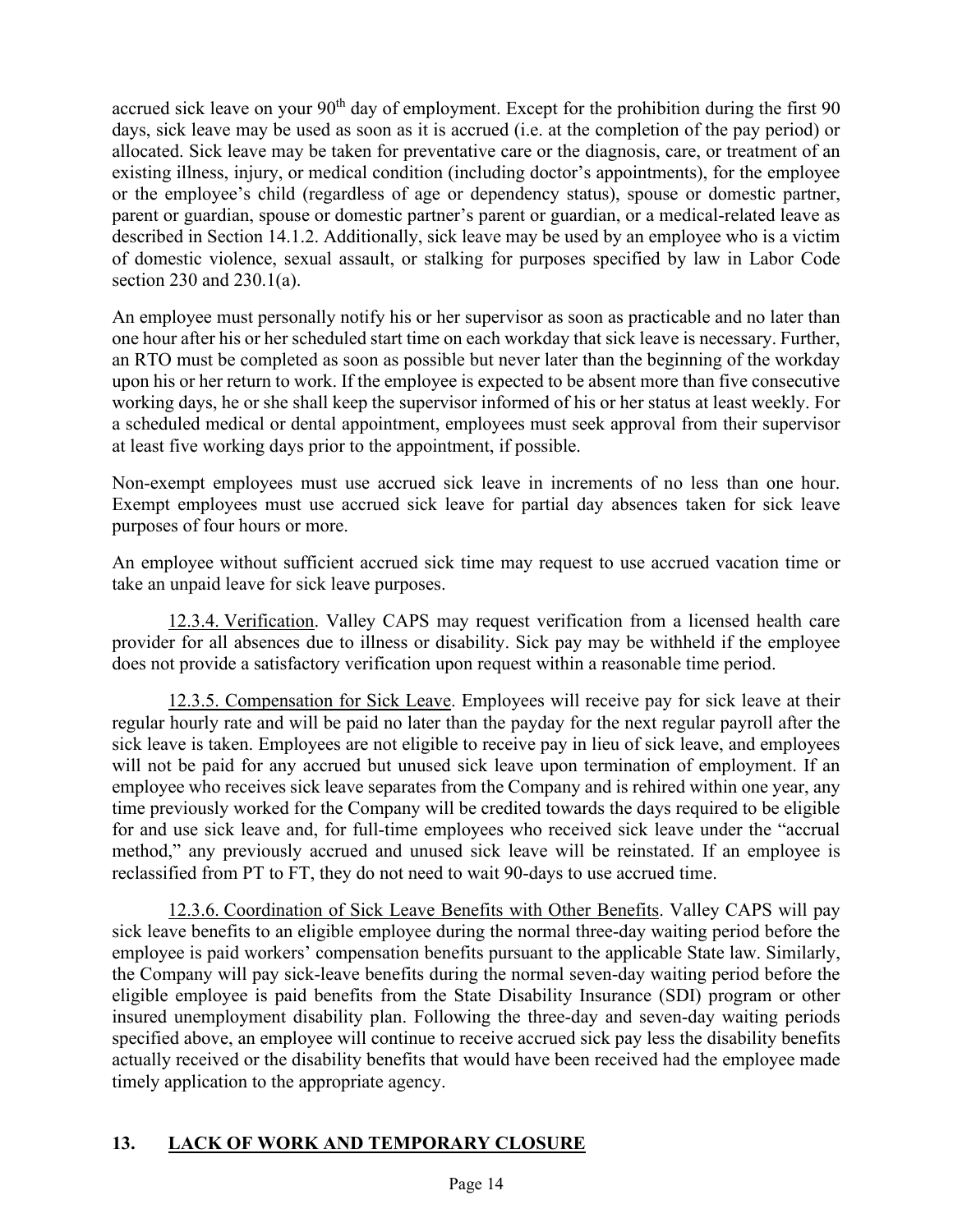13.1. Lack of Consumers. In the event that low consumer attendance requires a reduction in staffing, employees may be transferred to another program or may be sent home. The Company may ask for volunteers or, if none, may utilize a rotation system. If an employee is sent home, he or she may be entitled to reporting time pay as set forth in Section 10.5.1 and may use accrued vacation time so that he or she may receive a full day of pay. Refusal to accept a transfer will be construed as a refusal of work or assignment not entitling the employee to reporting time pay.

13.2. Closing Days. More than 90% of our revenues are from fees for services paid by the State of California through local agencies such as the Regional Center. In the event that we are advised that fees will not be paid, we may close our doors for a period of time not to exceed the amount of time the payer has notified us that services will not be paid. This period of time is referred to as our "closing days." In such cases, services will not be provided, and staff may be directed not to come to work or may be required to report to work for in-service training for a full or partial day. Non-exempt employees who are directed not to report to work on closing days will not be paid but may use accrued vacation time. Exempt employees will be paid for closing days if they performed any work during the week. Notice of closing days may be given in as few as twelve hours.

## **14. LEAVES OF ABSENCE**

Valley CAPS provides: (1) family care, medical, and military family leave for up to 12 or 26 weeks per year, depending on the reason, in accordance with California's Family Rights Act ("CFRA") and the federal Family and Medical Leave Act of 1993 as amended ("FMLA"); (2) pregnancy disability leave for up to four months (currently defined as 17-1/3 weeks) in accordance with the California Fair Employment and Housing Act ("FEHA"); (3) disability leave as required to reasonably accommodate employees with a workplace injury or a qualified disability in accordance with the Americans with Disabilities Act ("ADA") or FEHA; and (4) leave for other absences as legally required.

## 14.1. Family Care, Medical and Military Family Leave (FMLA/CFRA)

14.1.1. Eligibility. To be eligible for FMLA leave, an employee must: (a) have worked for Valley CAPS for at least twelve (12) months prior to the date on which the leave is to commence; (b) have worked at least 1,250 hours in the twelve (12) months preceding the leave; and (c) be employed at a worksite that has 50 or more employees within 75 miles.

An employee will qualify for CFRA leave if they (a) have more than 12 months of service with Valley CAPS; (b) have worked at least 1,250 hours in the 12-month period before the date the leave is to begin; and (c) Valley CAPS directly employs 5 or more persons.

An employee returning from fulfilling his or her National Guard or Reserve military obligation will be credited with the hours of service that would have been performed but for the period of military service in determining the 1,250 hours of service.

In the case of a pregnancy or other legally protected disability, medical condition or work-related injury, an employee may not need to satisfy all requirements. In such circumstances, the employee should contact Human Resources for clarification about his or her rights to leave.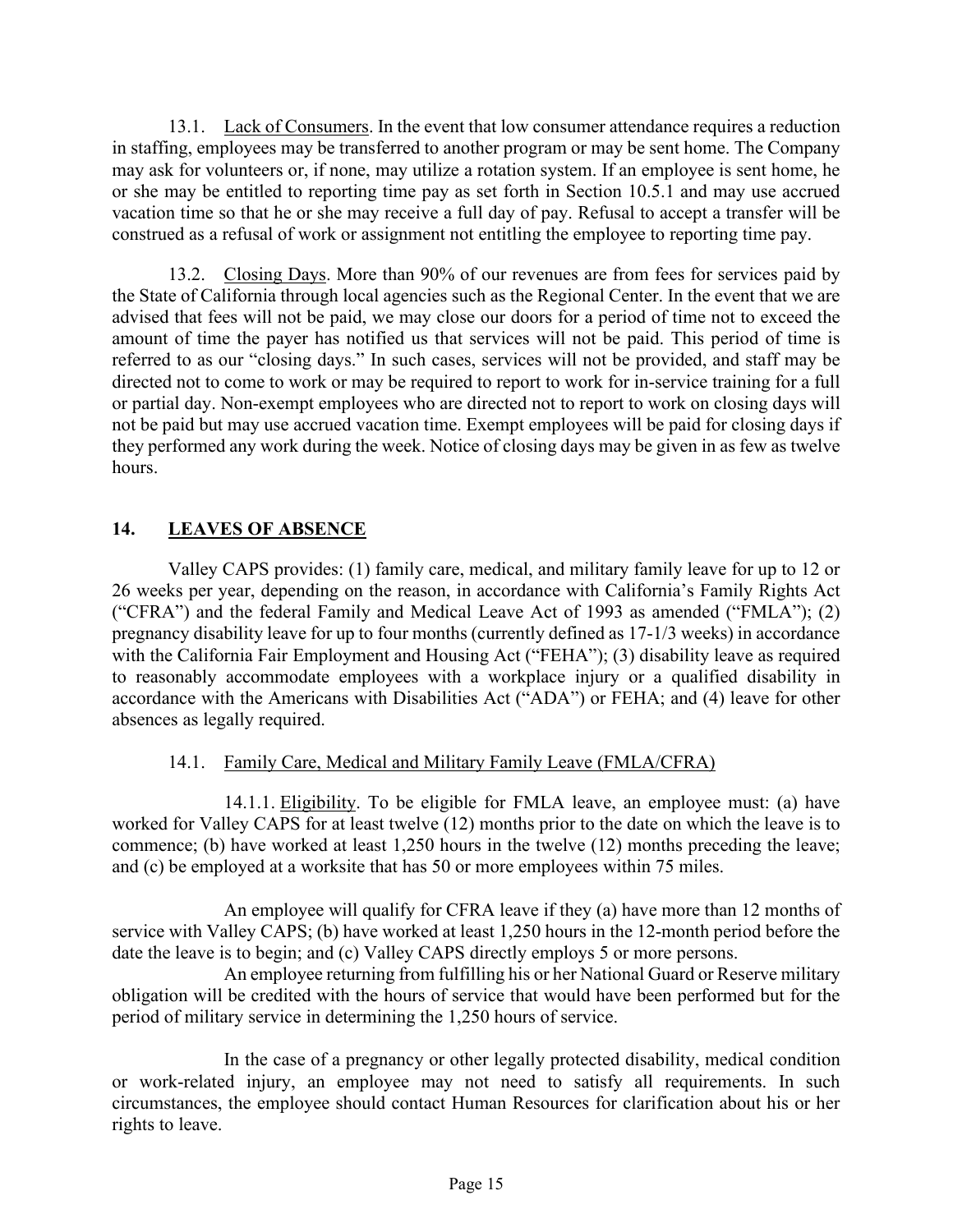#### 14.1.2. Permissible Uses.

"Family care and medical leave" may be requested for the following reasons: (a) (FMLA and CFRA) the birth or adoption of an employee's child; (b) (FMLA and CFRA) the placement of a foster child with the employee; (c) (FMLA and CFRA) to care for an employee's spouse, child, or parent with a serious health condition; (d) (*CFRA only*) to care for an employee's grandparent, grandchild, sibling or domestic partner with a serious health condition; (e) (FMLA and CFRA) to care for the employee's own serious health condition or (f) (FMLA and CFRA) a qualifying "military exigency" related to the covered active duty of an employee's spouse, child, parent or (*CFRA only*) domestic partner in the Armed Forces of the United States.

The term "parent" as used in this policy includes a parent-in-law when the leave is covered by the CFRA, but not when the leave is covered by the FMLA.

For the purposes of this policy a "serious health condition" is an illness, injury, impairment, or physical or mental condition that involves either an overnight stay in a medical care facility, or continuing treatment by a health care provider, for a condition that either prevents the employee from performing the functions of his or her job or prevents the qualified family member from participating in school or other daily activities. Subject to certain conditions, the continuing treatment requirement may be met by a period of incapacity of more than three consecutive calendar days combined with at least two visits to a health care provider or one visit and a regimen of continuing treatment, or incapacity due to pregnancy, or incapacity due to a chronic condition. Other conditions may meet the definition of continuing treatment.

For the purposes of this policy a "qualifying military exigency" is defined by the U.S. Department of Labor as arising out of the fact that an employee's child, spouse, or parent is on active duty (or has been notified of an impending call or order to active duty) in support of a contingency operation as defined by law. This leave does not apply to most State calls to active duty. Qualifying military exigencies include the following:

- *Short-notice deployment* where the employee may take leave to attend any issue that arises from the fact that a covered military member is notified of an impending call or order to active duty seven or less calendar days prior to the date of deployment. Leave taken for this purpose can be used for a period of seven calendar days beginning on the date the covered servicemember receives the notification.
- *Military events and related activities* where the employee may take leave to address any official ceremonies, programs or events related to the call to active duty and to attend to family support, assistance programs, or informational briefings related to the call to active duty.
- *Childcare and school activities* where the employee may take leave to arrange for alternative childcare or to provide childcare on an urgent, immediate need basis when the need arises from the call to active duty, to enroll or transfer a child to a new school, to attend meetings with school or daycare facility staff regarding disciplinary measures, parent-teacher conferences, or meetings with school counselors.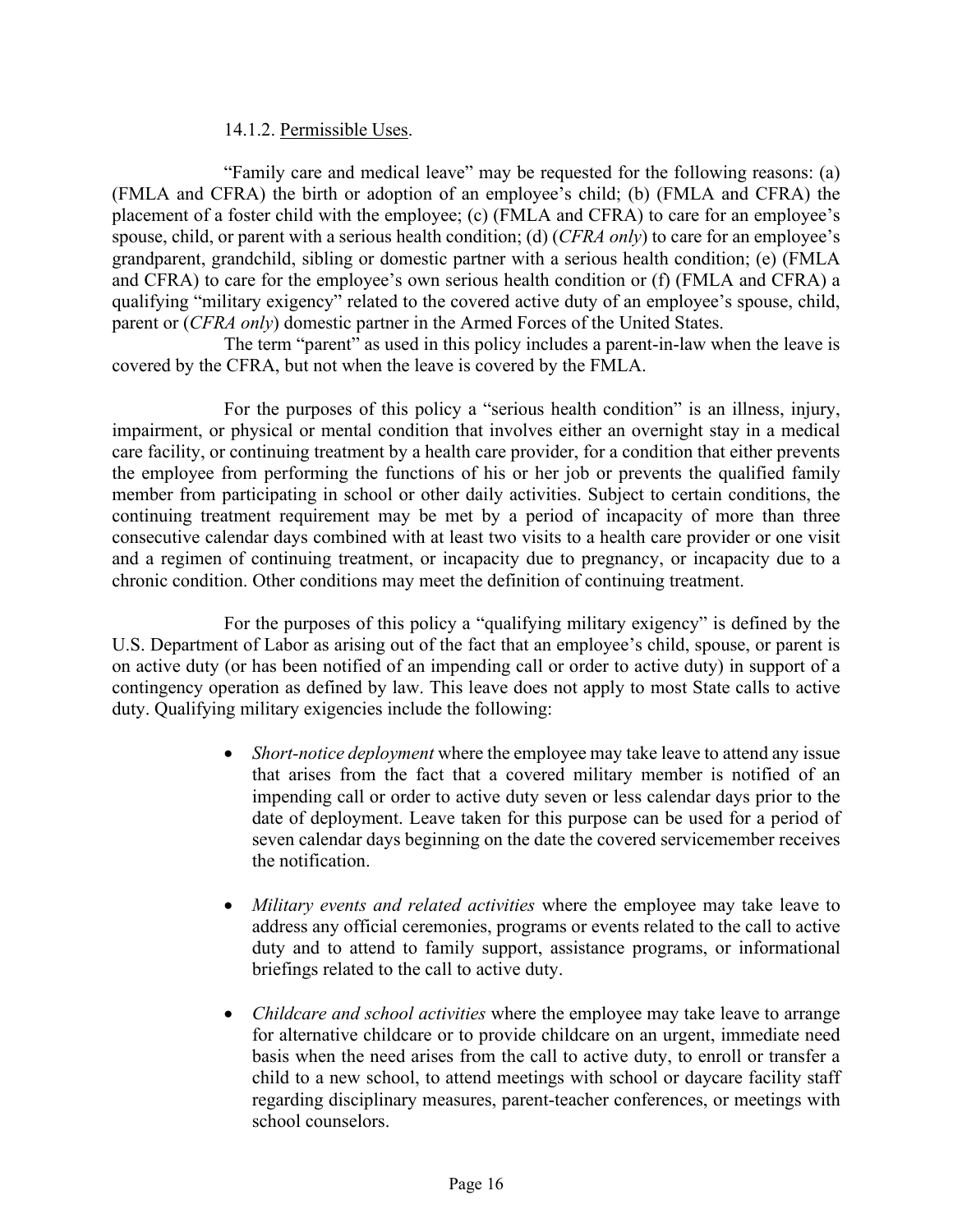- *Financial and legal arrangements* where the employee may take leave to make or update financial or legal arrangements related to the covered servicemember's absence, such as preparing powers of attorney, wills, transferring bank accounts, and the like, or appearing or acting on behalf of the absent servicemember in matters related to military benefits.
- *Counseling* where the employee may take leave to attend counseling, the need for which arises from the call to active duty of the covered servicemember.
- *Rest and recuperation* where the employee may take up to fifteen (15) days of leave to spend time with a covered servicemember each time the servicemember is on short-term rest and recuperation leave during the period of deployment.
- *Post-deployment activities* where the employee may take leave for a period of up to 90 days following the termination of the deployment to attend arrival ceremonies, reintegration briefings and events, and other official ceremonies or programs provided by the military, or to address issues that arise out of the death of a covered servicemember.
- *Parental leave* where the employee may take qualifying leave to care for the parent of a military member, or someone who stood in loco parentis to that military member, when the parent is incapable of self-care. To qualify as parental leave, the need for leave must arise out of the military member's call to active duty. Further, the leave must be for one of the following purposes: (1) to arrange for alternative care for the parent; (2) to provide care for the parent on an urgent, immediate need basis; (3) to admit or transfer the parent of the military member to a care facility; or (4) to attend a meeting with staff at a care facility for the parent.
- *Additional activities* where the employee may take leave to address other events that arise out of the call to active duty as Valley CAPS and the employee may agree as to both timing and duration.

(*FMLA only*) "Military caregiver leave" may be requested to care for a covered servicemember if the employee is the covered servicemember's spouse, domestic partner, child, parent, or next of kin. For purposes of this leave, a covered servicemember is a current member of the Armed Forces, including a member of the National Guard or Reserves who is undergoing medical treatment, recuperation, or therapy, is otherwise in outpatient status, or is otherwise on the temporary disability retired list, for a serious injury or illness, or a covered veteran who is undergoing medical treatment, recuperation, or therapy, for a serious injury or illness.

14.1.3. Substitution of Paid Leave. Employees are required to substitute accrued vacation time for all family care, medical and military family leaves. Employees are required to substitute accrued sick time only for the employee's own medical leaves. Employees may elect to substitute sick leave for all medical-related leaves, including leaves to deal with the illness, injury or medical condition of a child, parent, spouse, or domestic partner of the employee. The substitution of paid leave for FMLA-CFRA leave does not extend the total duration of the leave to which an employee is entitled.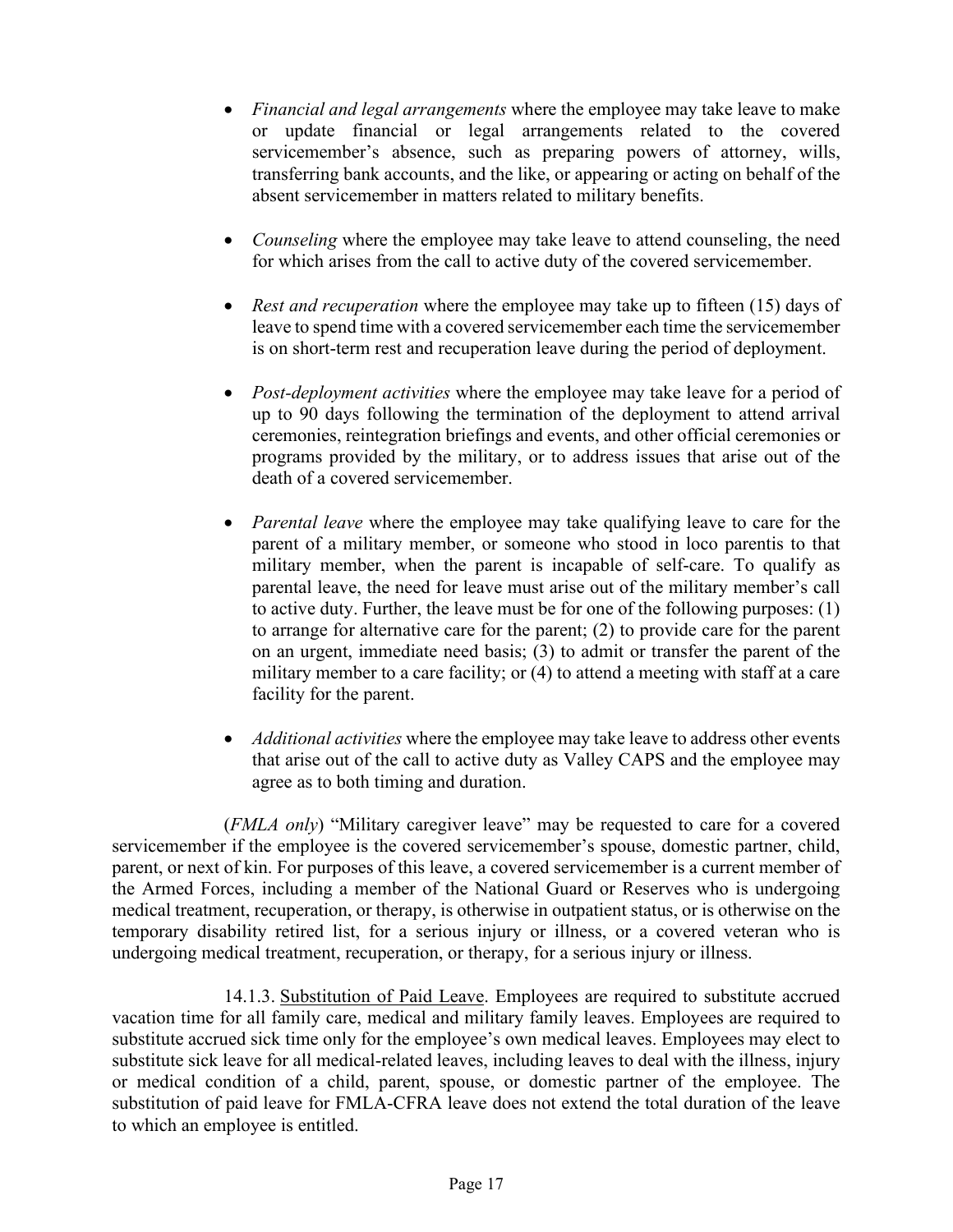#### 14.1.4. Amount of Leave

14.1.4.1. Family Care, Medical, and Military Exigency Leave. Provided all the conditions of this policy are met, an employee may take a maximum of 12 weeks of family care, medical, and military exigency leave in a rolling 12-month period measured backwards from the date the employee's leave commences. Employees who are unable to work due to pregnancy disability will be granted the greater of 12 weeks leave or the amount of leave to which the employee may be entitled under California state law for a pregnancy-related disability or in connection with childbirth, see Section 14.2 of this handbook. Family care leaves for the birth, adoption or foster care placement of a child must be concluded within one year of the birth, adoption, or placement. When the leave is covered under both FMLA and CFRA (as noted above) the 12 weeks of leave entitlement for both FMLA and CFRA will run concurrently.

14.1.4.2. Military Caregiver Leave. Provided all the conditions of this policy are met, an employee may take a maximum of 26 weeks of military caregiver leave in a single 12-month period, inclusive of the time the employee takes for a family care, medical, or military exigency leave during that same period. This 12-month period will be measured forward from the first day leave is taken. Spouses who are both employed by Valley CAPS may take a maximum combined total of 26 weeks in the 12-month period for the care of the servicemember and the birth, adoption, or foster care placement of their child or to care for an ill parent or child, provided that no more than 12 weeks of this combined 26-week period may be taken for reasons other than to care for the servicemember.

14.1.4.3. Intermittent Leave. Medical leave for the employee's own serious health condition, family care leave for the serious health condition of the employee's spouse, domestic partner, parent, or child, and military caregiver leave may be taken intermittently or on a reduced schedule when medically necessary. Where the intermittent or reduced schedule leave is for planned medical treatment, the employee must try to schedule the treatment so as not to unduly disrupt Valley CAPS's operations. Where the family care leave is to be taken in connection with the birth, adoption or foster placement of a child, the minimum duration for each period of leave is two weeks, except that the employee may request leave of less than two weeks duration on any two occasions. Military exigency leave also may be taken intermittently or on a reduced schedule.

14.1.5. Leave's Effect on Pay. Except to the extent that other paid leave is substituted for family care, medical, and military family leave, leave under the FMLA and the CFRA is unpaid. However, employees may be entitled to State disability (SDI) benefits. Employees also may be entitled to Paid Family Leave (PFL) for up to eight weeks in any twelve month period during leaves to care for qualifying family members. PFL is a program administered by the State to provide a partial wage replacement for absences from work to care for a seriously ill or injured family member or for bonding with a minor child within one year of the birth or placement of the child in connection with foster care or adoption. PFL may also be used to for qualifying events relating to military deployment. PFL must be taken concurrently with family care leave and does not entitle an employee to take any additional time-off from work. In addition, an employee must use up to two weeks of any accrued but unused vacation before the employee will be eligible to receive PFL.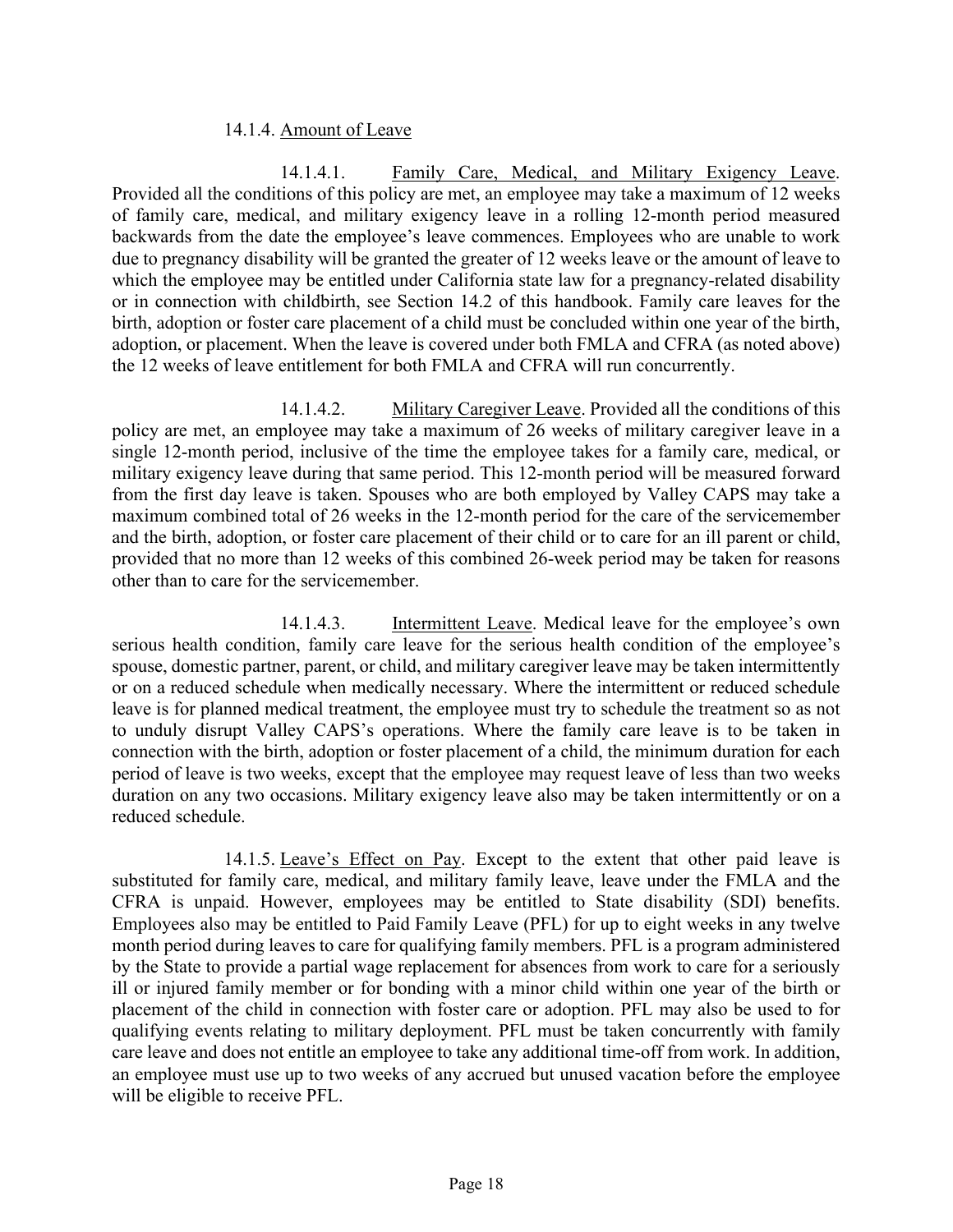14.1.6. Leave's Effect on Benefits. During an employee's family care, medical, and military family leave, for up to a maximum of 12 weeks in a 12-month period, Valley CAPS will continue to pay for the employee's participation in Valley CAPS's group health plans, to the same extent and under the same terms and conditions as would apply had the employee not taken leave. Thus, the employee must continue to pay his or her share of the health plan premiums, if any, during the leave. If the employee substitutes paid leave for the unpaid leave, such payments will be deducted from the employee's pay through the regular payroll deductions. Otherwise, the employee must make arrangements with Valley CAPS for the payment of such premiums. All other benefits will be governed in accordance with the terms of each benefit plan and are the sole responsibility of the employee.

If the employee fails to pay his or her share of the premiums during leave, or if the employee fails to return from the leave at the expiration of 12 weeks (or 26 weeks in the case of a military caregiver leave) for a reason other than the recurrence, continuation, or onset of a serious health condition for which leave under this policy is allowed or other circumstances beyond the employee's control, Valley CAPS can recover any health plan premiums paid by Valley CAPS on the employee's behalf during any periods of the leave.

In addition, if at any time during their leave an employee's premium payment is more than thirty (30) days overdue, Valley CAPS will provide the employee written notice advising that coverage during leave will cease on a specified date at least fifteen (15) days after the date of the written notice unless payment is received before that date.

Employees on family care, medical, and military family leave accrue employment benefits such as vacation time, sick time, or seniority only when paid leave is being substituted for unpaid leave and only if the employee would otherwise be entitled to such accrual. Use of FMLA-CFRA leave will not result in the loss of any employment benefit that accrued prior to the start of an employee's leave.

## 14.1.7. Procedure for Requesting FMLA-CFRA Leave

14.1.7.1. Notice Requirements. Employees must notify Valley CAPS of their request for family care, medical, or military family leave as soon as they are aware of the need for such leave. For foreseeable family care, medical, and military caregiver leave, the employee must provide 30 calendar days' advance notice of the need for leave. For events that are unforeseeable 30 days in advance, the employee must notify Valley CAPS as soon as is practicable and must comply with Valley CAPS's normal call-in procedures. If the leave is requested in connection with a planned, non-emergency medical treatment, the employee must try to schedule such treatment so as to avoid unduly disrupting Company operations and may be requested to reschedule the treatment so as to minimize disruption of Valley CAPS's business.

If an employee fails to provide the requisite 30-day advance notice for foreseeable events without any reasonable excuse for the delay, Valley CAPS reserves the right to delay the taking of the leave until at least 30 days after the date the employee provides notice of the need for family care or medical leave.

All requests for family care, medical, and military family leave should include enough information to make Valley CAPS aware that the employee needs qualifying leave,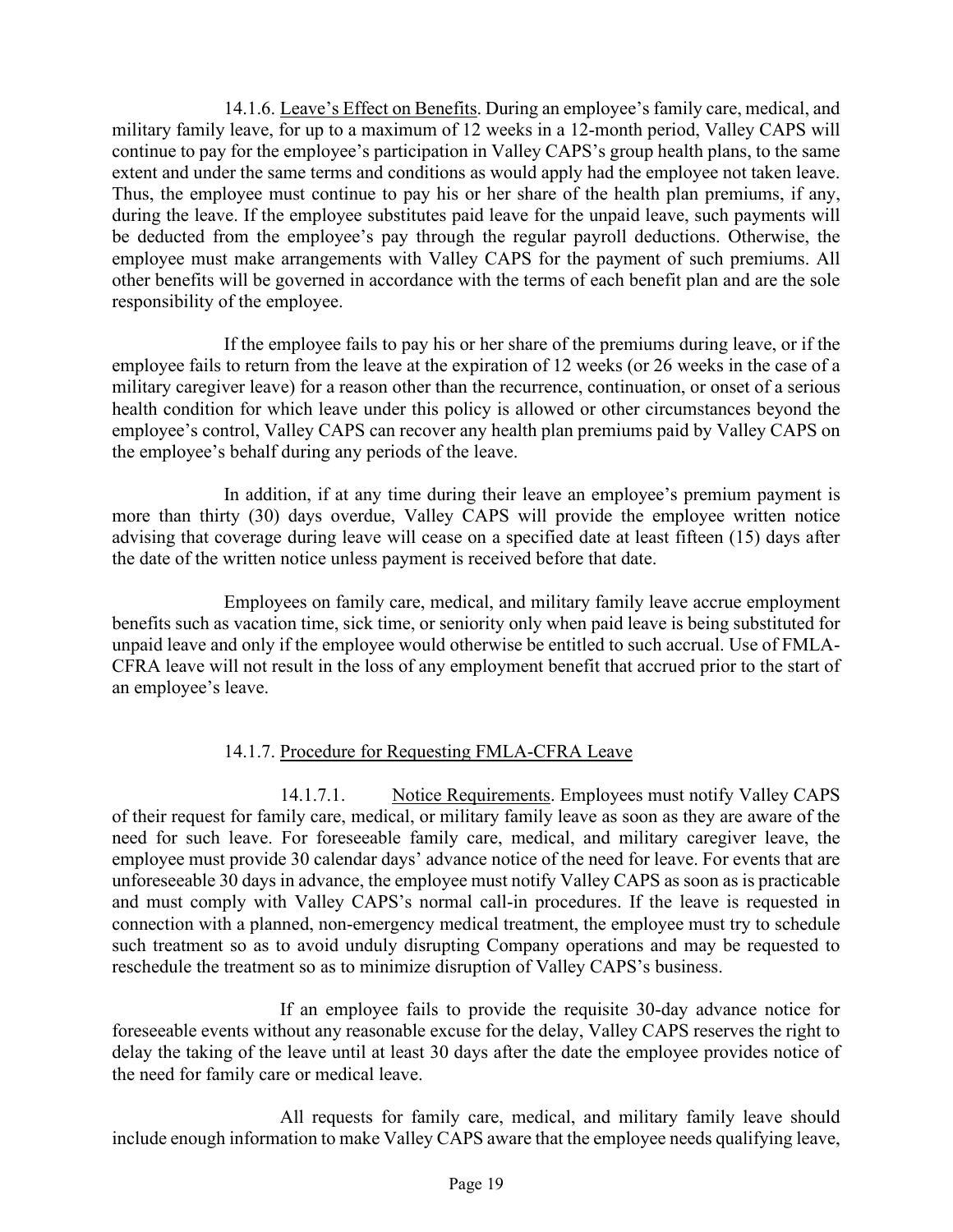and the anticipated timing and duration of the leave, if known. Sufficient information may include that the employee is unable to perform job functions, the family member is unable to perform daily activities, the need for hospitalization or continuing treatment by a health care provider, or circumstances supporting the need for military family leave. Employees also must inform Valley CAPS if the requested leave is for a reason for which FMLA-CFRA leave was previously taken or certified.

Any requests for extensions of leave under this policy must be received as soon as is practicable and must include the revised anticipated date(s) and duration of the leave. To the extent permitted by law, Valley CAPS reserves the right to deny requests for extensions or deny reinstatement to an employee who exceeds the leave amounts provided by this policy or fails to provide requested medical certification. However, if you have a disability, you may be entitled to an accommodation under the ADA or FEHA.

Once Valley CAPS is aware of the employee's need for leave, we will inform the employee whether he or she is eligible under the FMLA. If the employee is eligible, the notice will specify any additional information required as well as the employee's rights and responsibilities. If the employee is not eligible, Valley CAPS will provide a reason for the ineligibility.

14.1.7.2. Certification. Any request for medical leave for an employee's own serious health condition, for family care leave to care for a child, parent spouse or domestic partner with a serious health condition or for a serious injury, or for military caregiver leave must be supported by medical certification from a health care provider. For military caregiver leave, the employee must provide confirmation of a family relationship to the seriously ill or injured servicemember. Employees must provide the required certification within 15 calendar days after Valley CAPS's request for certification. For foreseeable leaves, employees must provide the required medical certification before the leave begins. When this is not possible, employees must provide the required certification within 15 calendar days after Valley CAPS's request for certification, unless it is not practicable under the circumstances to do so, despite the employee's good faith efforts.

The medical certification for a child, parent, spouse, domestic partner, grandparent, grandchild, or sibling with a serious health condition or for the serious injury or illness of a qualifying service member must include: (a) the date on which the serious health condition or serious injury or illness commenced; (b) the probable duration of the condition or injury or illness; (c) the health care provider's estimate of the amount of time needed for family care; (d) the health care provider's assurance that the health care condition or injury or illness warrants the participation of the employee to provide family care; and (e) in the case of intermittent or reduced schedule leave where medically necessary, the probable duration of such a schedule.

The medical certification for leave for the employee's own serious health condition must include: (a) the date on which the serious health condition commenced; (b) the probable duration of the condition; (c) a statement that, due to the serious health condition, the employee is unable to perform the essential functions of his or her position; and (d) in the case of intermittent leave or reduced schedule leave where medically necessary, the probable duration of such a schedule. In addition, the certification may, at the employee's option, identify the nature of the serious health condition involved.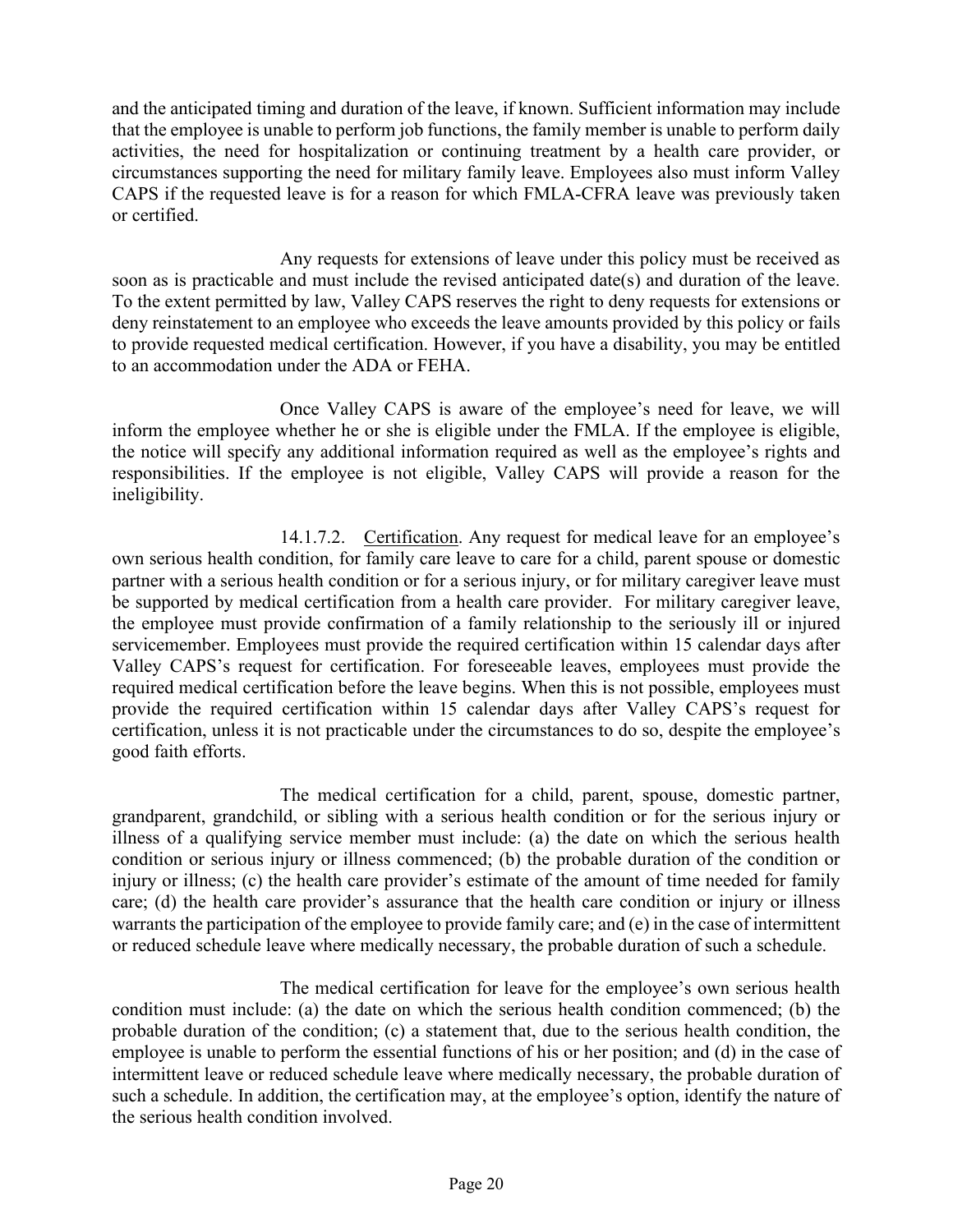Failure to timely provide the required certification may result in the denial of foreseeable leave until such certification is provided. In the case of unforeseeable leaves, failure to timely provide the required certification may result in a denial of the employee's continued leave. Where the employee's need for leave due to the employee's own serious health condition, or the serious health condition of the employee's covered family member, lasts beyond a single leave year, Valley CAPS may require the employee to provide a new medical certification in each subsequent leave year. Any request for an extension of the leave also must be supported by an updated medical certification.

It is the employee's responsibility either to furnish a complete and sufficient certification or to furnish the health care provider providing the certification with any necessary authorization from the employee or the employee's family member in order for the health care provider to release a complete and sufficient certification to Valley CAPS to support the employee's leave request.

Where permitted by law, if Valley CAPS has reason to doubt the validity of the medical certification provided by the employee, Valley CAPS may require the employee to obtain a second opinion from a doctor of Valley CAPS's choosing at our expense. If the employee's health care provider providing the original certification and the doctor providing the second opinion do not agree, Valley CAPS may require a third opinion, also at our expense, performed by a mutually agreeable doctor who will make a final determination. It is the employee's responsibility to furnish his or her health care provider with the necessary authorization for the disclosure of medical information to the doctor(s) who will provide the second and third opinions. If the employee fails to provide the necessary authorization, the request for leave may be denied, in accordance with applicable law.

Valley CAPS has developed forms for use in obtaining medical certifications that satisfy the requirements of this policy. For military caregiver leave, Valley CAPS will accept Invitational Travel Orders (ITOs) or Invitational Travel Authorizations (ITAs) in lieu of its medical certification form.

14.1.8. Designation of Protected Leave. Once Valley CAPS has enough information to determine whether the leave is FMLA- or CRFA-qualifying, Valley CAPS will inform the employee if leave will be designated as FMLA- or CFRA-protected and, if known at that time, the amount of leave that will be counted against the employee's leave entitlement. If Valley CAPS determines that the leave is not protected, Valley CAPS will notify the employee.

14.1.9. Return to Work Certification. Where the leave is for the employee's own serious health condition, Valley CAPS requires the employee to provide medical certification that he or she is fit for duty and able to return to work. Valley CAPS may delay restoring the employee to employment or terminate the employee without such certificate.

14.1.10. Leave's Effect on Reinstatement. Employees timely returning from a leave covered under this policy are entitled to reinstatement to the same or equivalent position consistent with applicable law. If the leave is "FMLA only," Valley CAPS may deny reinstatement to employees who are among the highest paid ten percent of all employees employed by Valley CAPS within 75 miles of the employee's worksite and whose reinstatement would cause substantial and grievous economic injury to Valley CAPS's operations. An employee has no greater right to reinstatement than if he or she had been continuously employed rather than on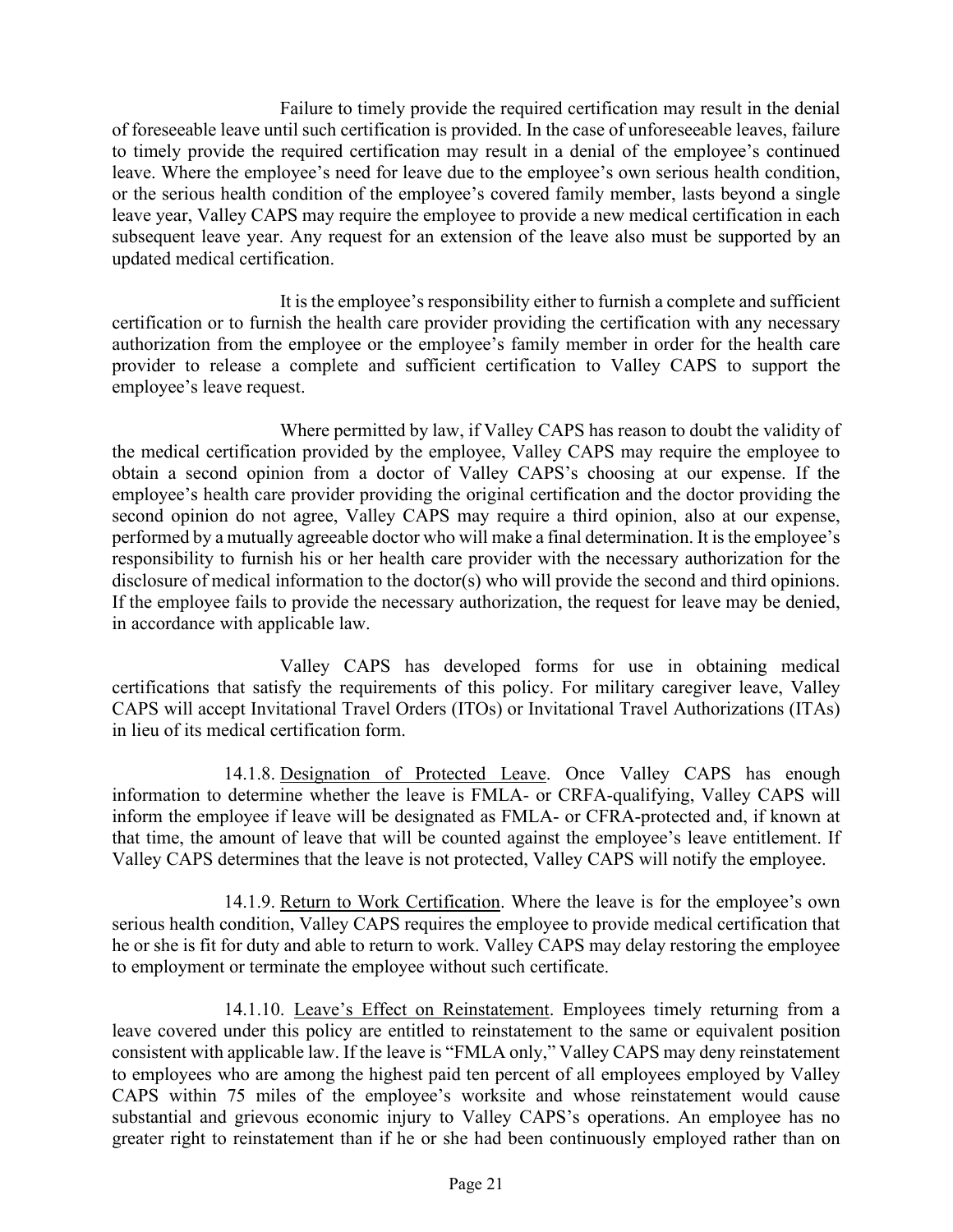leave. Valley CAPS will comply with all applicable laws pertaining to reinstatement of employees, including where required by the ADA or FEHA, the reasonable accommodation of employees who have been on an approved leave.

Valley CAPS complies with applicable family care, medical leave, and military family leave laws. Under the FMLA it is unlawful for any employer to: interfere with, restrain, or deny the exercise of any right provided under the FMLA; or discharge or discriminate against any person for opposing any practice made unlawful by the FMLA or for involvement in any proceeding under or relating to the FMLA. If an employer has done so, an employee may file a complaint with the U.S. Department of Labor or may bring a private lawsuit against an employer. The FMLA does not affect any federal or state law prohibiting discrimination or supersede any state or local law or collective bargaining agreement that provides greater family or medical leave rights. If you have questions or would like further clarification about your rights under the FMLA or other types of leave, please contact the Human Resources Department. Separately, employees may file complaints of claimed violations of CFRA with the California Department of Fair Employment and Housing (DFEH), which is authorized to investigate such complaints. For more information, visit the DFEH's website at http://www.dfeh.ca.gov.

## 14.2. Pregnancy-Related Disability Rights.

14.2.1. Leaves of Absence and Transfers. Any employee who is disabled on account of pregnancy, childbirth, or related conditions may take a pregnancy-related disability leave for the period of actual disability of up to four months (currently defined as 17-1/3 weeks), in addition to any family care or medical leave to which the employee may be entitled under Section 14.1. Pregnancy-related disability leaves may be taken intermittently, or on a reducedhours schedule, as medically necessary.

Moreover, an employee is entitled to a reasonable accommodation for pregnancy, childbirth, or related medical conditions if she so requests and provides Valley CAPS with medical certification from her health care provider. In addition to other forms of reasonable accommodation, a pregnant employee is entitled to transfer temporarily to a less strenuous or hazardous position or to less hazardous or strenuous duties if she so requests, the transfer request is supported by proper medical certification, and the transfer can be reasonably accommodated.

14.2.2. Substitution of Paid Leave for Pregnancy-Related Disability Leave. An employee taking pregnancy-related disability leave must substitute any accrued sick leave, and may substitute any accrued vacation time, for her leave. The substitution of paid leave for pregnancy-related disability leave does not extend the total duration of the leave to which an employee is entitled.

14.2.3. Leave's Effect on Benefits. If an employee is taking a pregnancy-related disability leave, employer will maintain and pay for employee's health coverage under a group health plan for the duration of her leave up to a maximum of four months (17-1/3 weeks) over the course of a 12-month period commencing on the date the pregnancy-related disability leave begins at the level and under the conditions that coverage would have been provided if the employee had continued in employment continuously for the duration of the leave.

Thus, the employee must continue to pay her share of the health plan premiums during the leave and failure to make premium payments may result in loss of coverage. If the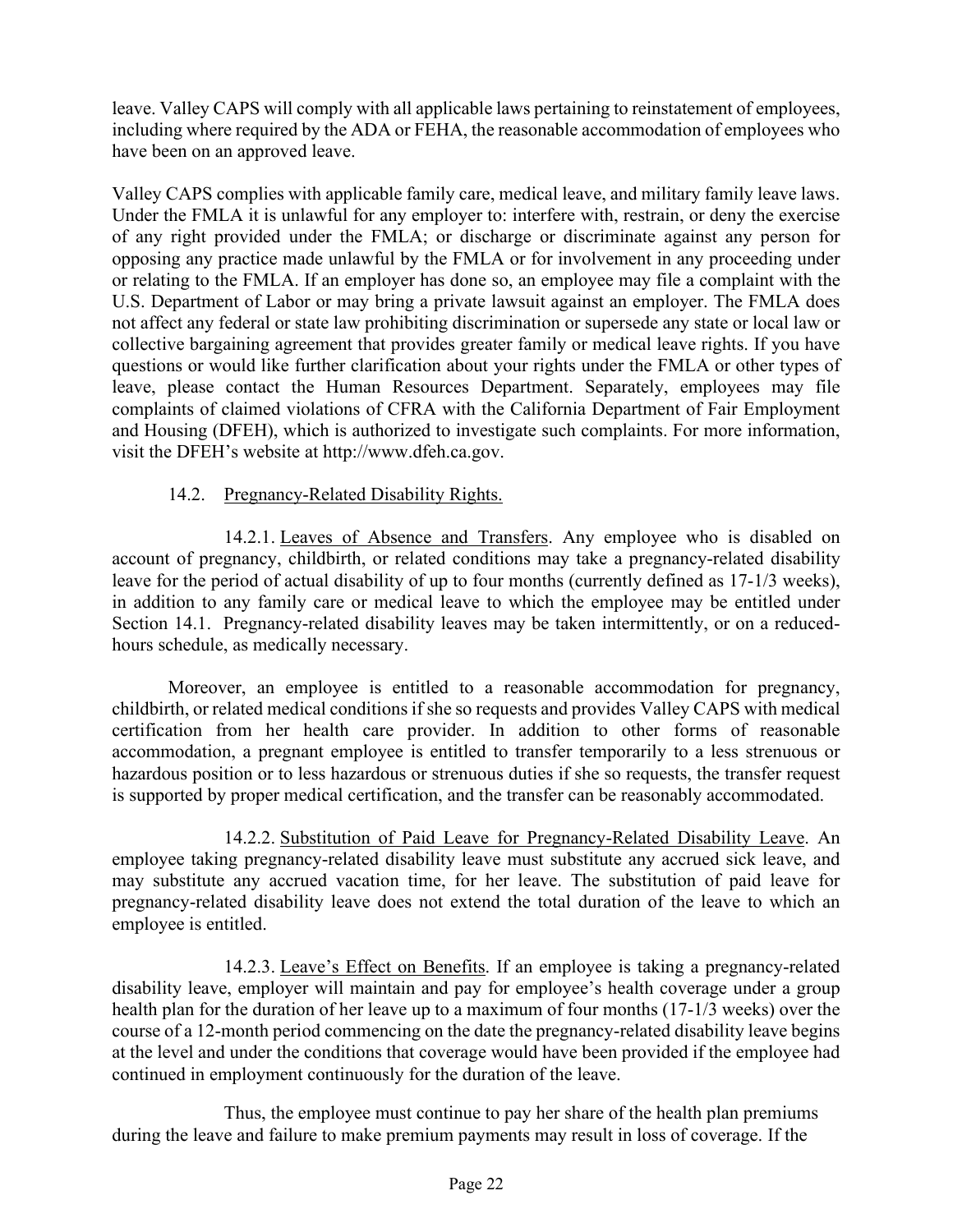employee substitutes paid leave for the unpaid leave, such payments will be deducted from the employee's pay through the regular payroll deductions. Otherwise, the employee must make arrangements with the Finance and Accounting department of Valley CAPS for the payment of such premiums.

All other benefits will be governed in accordance with the terms of each benefit plan and are the sole responsibility of the employee.

Valley CAPS reserves the right to recover from the employee the premium that Valley CAPS paid to continue the employee's benefits pursuant to this policy if the employee fails to return from leave after the period of leave to which she is entitled has expired so long as the failure to return is not caused by the employee taking leave under the California Family Rights Act or caused by the continuation, recurrence, or onset of a health condition that entitles the employee to pregnancy-related disability leave or other circumstance that is beyond her control.

14.2.4. Other Terms and Conditions of Leave. The provisions of Valley CAPS's Family Care, Medical and Military Family Leave policy regarding the leave's effect on pay, notice requirements, medical certification requirements and reinstatement also apply to all pregnancyrelated disability leaves. However, for pregnancy-related disabilities, there is no process for obtaining more than one medical opinion, and there is no reinstatement exception for key employees. For the purpose of applying those provisions, an employee's pregnancy-related disability is considered to be a serious health condition.

#### 14.3. Other Disability Leaves.

In addition to medical and pregnancy-related disability leaves described in Sections 14.1 and 14.2, employees may take a temporary disability leave of absence if necessary to reasonably accommodate a workplace injury or a disability under the ADA or the FEHA. Any disability leave under this policy will run concurrently with any medical leave to which the employee is entitled under Section 14.1 of this policy. Disability leaves under this policy will be unpaid.

Employees taking disability leave must comply with the Family Care, Medical and Military Family Leave provisions regarding substitution of paid leaves, notice, and medical certification. For the purpose of applying these provisions, a disability leave will be considered to be a medical leave.

If a disability leave under this policy extends beyond 12 weeks in a 12-month period, the employee will not be entitled to any continued employer contributions towards any employee benefit plan unless otherwise required by law. An employee, however, may elect to continue participating in such benefit plans, at the employee's own expense, to the extent permitted by such plans.

The duration of a leave under this policy shall be consistent with applicable law, but in no event shall the leave extend past the date on which an employee becomes capable of performing the essential functions of his or her position, with or without reasonable accommodation. For a full explanation of leave duration and reinstatement rights, employees should contact Human Resources.

## 14.4. Other Leaves of Absence.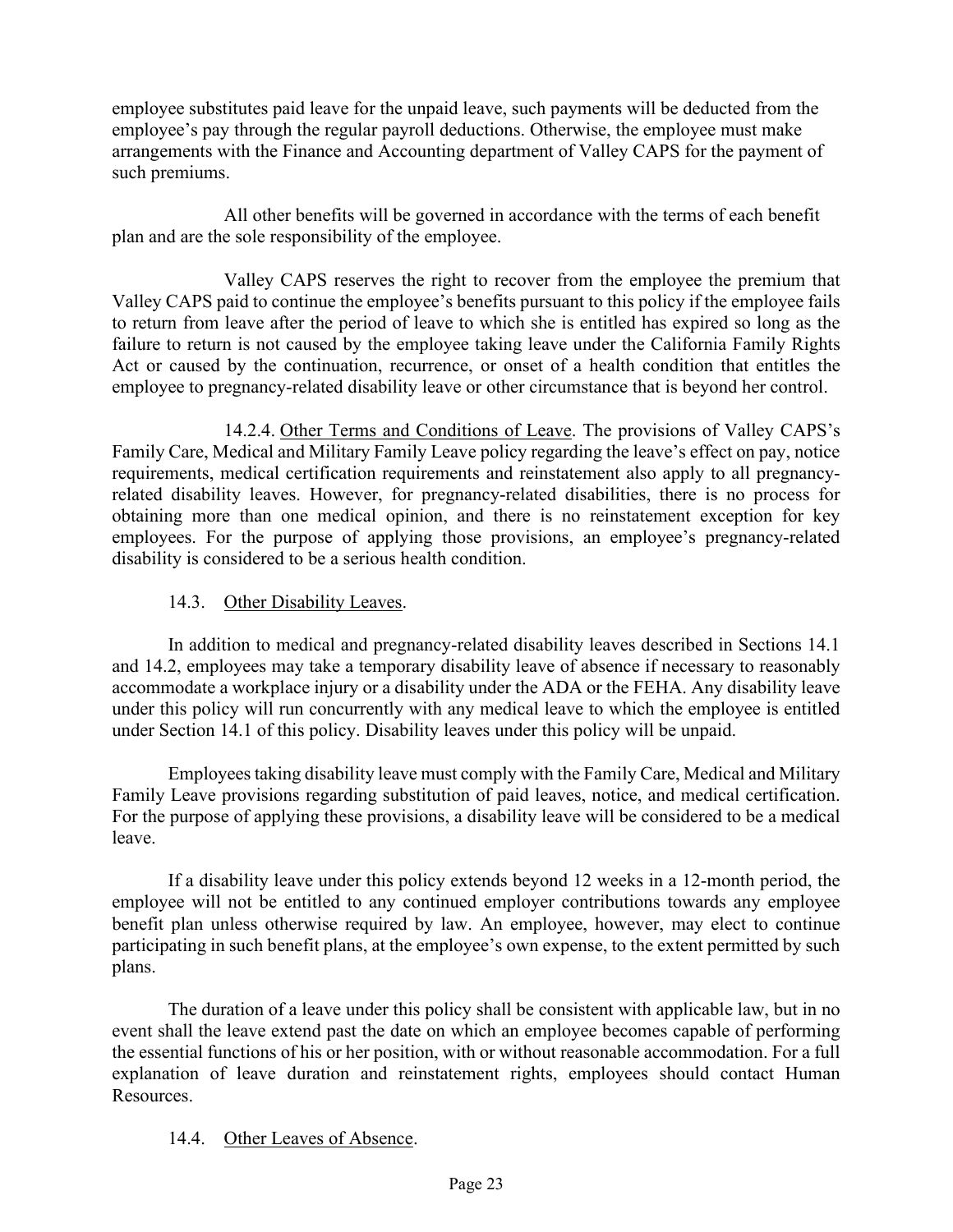Valley CAPS also grants eligible employees leaves of absence for military leave, jury or witness duty, certain court appearances, appearances at school or participation in school or daycare activities, emergency duty as a volunteer firefighter, a reserve peace officer, or emergency rescue personnel, to vote in a statewide election, for bereavement leave, for leave related to domestic violence, or crime victims leave, or leave for the donation of an organ or bone marrow as required by law. Unless otherwise required by law or specified in this handbook, employees will not be paid for such leaves of absence. Employees wishing to take a leave of absence for one of these reasons should refer to the procedures in this policy or contact Human Resources. Valley CAPS prohibits discrimination, discharge, or retaliation against an employee for requesting or taking leaves under this policy.

14.4.1. Military Leave of Absence. Valley CAPS will grant employees a military leave of absence to the extent required by applicable federal and State law. Time taken for military reserve shall be unpaid, except that exempt employees shall be paid for any week in which they performed any work.

14.4.2. Military Spouse Leave. Qualifying employees will be given up to 10 days leave during that time in which the employee's spouse or domestic partner is on leave from deployment in a combat zone with the active duty, Reserves or National Guard during a period of military conflict. Employees may use accrued vacation time to cover this absence. If the employee has no accrued vacation, the employee may request time-off without pay.

Qualifying employees are employees who work an average of 20 hours per week and have a spouse or domestic partner who is serving as: (a) a member of the Armed Forces who has been deployed during a period of military conflict to an area designated as a combat theater or combat zone by the President of the United States; or (b) a member of the Armed Forces Reserve or National Guard who has been deployed during a period of military conflict.

Qualifying employees who wish to request this leave must provide Valley CAPS with a written request for such leave within two business days of receiving official notice that the military spouse or domestic partner will be on leave from deployment. The employee must also provide written documentation to Valley CAPS certifying that the military member will be on military leave from deployment.

14.4.3. Jury and Witness Duty. Valley CAPS will provide employees time-off to serve, as required by law, on a jury or grand jury. Employees will be granted a paid leave of absence of up to two business days per year for the purpose of fulfilling jury duty. Any jury duty that extends beyond two business days per year will be unpaid. Valley CAPS will also provide employees with time-off to appear in court or other judicial proceedings as a witness to comply with a valid subpoena or other court order. Exempt employees who work any portion of a workweek in which they also serve on jury duty or appear as a witness will receive their full salary for that workweek. Employees may elect to substitute accrued vacation time during any unpaid leave due to jury duty or a witness appearance. Employees are required to provide reasonable advance notice of the need for jury or witness leave. Employees also are expected to report to work each day or portion of a day they are not performing jury or witness duty.

14.4.4. Leave to Attend Children's School at Teacher's Request. Valley CAPS will grant employees who are parents, step-parents, foster parents, grandparents, guardians, or persons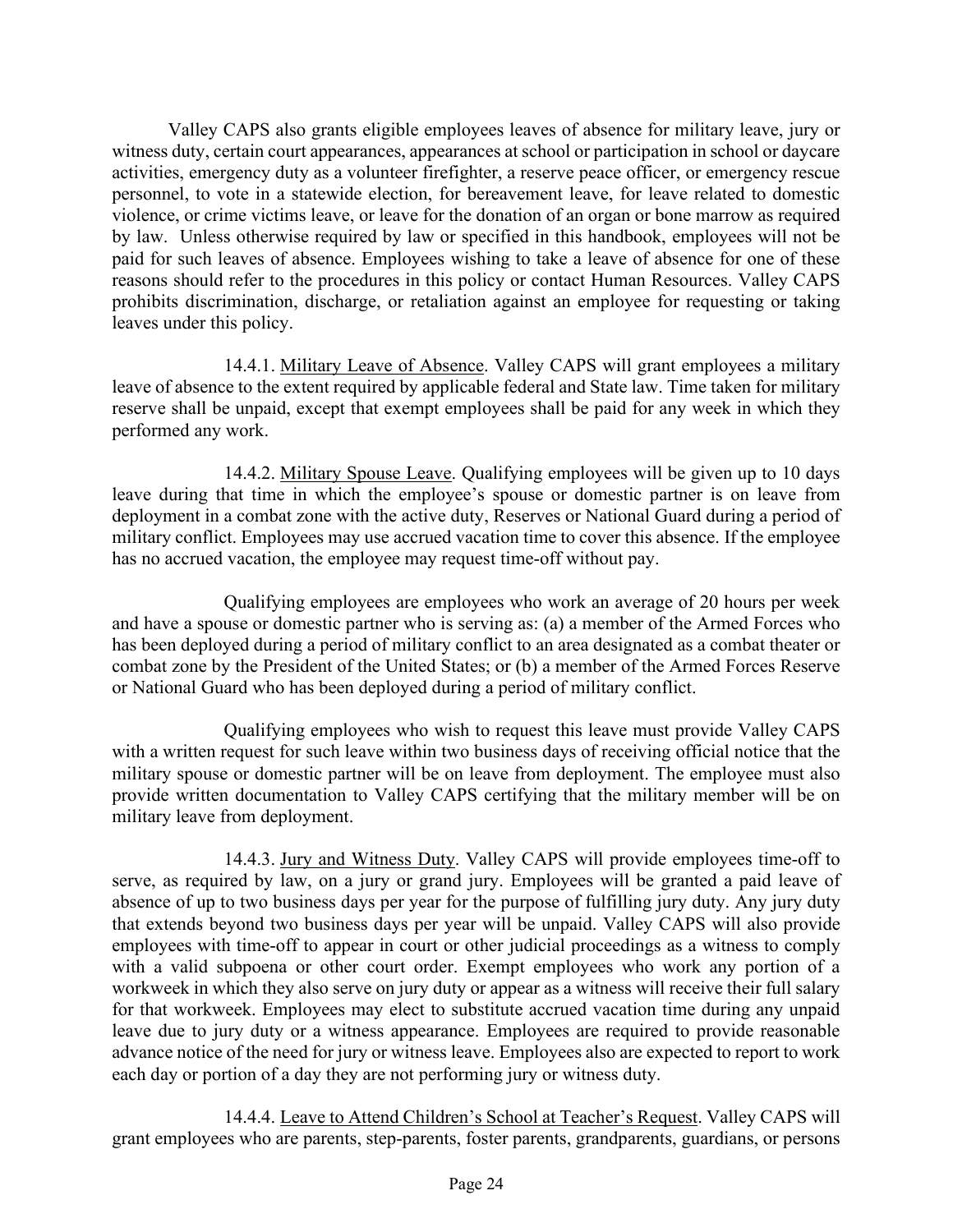who stand *in loco parentis* of a pupil unpaid time-off to appear at their children's school pursuant to a teacher's request under Education Code section 48900.1, if the employee, gives reasonable advance notice to Valley CAPS that he or she is requested to appear in the school.

14.4.5. Leave For Educational/Daycare Purposes. Employees will be granted unpaid time-off for up to 40 hours per calendar year, but no more than eight hours in any calendar month, to:

- participate in the activities of schools or licensed child daycare facilities attended by their children.
- Find, enroll, or reenroll their children in a school or with a licensed childcare provider, or
- Address a childcare provider or school emergency (i.e. a request that the child be picked up, a behavioral or discipline problem, closure, natural disaster, or other circumstance requiring that the child be kept home or picked up from the school or child-care provider).

Employees must substitute accrued vacation time for purposes of a planned absence under this policy.

Employees wishing to take time off under this policy must provide their supervisors with reasonable notice of the planned absence. If both parents of a child are employed by Valley CAPS at the same worksite, the request for time off under this policy will be granted to the first parent to provide notice of the need for time off. The request from the second parent will be accommodated, if possible.

Valley CAPS reserves the right to request that the employee furnish written verification from the school or daycare facility as proof that the employee participated in school or daycare activities on the specific date and at a particular time. Failure to provide written verification is grounds for disciplinary action.

14.4.6. Volunteer Firefighter, Reserve Peace Officer, and Emergency Rescue Personnel. Non-exempt employees will be granted unpaid time-off to perform emergency duties as a volunteer firefighter, reserve peace officer, or emergency rescue personnel. Employees who are volunteer firefighters also are eligible for leave of up to 14 days per calendar year for fire or law enforcement training. Exempt employees who work any portion of a workweek in which they also perform such emergency duties or training will receive their full salary for that workweek. Otherwise, exempt employees will be granted time-off without pay. Employees may substitute accrued vacation time for any unpaid portion of leave to perform such emergency duties or training.

14.4.7. Voting Time-Off. Employees who do not have sufficient time outside of their regular working hours to vote in a statewide election may request time-off to vote. If possible, employees should make their request at least two days in advance of the election. Up to two hours of paid time off will be provided, at the beginning or end of the employee's regular shift, whichever will allow the freest time for voting and the least time off from work.

14.4.8. Bereavement Leave. Employees will be allowed up to three consecutive paid working days off to arrange and attend the funeral of an immediate family member. Unless an employee chooses to use accrued sick leave or vacation in conjunction with this benefit. For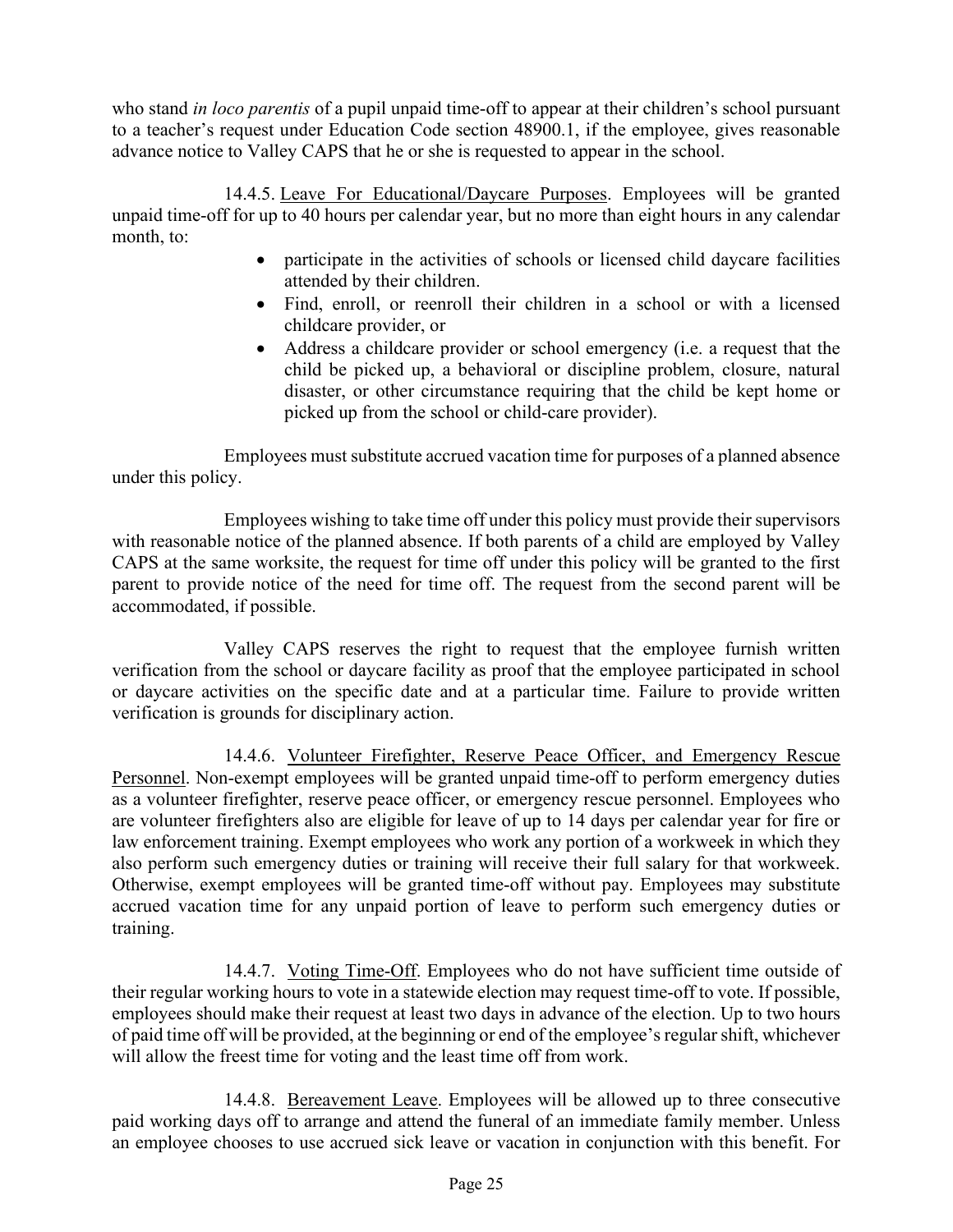purposes of this policy, an employee's immediate family is defined to include the employee's current spouse or domestic partner, father, mother, sister, brother, child, and current parent in-law. Employees who require more than three days off for bereavement leave may make a request for additional leave by contacting their Program Director, Human Resource Director, or Executive Director.

14.4.9. Crime Victims' Leave. Valley CAPS will grant unpaid time-off to an employee who is a victim of certain crimes as described below

## *Leave to Obtain Relief Related to Being a Victim of Crime*.

Employees who are victims of domestic violence, sexual assault, stalking or other crimes may be eligible for unpaid leave to seek certain relief including, but not limited to, obtaining restraining orders, or appearing in court to obtain relief to ensure the health, safety, or welfare, of the employee or their child.

Employees who are victims of certain crimes may also be eligible for unpaid leave from work for any of the following purposes:

- To seek medical attention for injuries caused by crime or abuse.
- To obtain services from a domestic violence shelter program, rape crisis center, or victim services organization or agency as a result of the crime or abuse.
- To obtain psychological counseling or mental health services related to an experience of crime or abuse; or
- To participate in safety planning and take other actions to increase safety from future crime or abuse, including temporary or permanent relocation.

Valley CAPS requires reasonable advance notice of the leave when feasible. You must also provide a certification of the reason for the leave within a reasonable time after your first day of absence. Certification may be sufficiently provided by documentation that verifies the activity such as:

- A police report indicating that the employee was a victim of domestic violence, sexual assault, stalking or other crimes.
- A court order protecting orseparating the employee from the perpetrator of the crime or abuse, or other evidence from the court or prosecuting attorney that the employee appeared in court.
- Documentation from a medical professional, domestic violence advocate, healthcare provider, victim advocate, or counselor that the employee was undergoing treatment or receiving services for physical or mental injuries or abuse resulting in victimization from the crime or abuse; or
- Any other form of documentation that verifies that the crime or abuse occurred, including but not limited to, a written statement signed by the employee, or an individual acting on the employee's behalf certifying that the absence is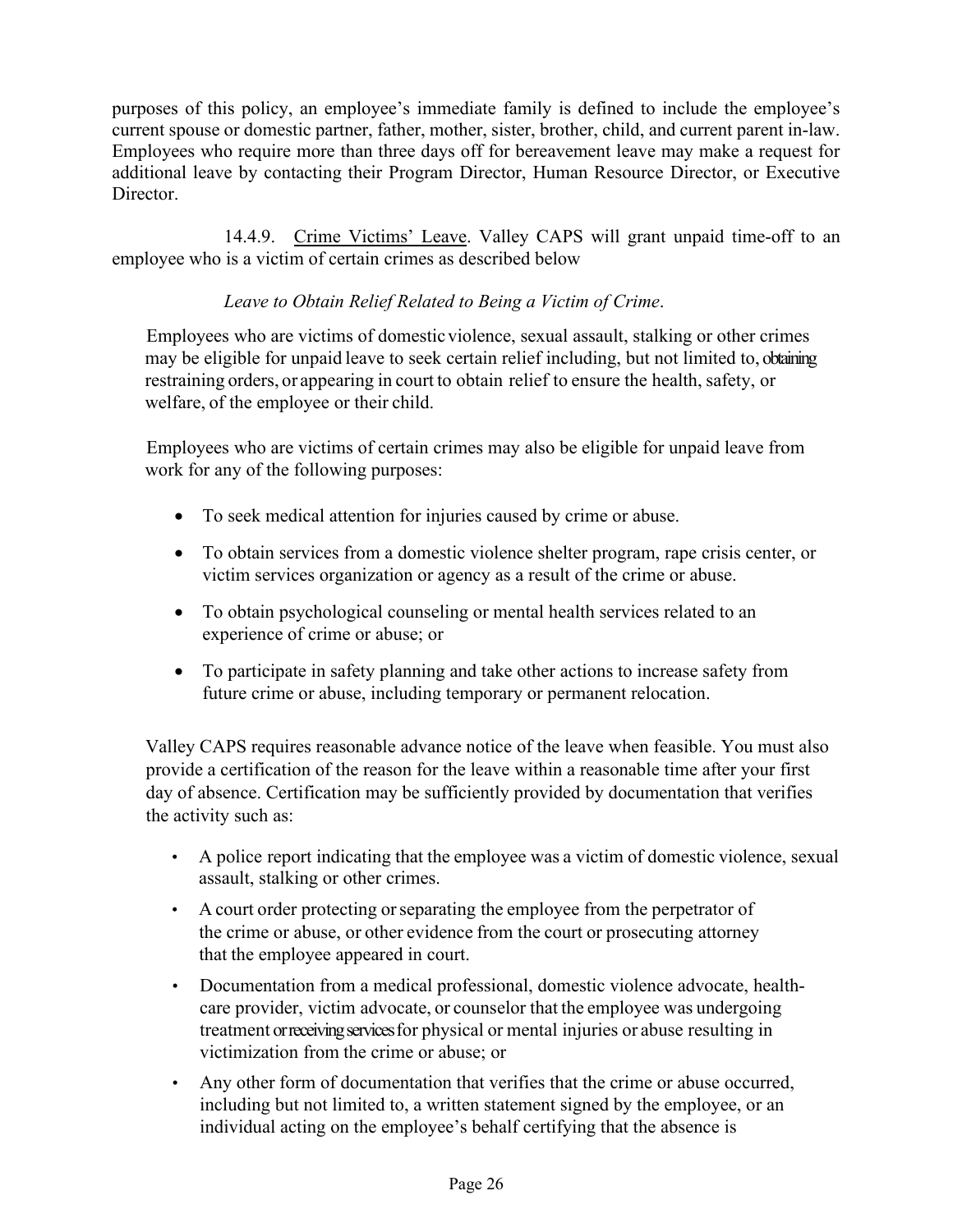authorized by law.

Valley CAPS will, to the extent allowed by law, maintain the confidentiality of an employee requesting leave under this provision.

# *Reasonable Accommodation for Victims of Domestic Violence, Sexual Assault, or Stalking*

Employees who have disclosed their status as a victim of domestic violence, sexual assault, or stalking may request an accommodation for his or her safety while at work. The request should also include a certification as described above. Such accommodations may include transfer, modified schedule, or implementing safety procedures. However, Valley CAPS is not required to implement any action that constitutes an undue hardship on business operations. Upon receiving a request and certification, Valley CAPS will engage in a timely, good faith, interactive process with the employee to determine effective reasonable accommodations.

## *Leave to attend judicial proceedings related to being a victim of crime.*

Valley CAPS will also provide unpaid time off to an employee to attend judicial proceedings related to a crime if that employee is the victim of crime, an immediate family member of a victim, a registered domestic partner of a victim, or the child of a registered domestic partner of a victim. Valley CAPS requires that where feasible, in advance of taking leave, the employee provide it with a copy of the notice of each scheduled proceeding that is provided to the victim by the agency responsible for providing notice. If advance notice is not possible, the employee is required to provide Valley CAPS with a copy of the notice within a reasonable time.

14.4.10. Leave for Organ and Bone Marrow Donation. Valley CAPS will grant an employee the following paid leaves of absence for the purpose of organ or bone marrow donation: (a) a leave of absence up to five business days in any one-year period for the purpose of donating the employee's bone marrow to another person; and (b) a leave of absence of up to thirty business days in any one-year period for the purpose of the employee donating his or her organ to another person.

Valley CAPS will grant an additional *unpaid* leave of absence of up to thirty days in any one-year period for the purpose of the employee donating his or her organ to another person.

If an employee has accrued sick or vacation time available, the employee is required to first use up to five days of paid sick or vacation leave for a bone marrow donation and up to two weeks for an organ donation.

In order to receive a leave of absence pursuant to this policy, the employee must provide written verification to Human Resources that he or she is an organ or bone marrow donor and that there is a medical necessity for the donation of the organ or bone marrow. Any leave taken for the donation of an organ or bone marrow will not constitute a break in service for purposes of the employee's right to salary adjustments, sick leave, vacation benefits, or seniority. During any leave taken under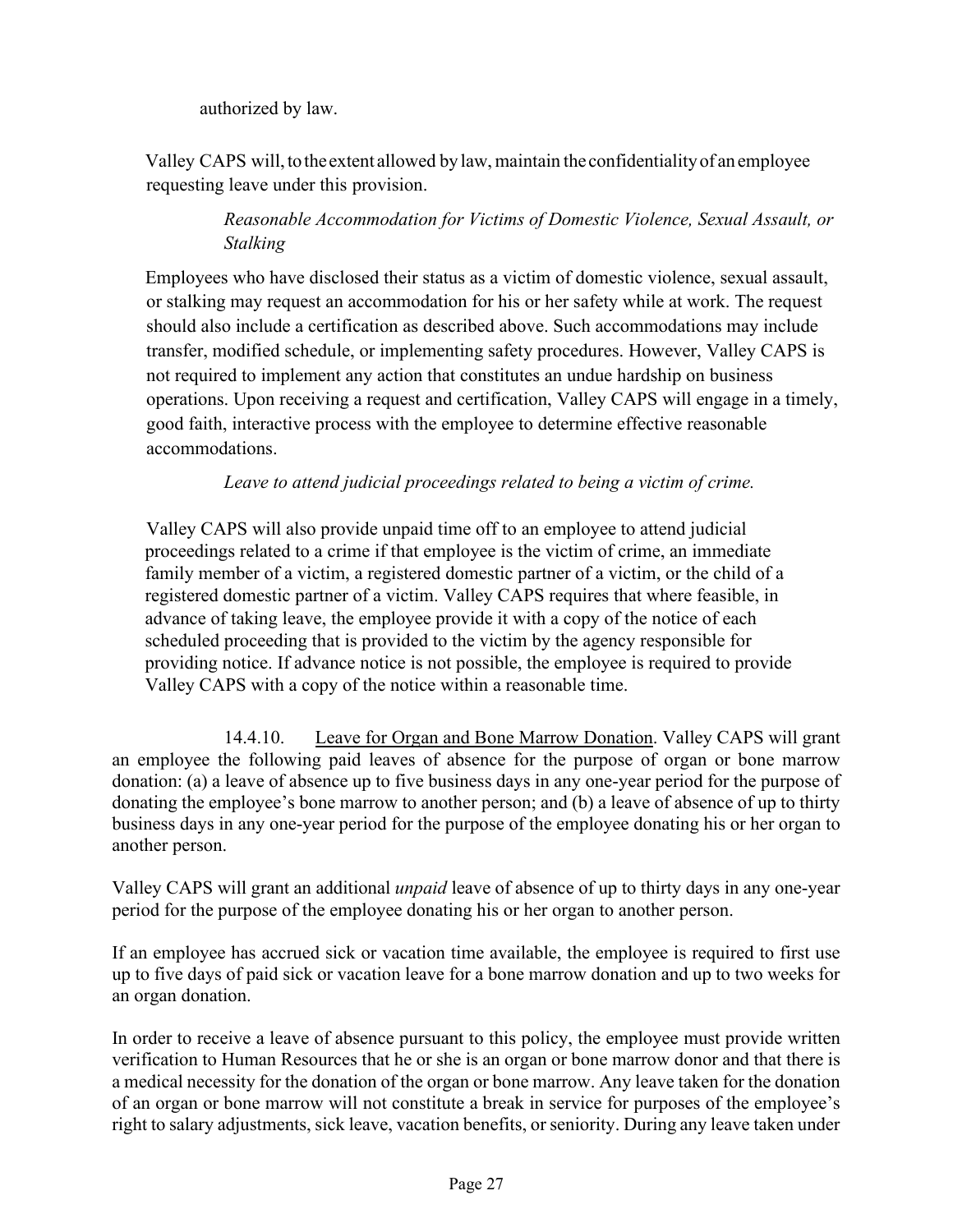this policy, Valley CAPS will maintain and continue to pay for coverage under any group health plan for the full duration of this leave. Leave provided under this policy may be taken in one or more periods. Leave taken under this policy will not run concurrently with any FMLA-CFRA leave.

Upon expiration of a leave of absence authorized by this policy, Valley CAPS will restore the employee to the position held by the employee when the leave began or to a position with equivalent seniority status, employee benefits, pay, and other terms and conditions of employment. Valley CAPS may decline to restore an employee because of reasons unrelated to the exercise of rights under this policy by the employee.

14.4.11. Personal Leave. Employees who have at least one year of continuous full-time employment in good standing and who have exhausted, do not qualify for, or are otherwise ineligible to take the other leaves described in this section may request a Personal Leave for significant life events. Employment in a classification other than as a full-time employee does not count toward the one-year eligibility requirement. Full-time employees who are reclassified to less than full-time status will no longer be eligible for leave under this policy and must be employed for at least one year after a return to full-time classification before once again becoming eligible for personal leave.

Employees may request a Personal Leave, without pay, not to exceed ten (10) days per calendar year, which may be taken all at once or intermittently.

Employees must exhaust all accrued vacation time before requesting a Personal Leave. Employees wishing to take Personal Leave for purposes that fall under the permitted uses of sick leave (see Section 12.3.3, i.e., care of an injury, illness, or medical condition of the employee or qualified relative), must first use any accrued sick leave before requesting a Personal Leave.

An employee on a Personal Leave is entitled to no greater right to reinstatement or protection against termination or other employment benefits than if he or she had been continuously employed rather than on leave.

Personal Leave must be requested and approved in writing at least two weeks prior to the start of the leave. Personal Leave may or may not be granted in the sole discretion of the Executive Director.

14.5. Transfer of Time-Off. Transfer of vacation time from one employee to another may be allowed under the condition that it becomes "sick leave" to the recipient and is limited to 8 hours per year per recipient. Any such transfer may or may not be granted in the sole discretion of the Executive Director.

# **15. SEPARATION**

Employees are free to resign from the Company at any time just as Valley CAPS is free to terminate the employment of any employee at any time, with or without notice, and with or without cause.

15.1. Final Paycheck.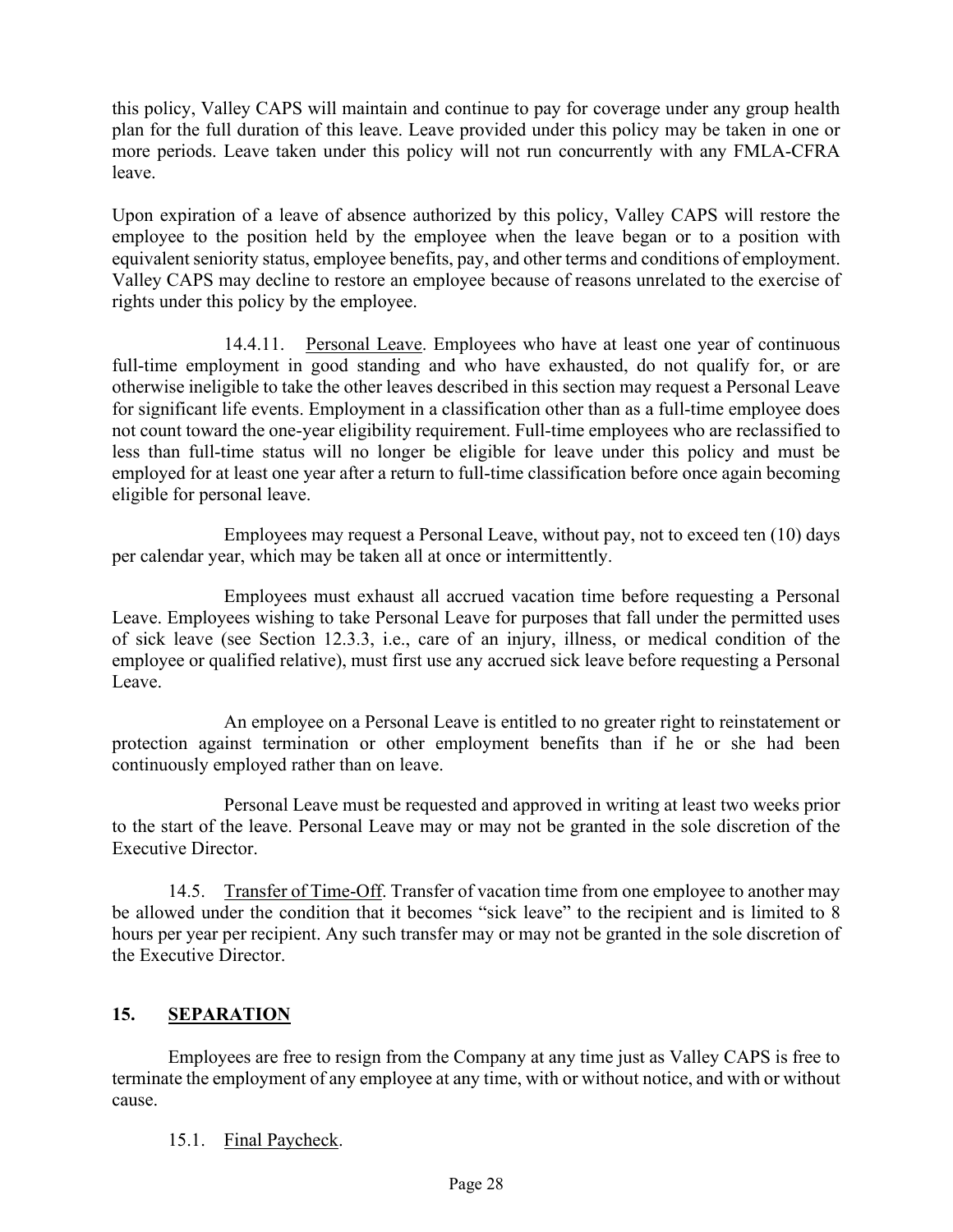15.1.1. Employees who resign voluntarily will be given their final paycheck on the last day of work provided that the employee has given at least 72 hours prior notice. If an employee resigns without giving at least 72 hours prior notice, his or her final paycheck will be made available at the office at which the employee was performing services within three days after the employee gives notice of the resignation or, if the employee requests so in writing, mailed to the employee within three days after the employee gives notice of the resignation.

15.1.2. Employees who are terminated involuntarily will be given their final paycheck on the last day of work. Temporary or substitute employees who are hired for a specific assignment or for a specified term of employment will be given their final paycheck upon the completion of the assignment or term.

In all cases, final paychecks will include payment of all wages owed and any accrued but unused vacation time.

15.2. Exit Interview. Exit interviews are encouraged upon separation of employment. At the exit interview, employees will be given information regarding unemployment insurance and continuation of health insurance coverage under COBRA.

## **16. PERSONNEL RECORDS**

The Company keeps a personnel file on each employee. The contents of personnel file are permanent and confidential to the extent permitted by law. Employees should inform Human Resources whenever there are changes in personal data such as address, telephone number, marital status, number of dependents, and persons to notify in case of emergency. Employees have the right to inspect their personnel files at reasonable times and on reasonable notice. In addition, employees have the right to request copies of all employment-related documents signed by the employee, any personnel records relating to the employee's performance or to any grievance concerning the employee, and all payroll records regarding the employee's compensation. Employees wishing to inspect or copy records should notify the Human Resources Manager.

Personnel files are the property of the Company and may not be removed from the premises without written authorization from the Executive Director or his or her designee.

## **17. OUTSIDE ACTIVITIES AND CONFLICTS OF INTEREST**

17.1. Outside Employment. Employees may engage in outside employment to the degree that it does not conflict with the interests of the Company. No employee is permitted to accept employment, whether for pay or otherwise, if the additional outside employment leads to a conflict or potential conflict of interest, if the outside employment conflicts with the duties of the employee, or if the nature of the outside employment will reflect negatively on the Company. Any employee who engages in outside employment in any field directly related to the work of Valley CAPS must have prior, written approval of the Executive Director. This includes other regular employment as well as special appearances, speeches, conference participation, and consultations. If during normal working hours, any fee for such activity must be paid to Valley CAPS. No employee may represent himself or herself as a spokesperson for Valley CAPS without prior, written approval of the Executive Director.

17.2. Outside Work with Consumers. Employees who work with consumers of Valley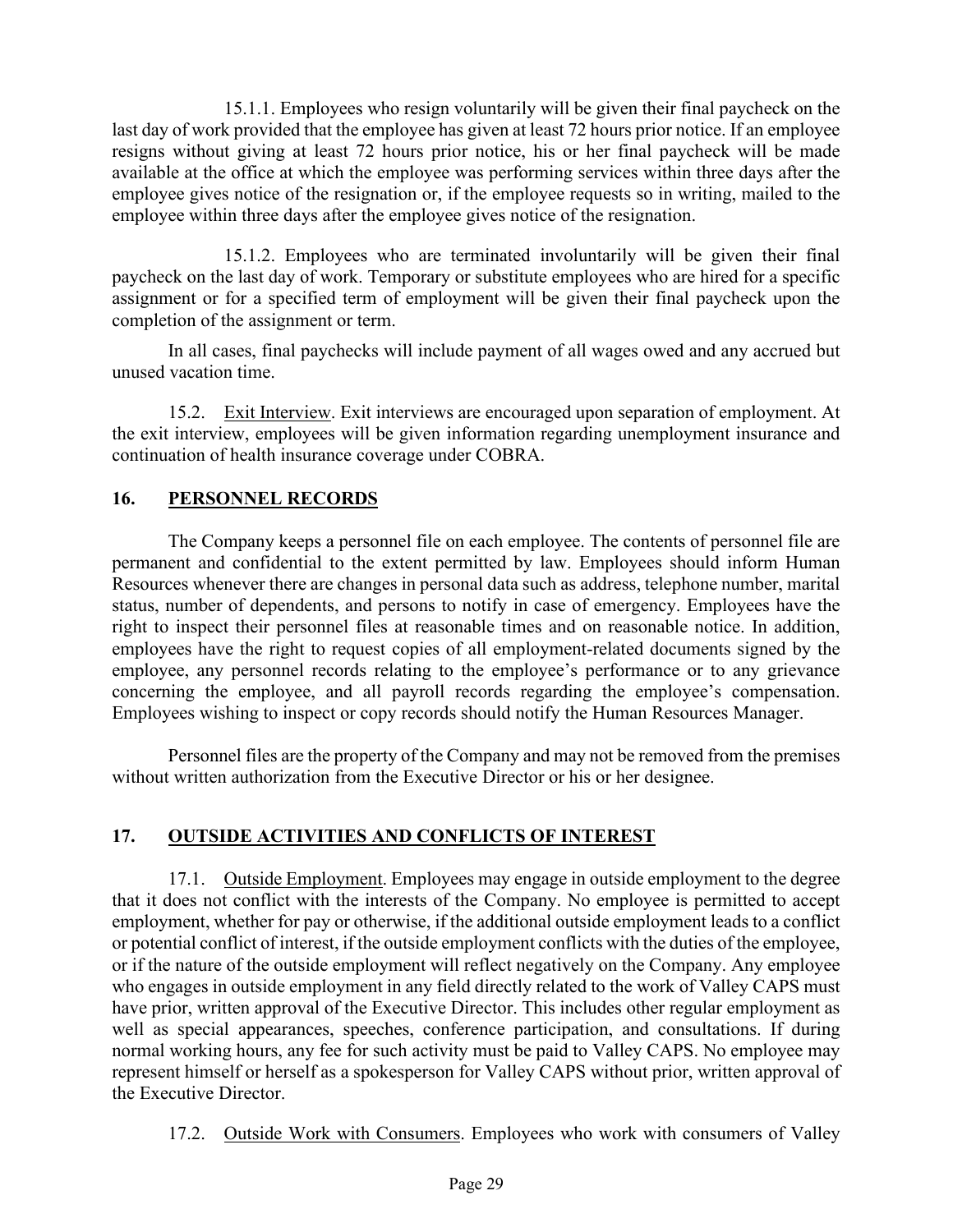CAPS for another, non-Valley CAPS employer are requested to disclose in writing to the Executive Director that they are working elsewhere with consumers enrolled at Valley CAPS. The appropriateness of such arrangement will be decided on a case by case basis. If a conflict exists, Valley CAPS may direct that the employee does not work with the same consumers.

17.3. Fraternization with Consumers. Dating, sexual relations, or romantic involvement at any level with a consumer is prohibited under all circumstances. Employees are further prohibited from visiting or contacting consumers outside of program hours without express prior authorization from the Executive Director. This includes social media (i.e., Facebook, Twitter, Instagram), e-mail, telephone, and any other form of communication. An employee must report any after-hour encounter, even if unplanned, to his or her supervisor.

## **18. DRESS AND HYGIENE**

In dressing and grooming for the workplace, employees should consider the following guidelines: Office personnel and clerical staff make "first impressions" and so their appearance needs to promote a positive and professional organizational image to our consumers and families, other agencies, and the general community. Accordingly, these employees may wear dress shoes as part of an overall professional attire (while not an exhaustive list, these shoes can have a "peek-a-boo toe cutout" and must have a strapped heel at a minimum). Direct care staff must be mindful of their function as caregivers to our consumers, and for safety reasons, these staff must wear closed-toe heeled shoes at all times.

In a causal work setting, employees should wear clothing that is comfortable and practical for work, but not distracting or offensive to others. Any clothing that has words, terms, or pictures that may be offensive to other employees is unacceptable. Fashion brand names on clothing are generally acceptable.

On Fridays, office staff may dress more casually in jeans, clean tennis shoes, and Valley CAPS t-shirt or polo shirt. Valley CAPS may also designate certain Fridays as "Fan Friday's" where employees may wear university/professional sports attire. "Casual Friday" and "Fan Friday" is a benefit, not a right. Casual dress on Fridays is prohibited when office staff has scheduled meetings with outside agencies or community members, and business casual or professional attire must be worn.

The following guidelines are a non-exhaustive list of authorized and prohibited standards:

- Prohibited: Torn or soiled clothing; dragging or low-crotched pants; revealing attire such as cropped tops, see-through materials, low-cut tops, spaghetti-strap dresses or tops; tops that are not long enough to cover the midriff; flip-flop sandal shoes; any attire or accessory that is untidy or illfitting, unprofessional or inappropriate for the function or duties of the position or poses a health or safety risk to consumers or other employees.
- Authorized May-September: Knee-length walking or cargo pocket shorts. While May-September is general guidance, Employees will adhere to climatically appropriate attire based upon the weather conditions, and scheduled activities for the day.
- Authorized: Jeggings.
- Prohibited: Tattoos depicting words, terms, or images that may be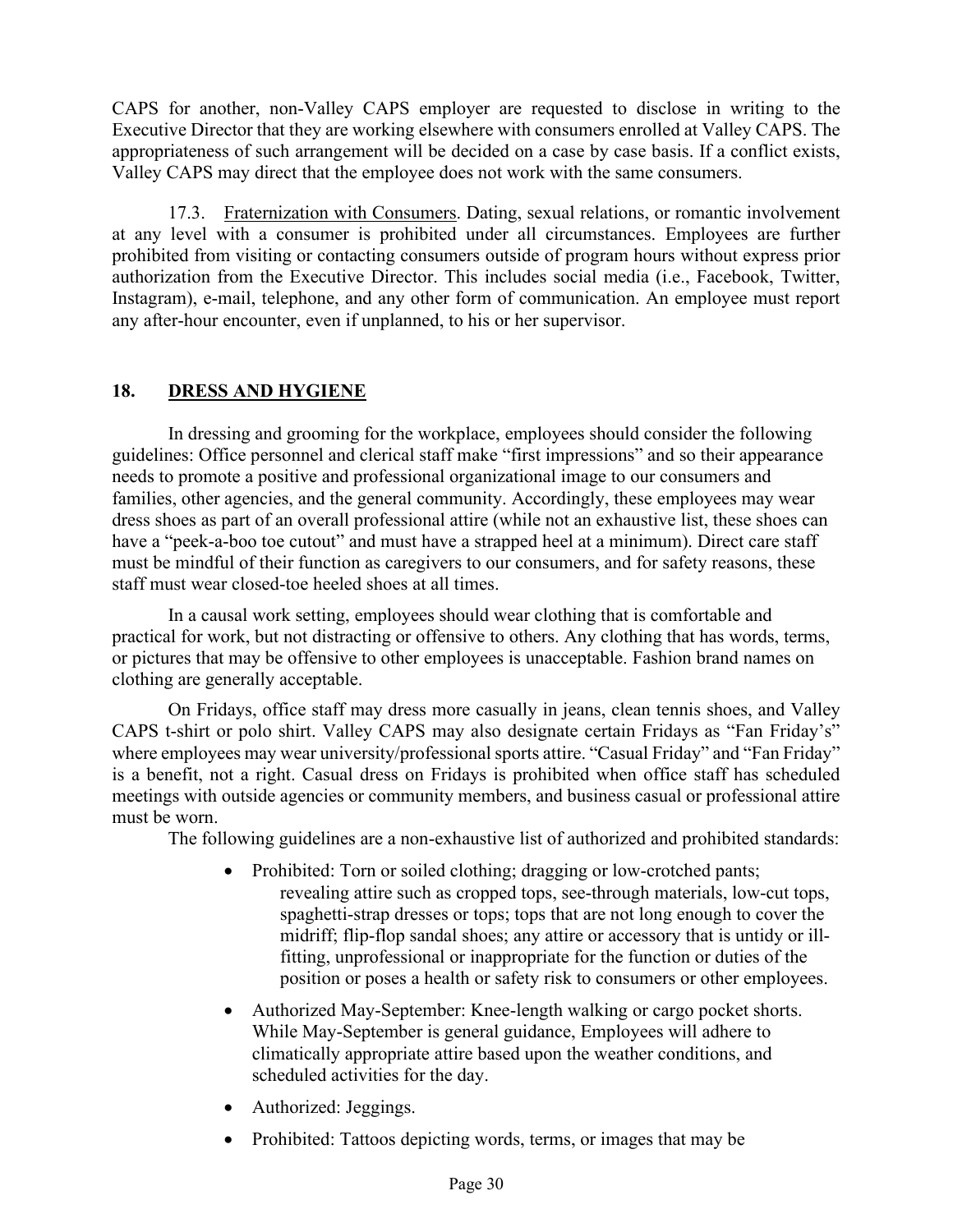offensive to others must be covered.

- Prohibited: Body piercings (other than the ear) must not be visible (tongue piercings are considered visible body piercings and thus are expressly prohibited). For safety reasons, ear gauges are prohibited, and earrings must be stud earrings or flush with the ear lobe or ear (i.e. no hoops or dangling pieces).
- Authorized: Natural fingernails or fingernail overlays provided they do not extend more than one-quarter inch (1/4") behind the tip of the finger. No other artificial fingernails or nail enhancements, including, but not limited to, wraps, tips, or raised decorations are permitted when interacting with day program participants. Employees that perform administrative duties and work in an office setting are exempt from these limitations.
- Prohibited: Clothing and accessories (such as masks and other PPE) may not display political affiliation, sexual content, gang affiliation, words, terms, or pictures that may be offensive to other employees.

Valley CAPS is a "No Scent Zone." No perfume or cologne is allowed to be worn in order to respect the sensitivities of our consumers and staff.

Employees who have any questions as to acceptability of their attire or appearance should check with the site Assistant Program Director.

## **19. TECHNOLOGY, SECURITY AND SAFETY**

19.1. Access to Technology Resources. The Company provides various Technology Resources to authorized employees to assist them in performing their job duties. Each employee has a responsibility to use the Company's Technology Resources in a manner that increases productivity, enhances the Company's public image, and is respectful of other employees. Failure to follow the Company's policies regarding Technology Resources will subject the employee to disciplinary action, up to and including, termination of employment.

"Technology Resources" consist of all electronic devices and hardware, software, and means of electronic communication including, but not limited to, any of the following: desktop computers and workstations; laptop computers; mainframe computers or servers; disk drives, tape drives, external hard drives and flash/thumb drives; peripheral equipment such as printers, modems, fax machines, and copiers; the Internet; electronic mail, documents, and data; telephones, mobile phones, and smart phones; personal organizers, tablets, and other handheld devices; pagers; and voicemail.

Access to the Company's Technology Resources is within the sole discretion of the Executive Director. Generally, employees are given access to our various technologies based on job function. Only employees whose job performance will benefit from the use of the Company's Technology Resources are authorized to access and use the necessary technology and then only for the purpose of conducting Company business. Further, employees must successfully complete Company-approved training before they are authorized to use our Technology Resources.

The Company assumes no liability for loss, damage, destruction, alteration, receipt,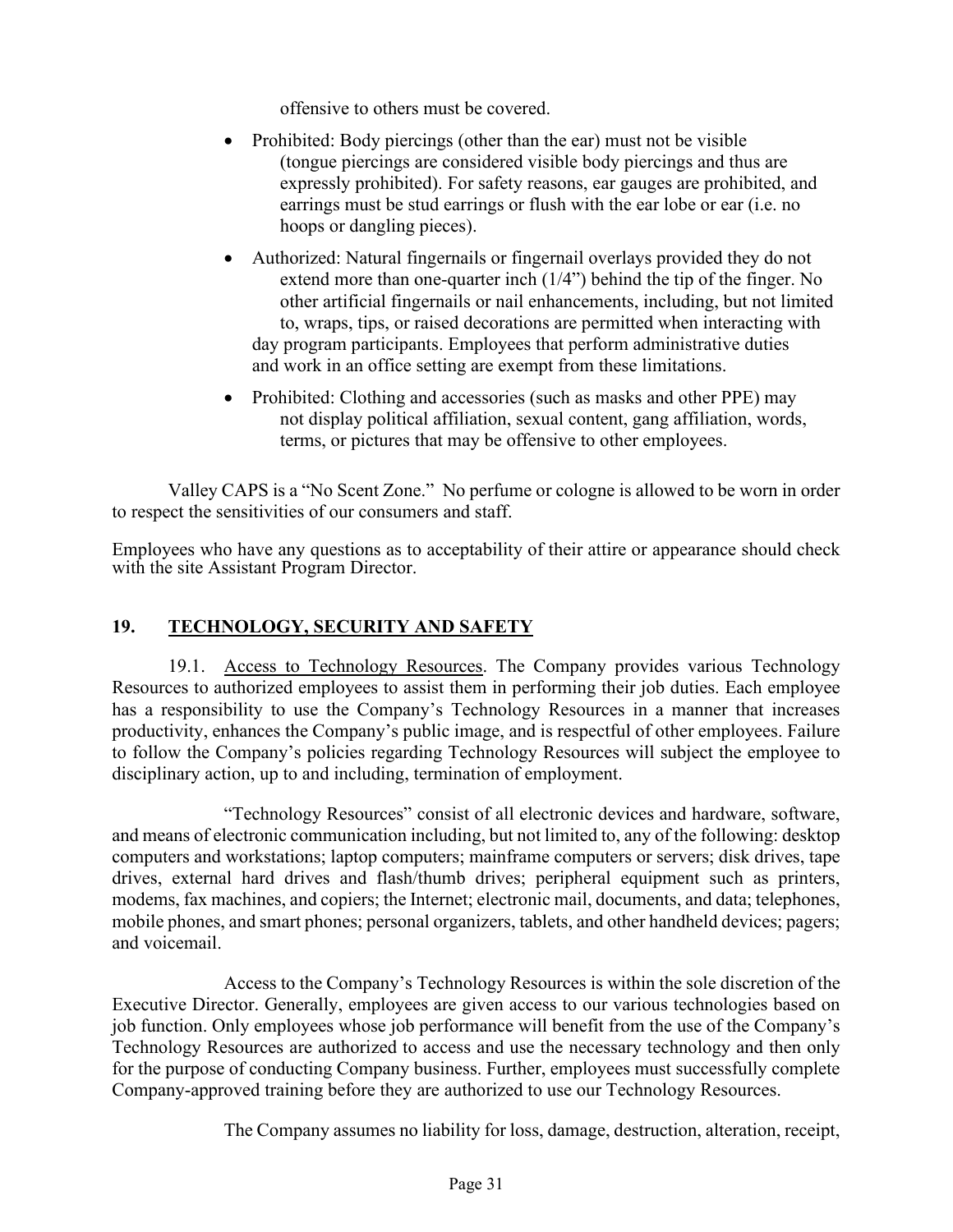transmission, disclosure, or misuse of any personal data or communications transmitted over or stored on the Company's Technology Resources. The Company accepts no liability for the loss or non-delivery of any personal e-mail or voicemail communication or any personal data stored on any Company property. The Company strongly discourages employees from storing any personal data on any of the Company's Technology Resources.

19.2. Prohibited Uses of Technology Resources. As set forth more fully in the Company's "Policy Against Harassment, Discrimination, and Retaliation" we do not tolerate discrimination, retaliation, or harassment based on any other protected by State or federal law. Under no circumstances shall employees use the Company's Technology Resources to transmit, receive or store any information that is discriminatory, harassing, defamatory, obscene, or threatening.

Employees shall not use the Company's Technology Resources to copy, retrieve, forward or send copyrighted materials unless the employee has the author's permission or is accessing a single copy only for the employee's reference.

Employees shall not use the Company's Technology Resources for any illegal purpose, violation of any Company policy, in a manner contrary to the best interests of the Company, in any way that discloses confidential or proprietary information of the Company or third parties, or for personal pecuniary gain.

19.3. Inspection of Technology Resources. All messages sent and received, including personal messages, and all data and information stored on the Company's Technology Resources (including on its e-mail, voicemail, or computer systems) are Company property regardless of the content. As such, the Company reserves the right to access, inspect and search all of our Technology Resources including our e-mail, voicemail, or computer systems, at any time with or without notice. We may also monitor our Technology Resources at any time in order to determine compliance with our policies, for purposes of legal proceedings, to investigate misconduct, to locate information, or for any other business purpose. No employee, other than the Executive Director, has authority to waive, vary or amend the Company's right to access our Technology Resources.

Employees should understand, therefore, that they have no right of privacy with respect to any messages or information created, collected, or maintained on our Technology Resources, including personal information.

Some of the Company's Technology Resources can be accessed only by entering a password. Passwords are intended to monitor access and prevent unauthorized access to information and do not confer any right of privacy upon any employee of the Company. Thus, even though employees may maintain passwords for accessing Technology Resources, employees must still not expect that any information maintained on our Technology Resources, including email and voicemail messages, are private.

So that employees may understand the extent to which information is collected and stored, examples of information currently maintained by the Company are as follows:

> • Telephone and Voicemail: Calls made to and from a particular telephone extension are logged. Although voicemail is password-protected, an authorized administrator can listen to voicemail messages, retrieve deleted messages, and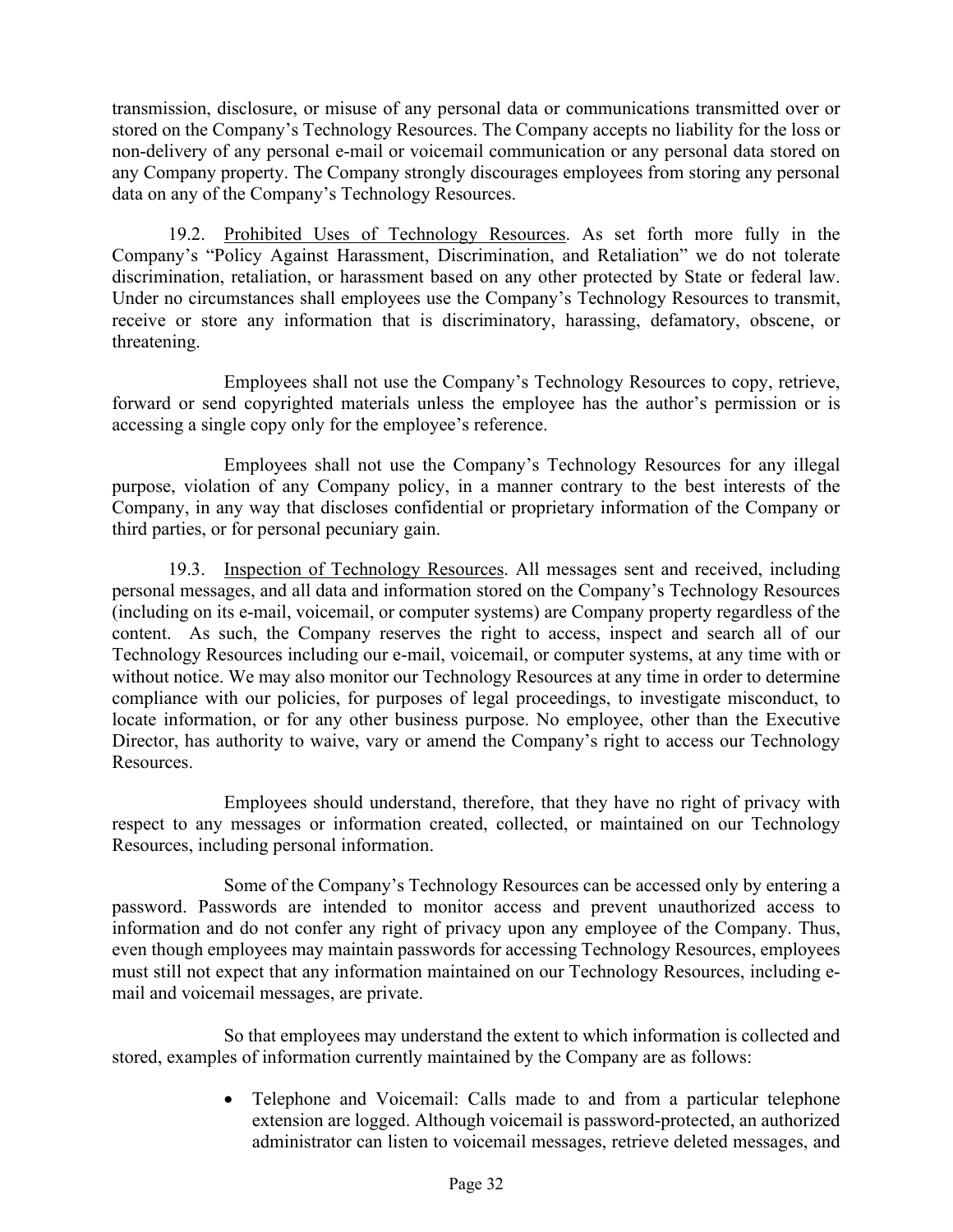also reset the password.

- Electronic Mail: E-mail is backed-up and archived on a server. Although e-mail is password-protected, an authorized administrator can read e-mail, retrieve deleted messages, and also reset the password.
- Facsimiles: Copies of all facsimile transmissions are maintained on a server.
- Documents: Documents are backed-up and archived on a server. An authorized administrator can review a history of documents accessed on Company computers and retrieve deleted documents.
- Internet: Internet sites visited, the number of times visited, and the total time connected to each site are logged and periodically monitored.

19.4. The Internet and On-Line Services. The Company provides authorized employees access to online services such as the Internet. The Company expects that employees will use these services in a responsible way and for business-related purposes only. Under no circumstances are employees permitted to use the Company's Technology Resources to access, download, or contribute to Internet sites that contain inappropriate content such as that which is discriminatory, harassing, defamatory, obscene, or threatening.

The Company reserves the right to limit such access by any means available, including revoking access altogether. The Company, through technological tools, may also prohibit or limit access to certain sites considered inappropriate by the Company or our technology providers.

19.5. Electronic Mail Guidelines. Employees are expected to use good judgment with respect to use of electronic mail ("e-mail"). While e-mail provides an easy manner with which to communicate, it is not appropriate to say in an e-mail something that would never be said in person or in formal correspondence. All employees should adhere to the following with respect to use of e-mail:

- Always ask before sending an e-mail if it is the appropriate medium of communication. When communicating about a sensitive subject, consider whether e-mail is the appropriate medium or whether using the phone rather than e-mail might be more appropriate (but keep in mind that voicemail is similar to e-mail in that it may be stored on a computer server and forwarded to third parties).
- Use the "front page" test. Assuming that e-mail is the appropriate medium of communication, each e-mail should be treated as a formal written document. Do not write anything in an e-mail that could not be printed on the front page of the newspaper. Off-the-cuff, sarcastic, or angry comments can come back to haunt the author.
- E-mail is part of the workplace environment. E-mail containing rude and insensitive comments is not only personally embarrassing, but also may serve as the basis for legal liability. Employees and managers should exercise the same care and sensitivity in communicating via e-mail as they would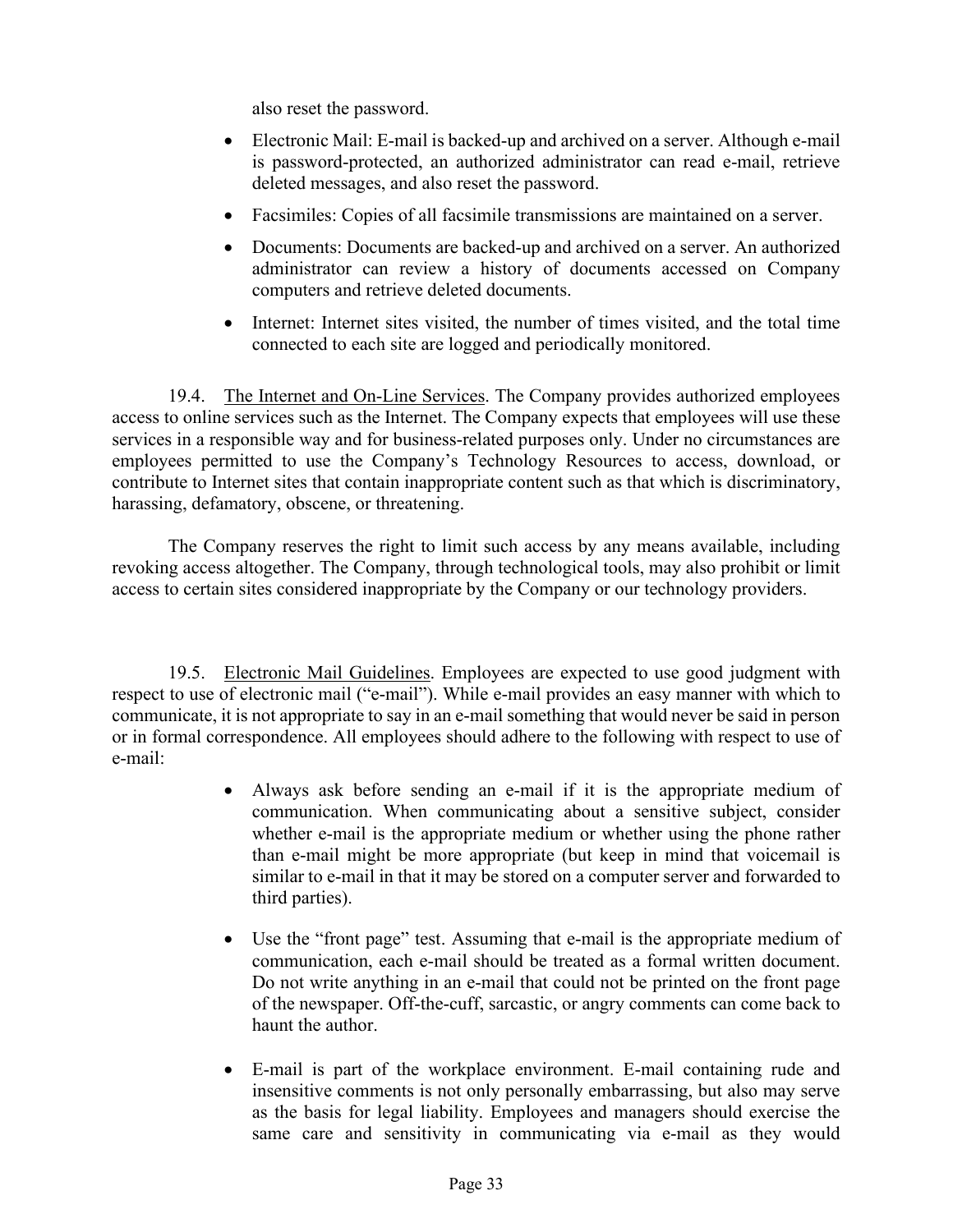communicating in person or in traditional forms of writing. Offensive e-mail received from others should not be forwarded, and the recipient should ask the sender to refrain from sending inappropriate e-mail.

- Provide context. As with other forms of communication, there is a risk that an e-mail message may be taken out of context. To reduce the risk that the message will be taken out of context, consider including the original message to which the reply e-mail relates.
- Know your audience. When sending an e-mail, always double-check to whom the e-mail is addressed, especially when using the "reply to all" button. Ask whether it is appropriate for each addressee to receive the e-mail and whether sending the e-mail to a particular addressee will result in the unauthorized disclosure of Confidential Information. If in doubt, remove the doubted addressee.
- Do not use a home PC or personal e-mail address for business purposes. E-mail relating to Company business, even though stored on a home computer, may be recoverable and discoverable in litigation.

#### 19.6. Social Media.

Participation in online social media sites and blogging are popular and valuable means of communicating and sharing ideas.

Valley CAPS encourages employees to post freely and exchange opinions and ideas on interactive websites, including blogging, media sites, chat rooms, bulletin boards, newsgroups, discussion groups, non-Valley CAPS email groups, personal websites, video sharing sites, picture sharing sites, dating sites, and social networking sites (e.g., Facebook, Twitter, Instagram, etc.) ("Social Media") whether or not such sites are set to private, in a way that is constructive and follows all Valley CAPS policies, applicable law, and codes of conduct. Nothing in this policy is meant to contravene employees' rights to engage in protected concerted activity relating to terms and conditions of employment.

Employees are free to create or participate in social media sites and other forms of online publishing and discussion, provided such participation does not violate any Valley CAPS policy and does not interfere with an employee's regular work duties. All Company policies, including those set forth in this handbook apply to employees' use of social media. If an employee is unsure whether a posting or comment would violate law or Company policy, he or she is encouraged to speak with a supervisor prior to making such posting or comment. Employees may not engage in the use of any social media during work time.

Employees use social media are at their own risk. Employees may be personally and legally responsible for their online postings and comments. Valley CAPS will not assume any liability or risk for an employee's use of or postings on social media, even if the employee uses the Company's Technology Resources in doing so.

If an employee's use of social media in any way identifies Valley CAPS or discusses Valley CAPS or its business, the employee must identify himself or herself as an employee of Valley CAPS, speak in the first person, and make it clear that what is being said is representative of the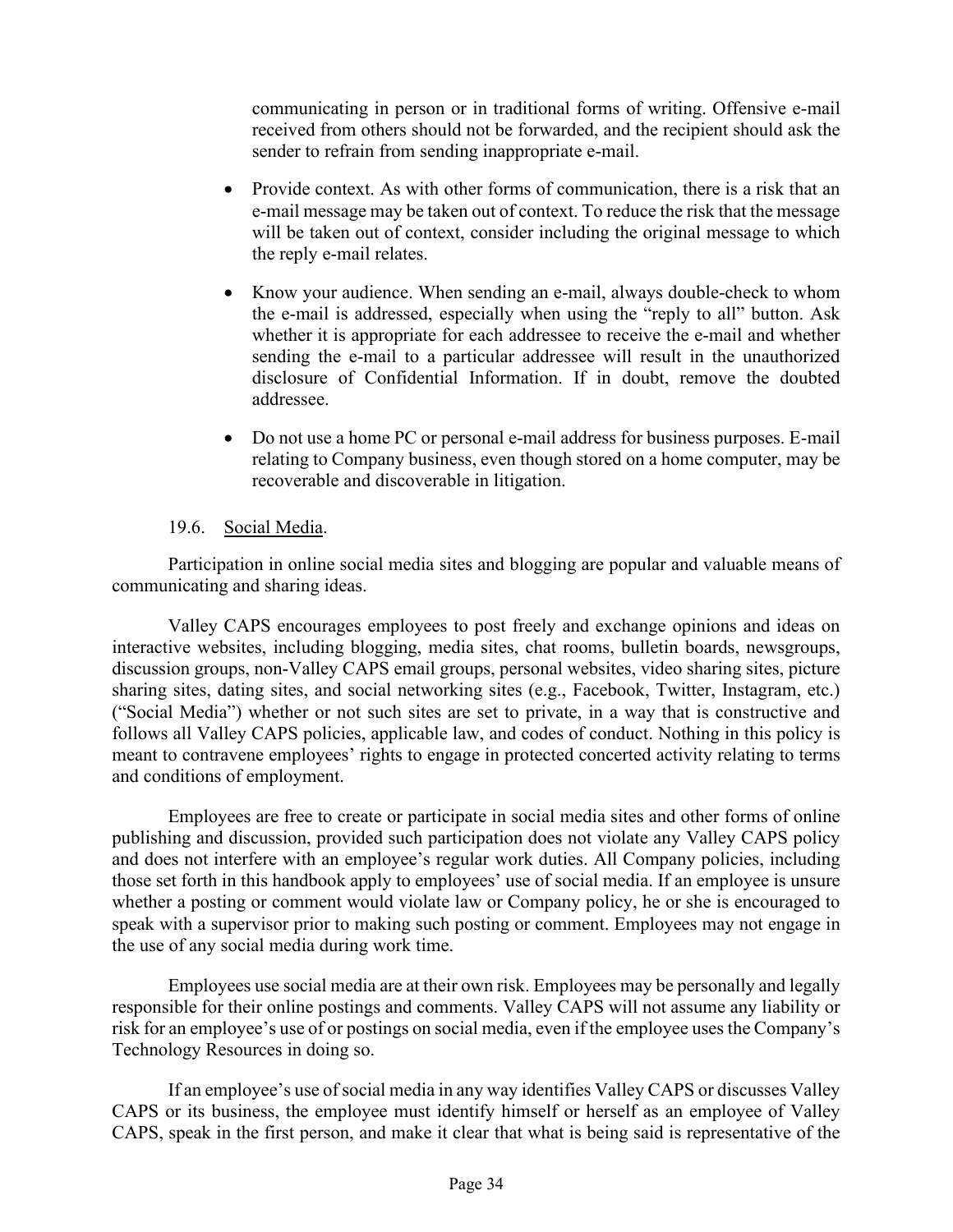employee's personal views and opinions and do not necessarily reflect the views and opinions of Valley CAPS. At a minimum, an employee's posting on Social Media should include the following standard disclaimer language: "I am an employee of Valley CAPS. The views expressed are mine alone and do not necessarily reflect the positions, strategies, or opinions of Valley CAPS." Employees may not represent or suggest that their opinions or positions are endorsed by Valley CAPS or any of its managers or employees. In addition, employees should not republish postings or statements of other Valley CAPS employees without making the same disclaimer that the views expressed are of an employee of Valley CAPS and do not reflect the positions, strategies, or opinions of Valley CAPS.

Employees must always follow Company policies regarding non-disclosure of Confidential Information as set forth in Section 19.7. Accordingly, employees are prohibited from revealing, or making any reference to, any proprietary or confidential information, consumer information, trade secrets, or any other information covered by Valley CAPS policies. Even vague or disguised references to such information could violate the Valley CAPS policies and applicable laws. Employees also must respect copyright and fair use laws when posting. Additionally, employees may not identify a Valley CAPS consumer, partner, vendor, supplier, or affiliate by name, nor discuss the confidential information of a Valley CAPS consumer, partner, vendor, supplier, or affiliate online. If an employee is unsure whether a posting or comment would violate this policy, he or she should consult with a supervisor.

Employees are prohibited from using Valley CAPS logos, trademarks or other intellectual property or adding a link to the Company's website without written permission from the Executive Directors. Valley CAPS monitors the use of its name, copyrights, trademarks, website, and other information on the Internet. Employees likewise may not post any content that is harassing, discriminatory, defamatory, threatening, disparaging, libelous or otherwise illegal or injurious.

Employees who allow others to post comments on their online activities are encouraged to carefully monitor the comments and remove any inappropriate postings to avoid violation of any Company policy. Employees who may have a workplace-related complaint, concern or criticism should bring it to the attention of a supervisor or other individual at Valley CAPS who can investigate the matter pursuant to Grievance Policy in Section 5.

Employees may not post photos of or identify any Valley CAPS consumers without the written authorization of the Executive Director.

Failure to adhere to Valley CAPS policies regarding the use of social media will be considered grounds for discipline up to and including termination. Such violations can also lead to serious legal ramifications for offending individuals, as they can be held personally liable for any post that is defamatory, proprietary, discriminatory, harassing, obscene, or in violation of any other law.

19.7. Confidential Information. The Company is very sensitive to the issue of protection of confidential or proprietary information of the Company, our consumers and third parties ("Confidential Information"). Therefore, employees are expected to use good judgment and to adhere to the highest ethical standards when using or transmitting Confidential Information on the Company's Technology Resources.

Employees should avoid sending Confidential Information via the Internet, except when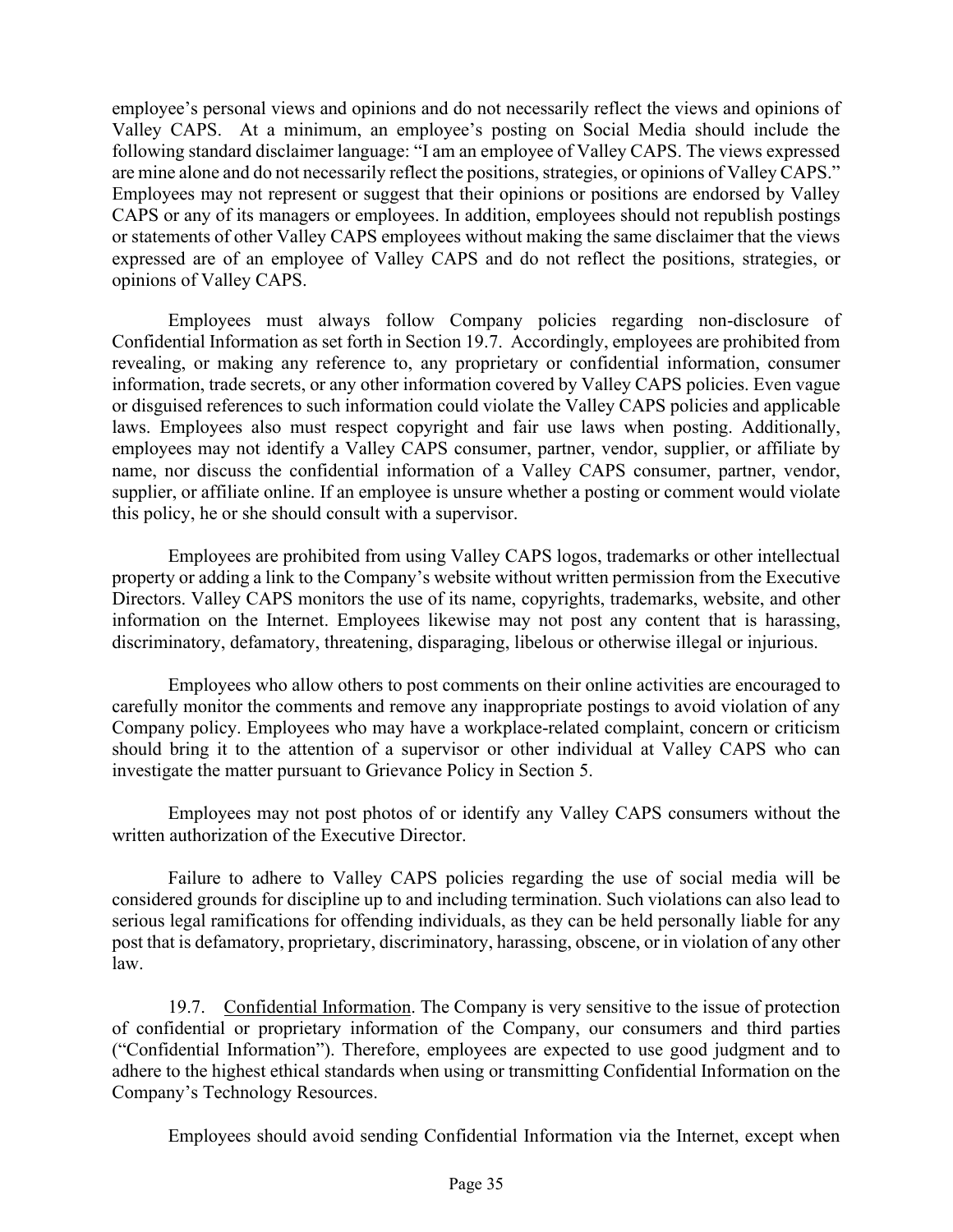absolutely necessary. Employees should verify electronic mail addresses before transmitting any messages containing Confidential Information. Confidential Information should not be accessed in the presence of unauthorized individuals. Similarly, Confidential Information should not be left visible or unattended. Moreover, any Confidential Information transmitted via Technology Resources should be marked with the following confidentiality legend: "This message contains confidential information. Unless you are the addressee (or authorized to receive for the addressee), you may not copy, use, or distribute this information. If you have received this message in error, please advise [employee's name] immediately at [employee's telephone number] or return it promptly by mail."

Employees are expected to maintain their passwords as confidential. Employees must not share passwords or access the password-protected systems of others without express authorization

19.8. Security. The Company has installed a variety of programs and devices to ensure the safety and security of the Company's Technology Resources. Any employee found tampering with or disabling any of the Company's security devices will be subject to discipline up to and including termination. To maintain the effectiveness of the Company's security measures, employees should use only secure networks established by the Company to access or use Confidential Information. Such information may not be downloaded, stored, or copied on any non-Company equipment or media (including personally owned computer, handheld devices, external memory devices, or disks) without prior, written approval of the Executive Director. If Confidential Information is downloaded, stored, or copied on non-Company equipment or media, the employee must take all appropriate measures to safeguard against loss, theft, damage, or breach of such equipment or media. If Confidential Information is downloaded, stored, or copied on non-Company equipment or media, employees must permanently delete such information prior to selling or otherwise transferring out of their own possession or control such equipment or media. If Confidential Information is downloaded, stored, or copied on non-Company equipment or media and employee resigns, is terminated, or is requested to do so by management, employees must delete all Confidential Information they received, including any and all copies thereof. Similarly, employees may not send Confidential Information to their personal e-mail accounts, even for work-related purposes, without prior, written approval of the Executive Director.

Any loss or suspected loss of Confidential Information, or any suspicious activity such as external hacking attempts or unusual activity, should be reported immediately to management.

19.9. Video Monitoring Policy. In order to ensure consumer safety, and to deter and detect illegal activity including theft, physical assault, and property damage, Valley CAPS monitors all common areas accessible to consumers through the use of video cameras. Employees should understand, therefore, that they have no expectation of privacy in the monitored areas. Information obtained through video monitoring will be used exclusively for security and safety purposes.

Video monitoring is conducted in accordance with all federal, state, and local laws. No audio is recorded, and cameras are prohibited in restrooms or changing areas. All video cameras are placed in conspicuous places and signs are posted in the common areas to notify employees and consumers that the area is being monitored.

Access to video recordings is limited to management, who periodically monitor the activity on the cameras or review recorded footage in response to a specific incident. Video cameras are not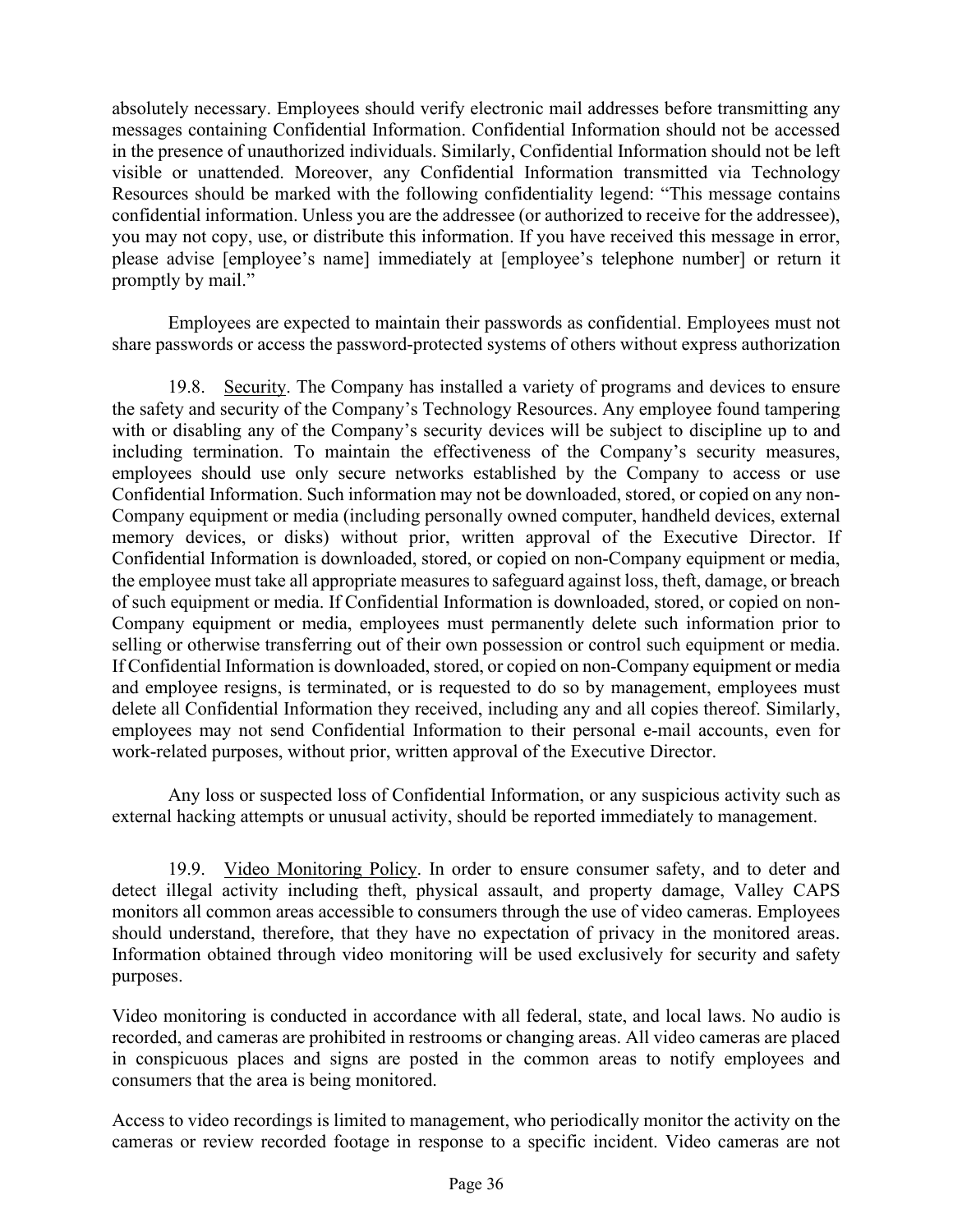monitored on a continuous basis and recorded video is kept for a period of 14 days unless it is required to be kept longer under applicable law. Therefore, any employee who believes that an incident involving safety or security occurred in a monitored area should report the incident to management immediately.

Employees should contact their supervisor or the Executive Director if they have questions about this policy.

19.10. Intellectual Property. Patents, copyrights, or other intellectual property resulting from work performed by employees in the course and scope of their employment by Valley CAPS must be in the name of the Manteca CAPS Corporation and will remain the property of Valley CAPS.

19.11. Software Use and License Restrictions. All software in use on the Company's Technology Resources is officially licensed software. No software is to be installed or used that has not been duly paid for and licensed appropriately for the use to which it is being put. No employee may load any software on the Company's computers, by any means of transmission, unless authorized by the Executive Director and thoroughly scanned for viruses or other malware prior to installation.

19.12. Photographs. Employees are prohibited from taking any photographs, digital or any other format, depicting or containing the image of any consumer unless written authorization is obtained from the Executive Director. Employees grant Valley CAPS the right and permission to use any photographs or video taken of them in the scope and course of their employment for marketing and other business purposes.

19.13. Phones and Other Personal Electronic Devices. Employees are requested to keep all personal telephone calls to a minimum and should limit those persons to whom Company telephone numbers are shared. Friends and relatives should be discouraged from calling during working hours unless there is an emergency. Phone calls will not be transferred to employees while the consumers are present unless there is an emergency. Under no circumstances are employees to make or charge a long-distance call to Valley CAPS unless it is work-related and approved by a supervisor.

Use of mobile and other personal electronic devices for private calls or messaging is prohibited during working hours. Your cell phone and or electronic devices can only be used on your breaks or lunch periods. Cell phones are not to be carried on your person or be in your possession during work hours. For those employees who are provided a mobile phone by Valley CAPS, use of the mobile phone shall be limited only to employment-related business except in cases of emergency. To the extent that a mobile phone or other personal electronic device is being used within an employee's scope of employment with Valley CAPS, the device should not be used while operating a vehicle. "Other personal electronic devices" include, but are not limited to, cell phones, laptops, tablets, and iPad.

19.14. Vehicles. When it is necessary and approved in writing by the Executive Director, staff members may use their own vehicles for Valley CAPS business and will be reimbursed at the rate approved by the Board of Directors in line with IRS guidelines. On extended trips, automobile mileage reimbursement may not total more than round trip economy airfare. Mileage accrued must be recorded and submitted on a Travel Expense Statement.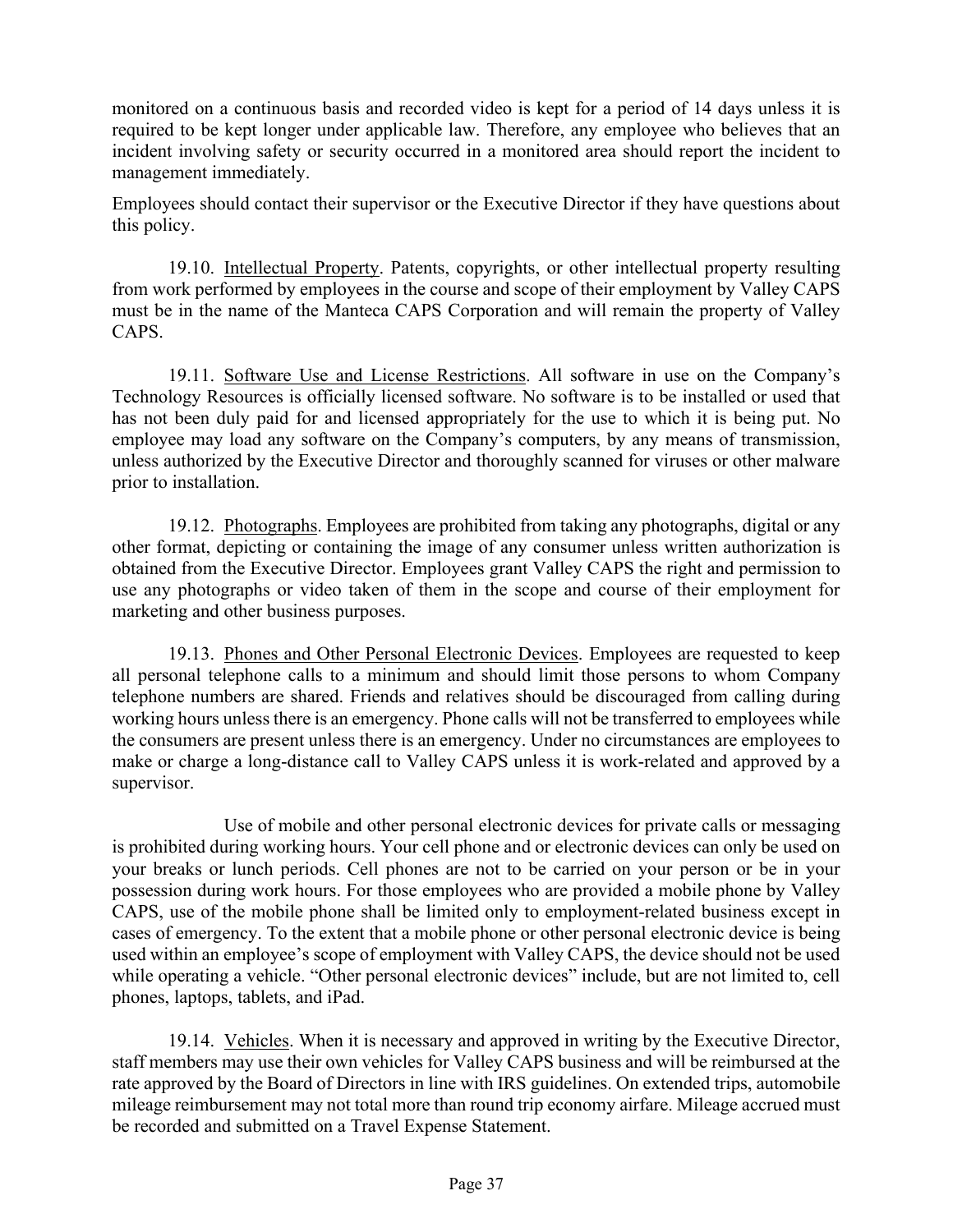Consumers may only be transported in Company vans or buses. Consumers may be transported in privately-owned automobiles under exigent circumstances only or with the approval of the Executive Director. Company vehicles cannot be used to transport persons not working or not enrolled at Valley CAPS without the approval of the Executive Director.

#### **20. INJURY AND ILLNESS PREVENTION PROGRAM**

The Company is committed to providing and maintaining a healthy and safe work environment for all employees. Our objective is to complete all work without injury, illness, and losses to personnel or equipment, and to eliminate or minimize all work hazards. Accordingly, the Company has instituted an Injury and Illness Prevention Program designed to protect the health and safety of all personnel. Every employee will receive a copy of the Company's General Safety Rules and will receive health and safety training as part of the Injury and Illness Prevention Program. A complete copy of the Injury and Illness Prevention Program is kept and implemented by the Safety Officer and is available for review.

All employees are required to know and comply with the Company's General Safety Rules and to follow safe and healthy work practices at all times. Employees may be subject to discipline for engaging in any unsafe or unhealthy work practice or for violating established safety rules. Employees also are required to report immediately to their supervisor any potential health or safety hazards, and all injuries or accidents. An employee will not be discriminated against for bringing to the attention of the designated safety officer any unsafe conditions or participating in our safety activities.

# **21. WORKPLACE SAFETY (PANDEMIC RELATED)**

21.1 Mandatory COVID-19 Vaccination. In accordance with California State Law, all Valley CAPS employees must be fully vaccinated with limited exceptions for approved religious or medical reasons. Employees are considered fully vaccinated two weeks after receiving the second dose of the Pfizer or Moderna vaccine, or the single dose of the Johnson & Johnson vaccine; to include the mandatory booster shot, six months after (or most current CDC guidance) from their last dose of one of the aforementioned vaccines. Valley CAPS will consider workplace accommodations as well as religious and medical exemptions related to the State vaccine mandate.

21.2 Mandatory COVID testing. All Valley CAPS employees must submit to mandatory COVID testing in accordance with State and local mandate. All employees that have not received their mandated vaccinations, to include booster shot, must test for COVID-19 once weekly until they are up to date on their vaccines. All fully vaccinated employees must test one time per month, or following absences related to illness or sick leave. Where State or Federal mandates fluctuate, Valley CAPS will comply with the latest guidance in this area.

21.3 Mandatory COVID screening. All employees will participate in a daily COVID screening. This includes an interactive questionnaire and touchless infrared temperature check. Employees are expected to answer the questionnaire honestly and completely.

21.4 Mandatory COVID reporting. Valley CAPS is required by State Law to report all positive COVID-19 test results to the local health department, Community Care Licensing, and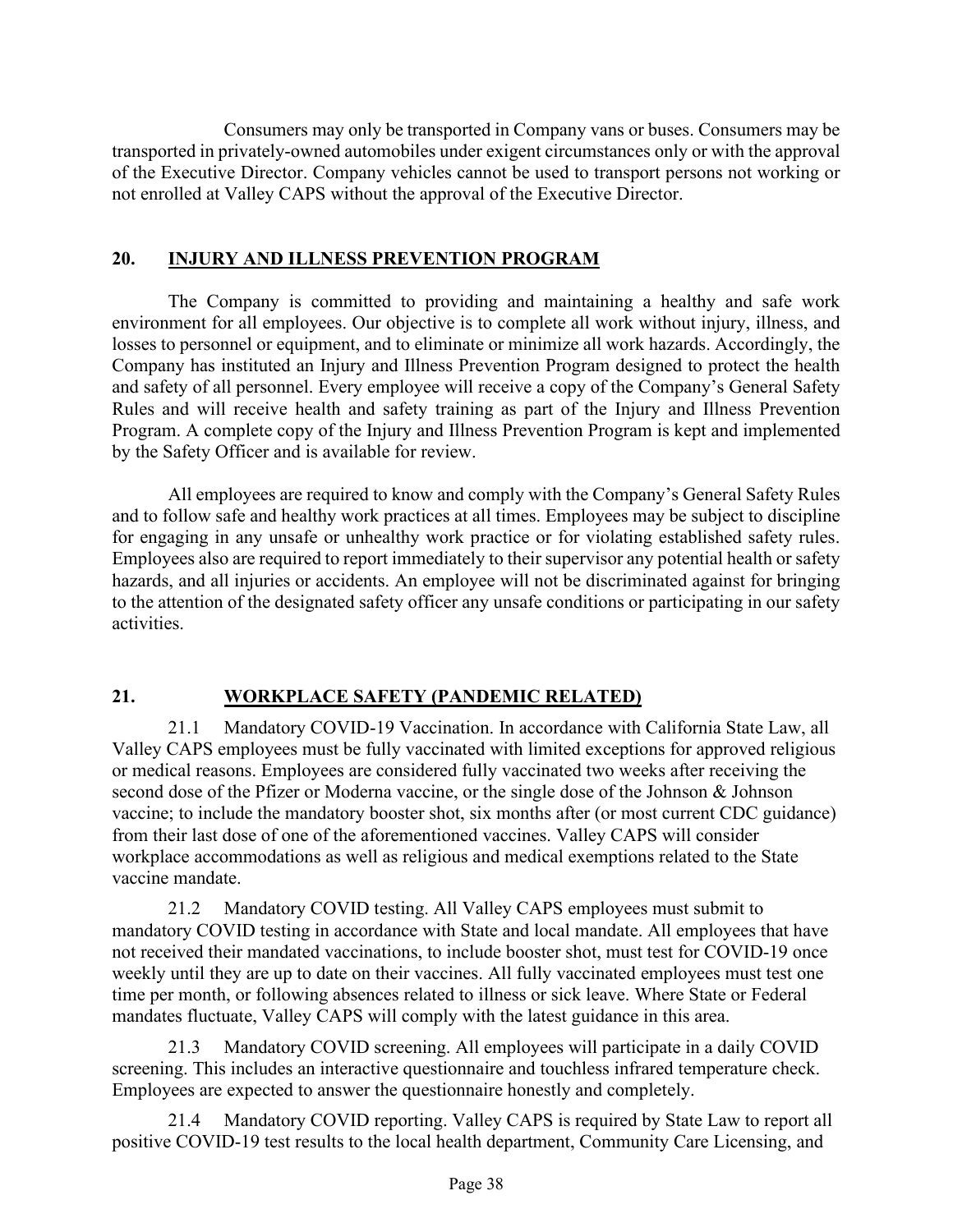Valley Mountain Regional Center.

21.5 Mandatory visitor screening. All Valley CAPS employees must obtain Supervisor approval prior to having visitors arrive at the work site. Upon obtaining approval for visitors, the employee must coordinate to have their visitor screened prior to entering the facility.

21.6 Personal Protective Equipment (PPE), Social Distancing. All Valley CAPS employees will follow local Health Department and Center for Disease Control (CDC) guidance regarding social distancing, workplace cleanliness, Personal Protective Equipment (PPE) mask mandates, and facility modifications.

21.7 Seasonal Illness / allergies during Pandemic. Employees are expected to exercise an overabundance of caution during routine or seasonal illness/allergies. If employees are feeling ill, they will notify their Supervisor and not report to work or leave work upon developing signs or symptoms of illness.

## **22. OTHER RULES**

22.1. Inspection of Work Areas. Valley CAPS reserves the right to inspect and search any and all work areas, workstations, desks, file cabinets, lockers, Company vehicles, and their contents for illegal drugs, alcohol, weapons, explosives, stolen property, or evidence in a workplace investigation. The Company will conduct inspections or searches when there is reasonable cause to believe that there are such items in the possession of the employee. The Company may confiscate such items and take any other appropriate action. "Reasonable cause" is defined as those facts that would lead a prudent person to believe that the employee has the items or that the items are in the area to be searched. Employees should have no reasonable expectation of privacy in Company-supplied property such as desks, file cabinets, lockers, Company vehicles. Inspections may occur at any time, with or without notice, by the Executive Director or his or her designee.

# **23. POLICY AGAINST HARASSMENT, DISCRIMINATION, AND RETALIATION**

23.1. Purpose. The Company is committed to providing a workplace free of unlawful harassment, discrimination, and retaliation (collectively "Prohibited Conduct"). This includes Prohibited Conduct based on sex (which includes Prohibited Conduct based on gender, gender expression, gender identity, pregnancy, perceived pregnancy, childbirth, breastfeeding or related medical conditions) and Prohibited Conduct based on such factors as race, color, creed, religion (including religious dress and religious grooming), national origin, citizenship, ancestry, age, physical disability, mental disability, medical condition, marital status, sexual orientation, domestic partner status, family care or medical leave status, military status, veteran status, genetic information, or any other basis protected by law. The Company will not tolerate discrimination, retaliation, and harassment of employees by managers, supervisors, or co-workers. Similarly, the Company will not tolerate Prohibited Conduct by its employees of non-employees with whom the Company has a business or service relationship. The Company will attempt to protect employees from Prohibited Conduct by non-employees in the workplace.

## 23.2. Definitions:

Harassment. Harassment includes verbal, physical, and visual conduct that creates an intimidating, offensive, or hostile working environment or that interferes with an employee's work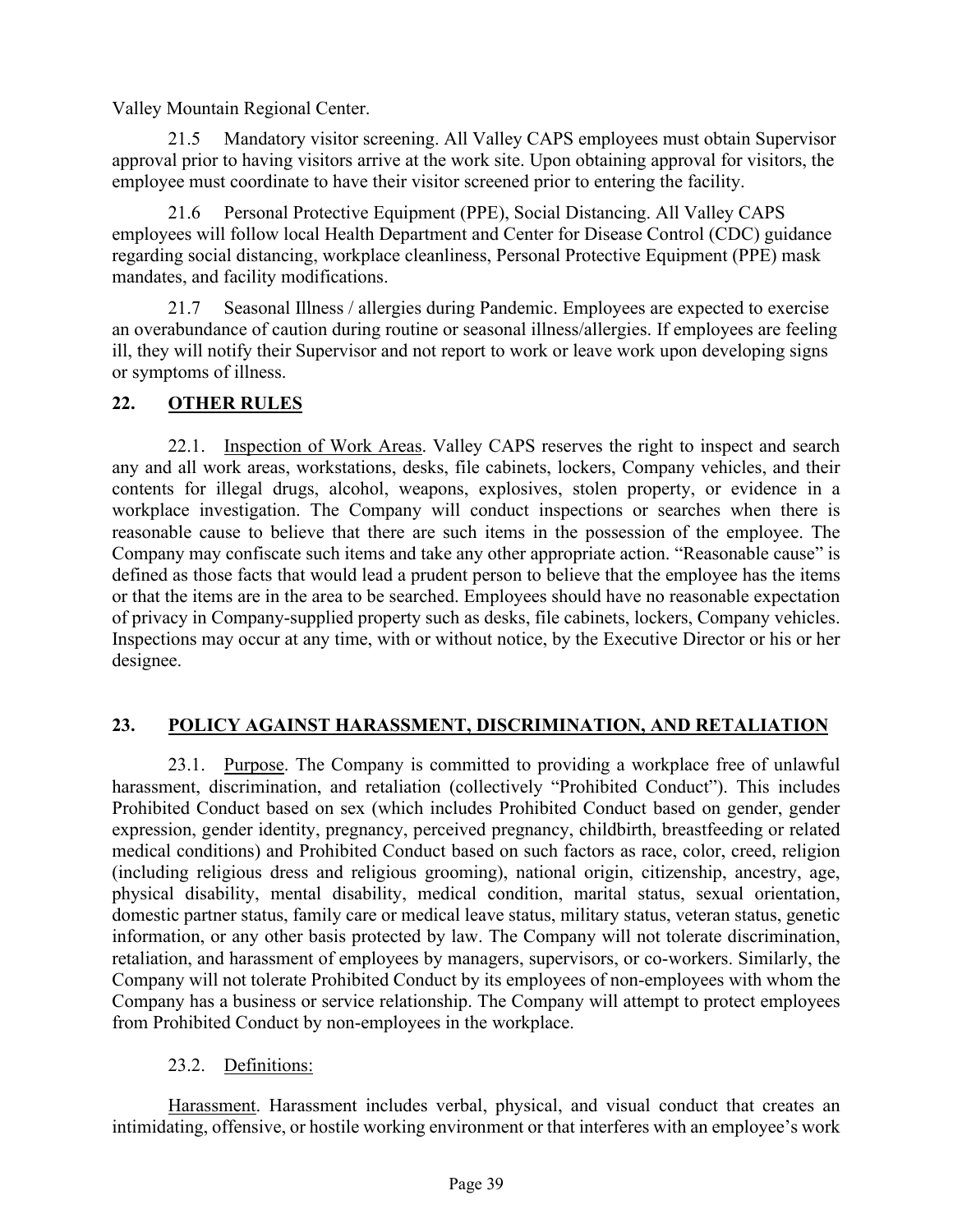performance. Such conduct constitutes harassment when: (1) submission to the conduct is made either an explicit or implicit condition of employment; (2) submission or rejection of the conduct is used as the basis for an employment decision; or (3) the harassment interferes with an employee's work performance or creates an intimidating, hostile, or offensive work environment.

Harassing conduct can take many forms and may include, but is not limited to, the following (when based upon an employee's protected status as noted above: slurs, jokes, statements, gestures, assault, impeding or blocking another's movement or otherwise physically interfering with normal work, pictures, drawings, or cartoons, violating someone's "personal space," foul or obscene language, leering, stalking, staring, unwanted or offensive letters or poems, offensive email or voicemail messages.

Sexually harassing conduct in particular may include all of these prohibited actions, as well as other unwelcome conduct, such as requests for sexual favors, conversation containing sexual comments, and other unwelcome sexual advances. Sexually harassing conduct can be by a person of either the same or opposite sex. Sexually harassing conduct need not be motivated by sexual desire to be violative of this policy.

Discrimination: Discrimination (when based on the employee's protected status as noted above) includes refusing to hire or employ a person or to refuse to select the person for a training program leading to employment or to bar or discharge a person from employment or from a training program leading to employment or to discriminate against the person in compensation or in terms, conditions, or privileges of employment (i.e. benefits, promotions, transfers, disciplinary action, etc.).

Retaliation: Retaliation includes the discharge, expulsion, or other discrimination against any person because he or she has opposed any practices prohibited by the California Fair Employment and Housing Act (FEHA) or because the person has filed a complaint, testified, or assisted in any proceeding under FEHA.

23.3. Reporting and Investigating Prohibited Conduct. The Company understands that victims of Prohibited Conduct are often embarrassed and reluctant to report such acts for fear of being blamed, concern about being retaliated against, or, in the case of sexual harassment, because it is difficult to discuss sexual matters openly with others. However, no employee should have to endure harassing, discriminatory or retaliatory conduct, and the Company therefore encourages employees to promptly report any incidents of Prohibited Conduct so that corrective action may be taken. Any incidents of Prohibited Conduct, including work-related Prohibited Conduct by any Company personnel (including supervisors and manager) or any other person (including thirdparty non-coworkers), should be reported immediately to the Human Resources Manager, who is responsible for investigating complaints. An employee is not required to complain to the Human Resources Manager if that person is the individual who is being complained about but may instead report the Prohibited Conduct to his or her immediate supervisor or the Executive Director. Supervisors and managers who receive complaints or who observe Prohibited Conduct should immediately inform the Human Resources Manager, the Executive Director, or other appropriate Company official so that an investigation may be initiated.

Every reported complaint of Prohibited Conduct will be investigated thoroughly and promptly by impartial and qualified personnel. The investigation will be managed in as confidential a manner as possible consistent with a full, fair, and proper investigation.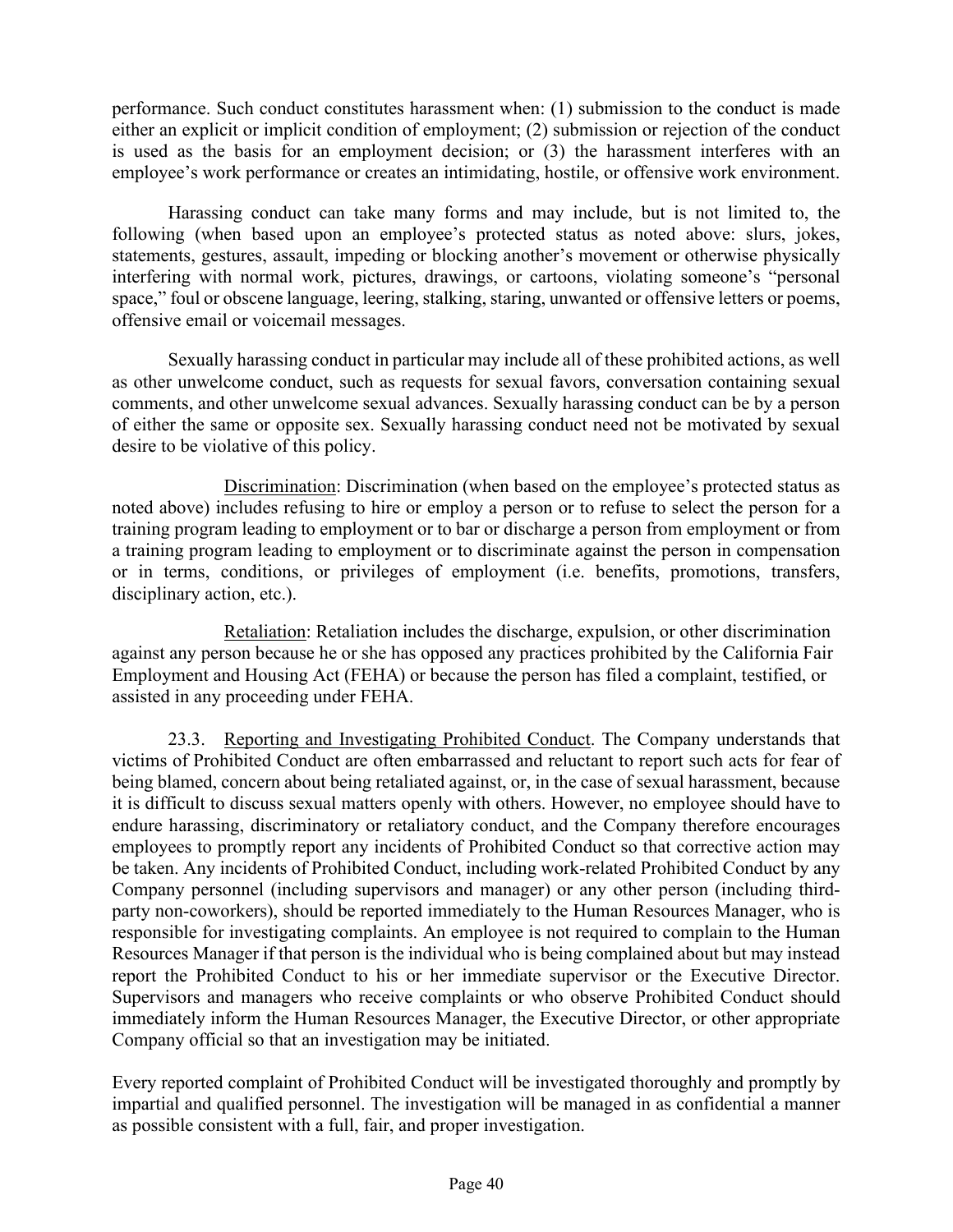In addition to notifying the Company about discrimination, harassment, or retaliation complaints, affected employees may also direct their complaints to the California Department of Fair Employment and Housing ("DFEH") or the U.S. Equal Employment Opportunity Commission ("EEOC"), which have the authority to conduct investigations. The deadline for filing complaints with the DFEH is three years from the date of the alleged unlawful conduct and the deadline to file complaints with the EEOC is three hundred (three hundred) days from the date of the alleged unlawful conduct. Employees can contact a DFEH or EEOC office at the locations listed in the Company's DFEH/EEOC poster or by checking the State Government listings in the local telephone directory.

23.4. Corrective Action. The Company will not tolerate retaliation against any employee for making a good faith complaint of Prohibited Conduct or for cooperating in an investigation. If discrimination, harassment, or retaliation is established, the Company will take corrective action. Corrective action may include, for example: training, referral to counseling, or disciplinary action ranging from a verbal or written warning to termination of employment, depending on the circumstances. With regard to acts of Prohibited Conduct by customers or vendors, corrective action will be taken after consultation with the Board of Directors.

23.5. Anti-Harassment Training. Every Company employee is required to undergo training regarding the prohibition on harassment, discrimination, retaliation, and abusive conduct within his or her first six months of employment or promotion to a supervisory position and at least once every two years thereafter. An employee who fails to comply with this policy may be subject to disciplinary action, up to and including termination of employment.

# **24. VIOLENCE IN THE WORKPLACE**

24.1. Statement of Policy. The Company recognizes that workplace violence is a concern among employers and employees across the country. The Company is committed to providing a safe, violence-free workplace. In this regard, the Company prohibits employees, consultants, customers, visitors, or anyone else on Company premises or engaging in a Company-related activity from behaving in a violent or threatening manner. Moreover, the Company seeks to prevent workplace violence before it begins and reserves the right to address certain behaviors, even in the absence of violent behavior. The Company believes that prevention of workplace violence begins with recognition and awareness of potential early warning signs and has established procedures within Human Resources for responding to any situation that presents the possibility of violence.

24.2. Workplace Violence Defined. Workplace violence includes, but is not limited to, the following:

- Threats of any kind.
- Threatening, physically aggressive, or violent behavior, such as intimidation of or attempts to instill fear in others.
- Other behavior that suggests a propensity towards violence, which can include belligerent speech, excessive arguing or swearing, sabotage, or threats of sabotage of Company property, or a demonstrated pattern of refusal to follow Company policies and procedures.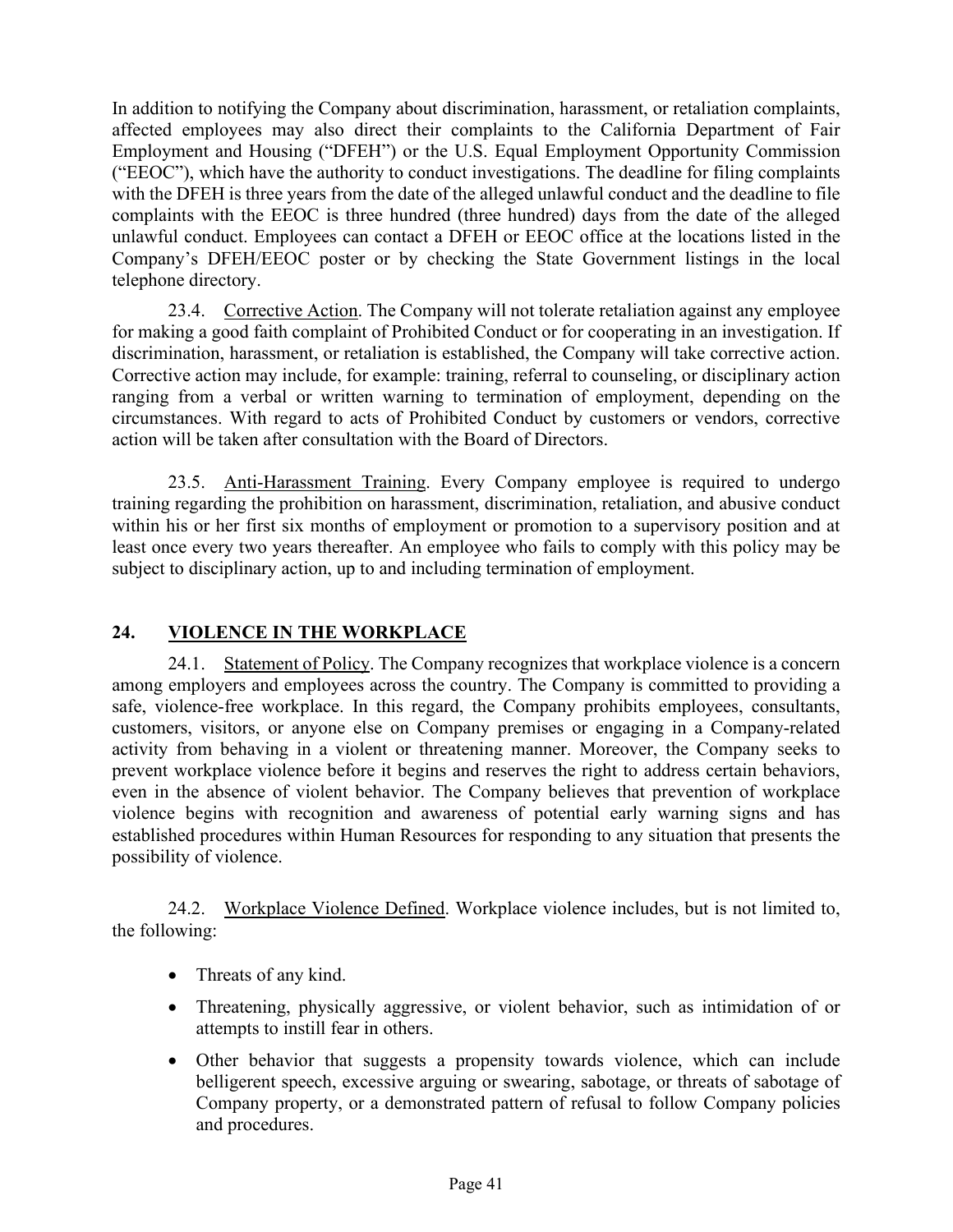- Defacing Company property or causing physical damage to the facilities; or
- With the exception of security personnel, bringing weapons or firearms of any kind on Company premises, in Company parking lots, or while conducting Company business.

24.3. Reporting. If any employee observes or becomes aware of any of the above-listed actions or behavior by an employee, customer, consultant, visitor, or anyone else, he or she should notify Human Resources immediately. Further, employees should notify Human Resources if any restraining order is in effect, or if a potentially violent nonwork-related situation exists that could result in violence in the workplace.

24.4. Investigation. All reports of workplace violence will be taken seriously and will be investigated promptly and thoroughly. In appropriate circumstances, the Company will inform the reporting individual of the results of the investigation. To the extent possible, the Company will maintain the confidentiality of the reporting employee and of the investigation. The Company may, however, need to disclose results in appropriate circumstances, for example, in order to protect individual safety. The Company will not tolerate retaliation against any employee who reports workplace violence.

24.5. Corrective Action and Discipline. If the Company determines that workplace violence has occurred, the Company will take appropriate corrective action and will impose discipline on offending employees. The appropriate discipline will depend on the particular facts but may include written or oral warnings, probation, reassignment of responsibilities, suspension, or termination. If the violent behavior is that of a non-employee, the Company will take appropriate corrective action in an attempt to ensure that such behavior is not repeated.

Under certain circumstances, the Company may forego disciplinary action on the condition that the employee takes a medical leave of absence. In addition, the Company may request that the employee participate in counseling, either voluntarily or as a condition of continued employment.

# **25. MANDATED REPORTING OF ABUSE**

25.1 Statement of Policy. The Company is committed to providing a safe environment free of unlawful dependent adult or elder abuse or neglect. In this regard, the Company prohibits employees, consultants, customers, visitors, or anyone else on Company premises from abusing or neglecting any dependent adult or elder. The Company will not tolerate dependent adult or elder abuse or neglect by any employee, manager, or supervisor. As an employee of the Company, you are by law a mandated reporter. A mandated reporter must report: physical abuse, neglect, financial abuse, abandonment, isolation, and abduction.

## 25.2 Definitions:

Mandated Reporter. Any person who has assumed full or intermittent responsibility for care or custody of an elder or dependent adult, whether or not that person receives compensation, including administrators, supervisors, and any licensed staff of a public or private facility that provides care or services for elder or dependent adults, or any elder or dependent adult care custodian, health practitioner, clergy member, or employee of a county adult protective services agency, county in-home support services agency, county public authority, or a local law enforcement agency, is a mandated reporter. Cal. Welf. & Inst. Code § 15630(a).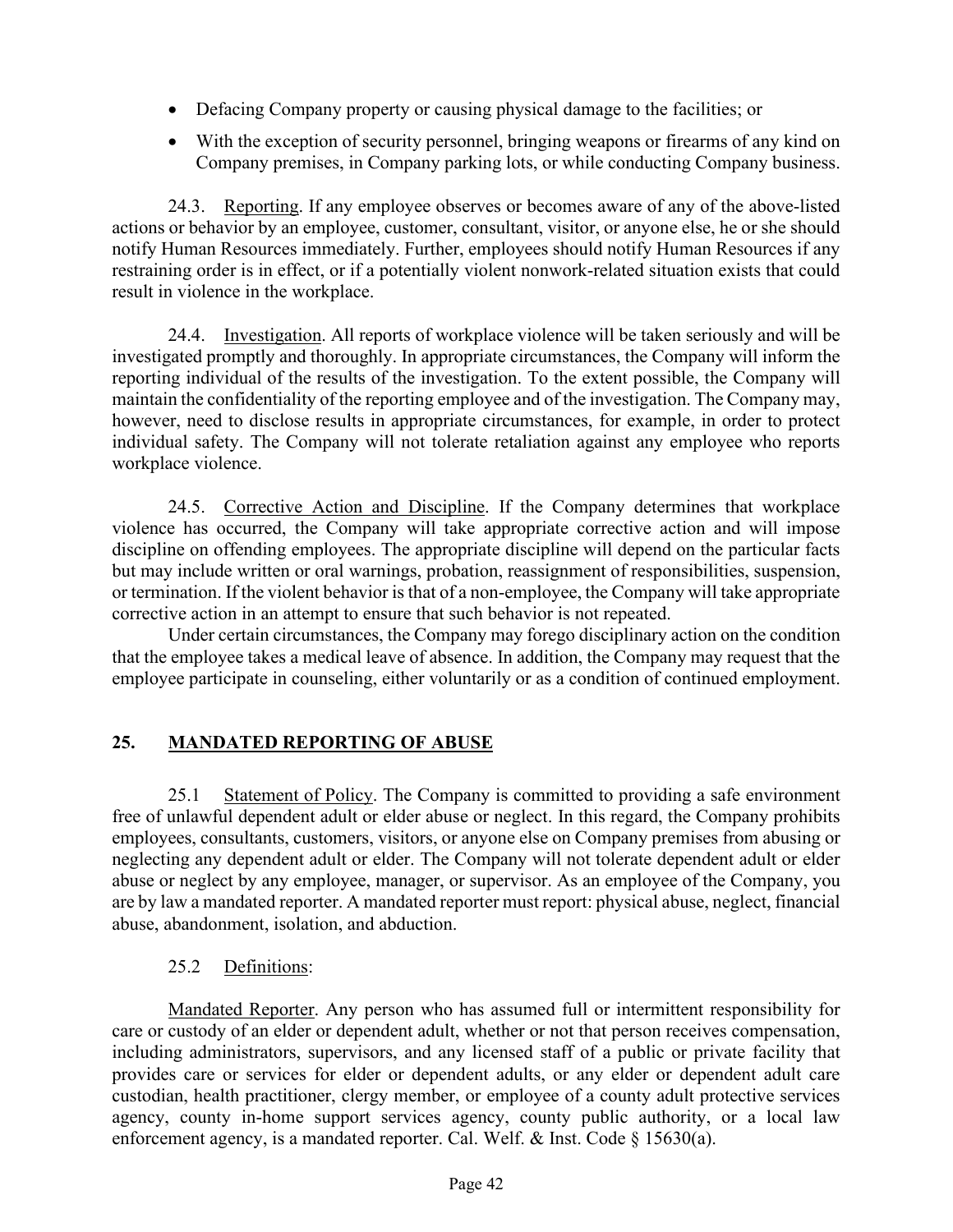Abuse. Abuse includes, but is not limited to the following:

- Any treatment with resulting
	- o Physical harm,
	- o Pain,
	- o Mental suffering, or
	- o Deprivation by a care custodian of goods or services that are necessary to avoid physical harm or mental suffering.

Physical Abuse. Physical abuse includes, but is not limited to any of the following:

- Assault,
- Battery,
- Assault with a deadly weapon or force likely to produce great bodily injury,
- Unreasonable physical constraint, or prolonged or continual deprivation of food or water,
- Sexual assault, which includes any of the following:
	- o Sexual battery,
	- o Rape,
	- o Rape in concert,
	- o Spousal rape,
	- o Incest,
	- o Sodomy,
	- o Oral copulation,
	- o Sexual penetration, or
	- o Lewd or lascivious acts.
- Or use of a physical or chemical restraint or psychotropic medication under any of the following conditions:
	- o For punishment.
	- o For a period beyond that for which the medication was ordered, or
	- o For any purpose not authorized by the physician and surgeon.

Neglect. Neglect includes, but is not limited to the following:

- The negligent failure of any person, having the care or custody of an elder or a dependent adult, to exercise that degree of care that a reasonable person in a like position would exercise; or
- The negligent failure of an elder or dependent adult to exercise that degree of selfcare that a reasonable person in a like position would exercise.
- Failure to assist in personal hygiene, or in the provision of food, clothing, or shelter.
- Failure to provide medical care for physical and mental health needs.
- Failure to protect from health and safety hazards.
- Failure to prevent malnutrition or dehydration.
- Substantial inability or failure of an elder or dependent adult to manage their own finances.
- Failure of an elder or dependent adult to satisfy the needs listed above, for themselves as a result of poor cognitive functioning, mental limitation, substance abuse, or chronic poor health.
- If an elder or dependent adult is homeless and is also unable to meet any of the needs listed above.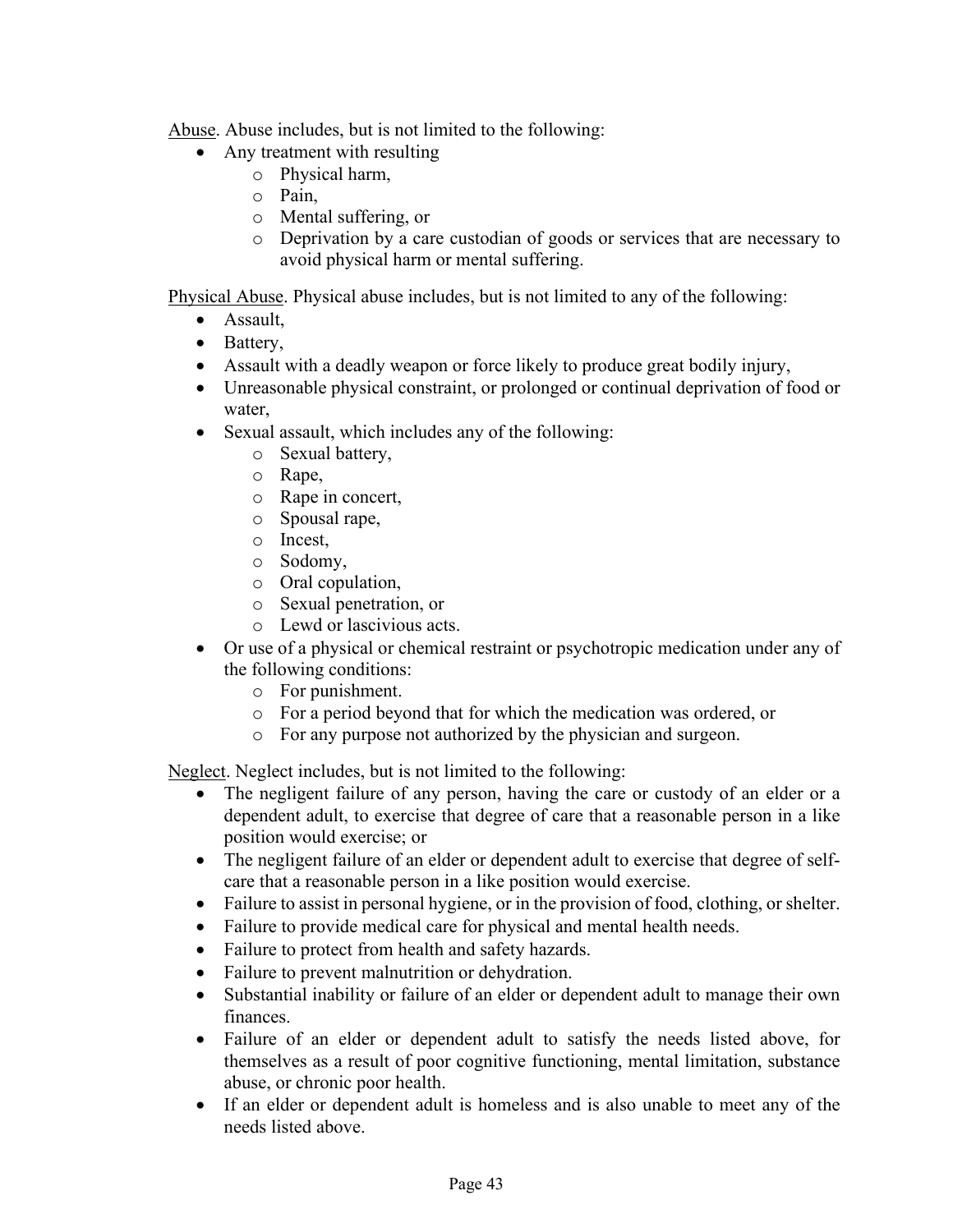Elder. Elder means any person residing in this state who is 65 years of age or older. Cal. Welf. & Inst. Code § 15610.27.

Dependent Adult. Dependent adult means any person residing in this state, between the ages of 18 and 64, who has physical or mental limitations that restrict his or her ability to carry out normal activities or to protect his or her rights including, but not limited to, persons who have physical or developmental disabilities or whose physical or mental abilities have diminished because of age. It also includes any person between the ages of 18 and 64 who is admitted as an inpatient to a 24-hour health facility. Cal. Welf. & Inst. Code § 15610.23.

25.3 Employee's Reporting Responsibilities. If any employee observes, becomes aware of, or suspects any of the above-listed actions or behavior by any employee, customer, consultant, visitor, or anyone else, he or she must notify Human Resources, the Executive Director, or his or her direct supervisor or other manager immediately. Any employee who makes a mandated report in good faith will not face disciplinary action or any retaliation by the Company for having made the report.

#### 25.4 The Company's Reporting Responsibilities.

## 25.4.1 Reporting for Physical Abuse.

25.1.1. Reporting suspected or alleged physical abuse that results in serious bodily injury requires: (1) making an immediate telephone report to the local law enforcement agency, no later than within two hours of the mandated reporter observing, obtaining knowledge of, or suspecting the physical abuse; and (2) submitting a written report to the local ombudsman, the corresponding licensing agency, and the local law enforcement agency within two hours of the mandated reporter observing, obtaining knowledge of, or suspecting the physical abuse. Any employee who observes or becomes aware of suspected or alleged physical abuse, whether or not it results in serious bodily injury, must immediately notify Human Resources, the Executive Director, or his or her direct supervisor or other manager so that the Company can meet its obligations to timely and properly report the matter to the appropriate agencies.

25.1.2. Reporting suspected or alleged physical abuse that does not result in serious bodily injury requires: (1) making an immediate telephone report to the local law enforcement agency, no later than within two hours of the mandated reporter observing, obtaining knowledge of, or suspecting the physical abuse; and (2) submitting a written report to the local ombudsman, the corresponding licensing agency, and the local law enforcement agency within two hours of the mandated reporter observing, obtaining knowledge of, or suspecting the physical abuse. Any employee who observes or becomes aware of suspected or alleged physical abuse, whether or not it results in serious bodily injury, must immediately notify Human Resources, the Executive Director, or his or her direct supervisor or other manager so that the Company can meet its obligations to timely and properly report the matter to the appropriate agencies.

25.4.2 Reporting Non-Physical Abuse. Reporting suspected or alleged abuse that is not physical abuse requires the mandated reporter to make a telephone report and submit a written report to the local ombudsman or the local law enforcement agency. Any employee who observes or becomes aware of suspected or alleged non-physical abuse, whether or not it results must immediately notify Human Resources, the Executive Director, or his or her direct supervisor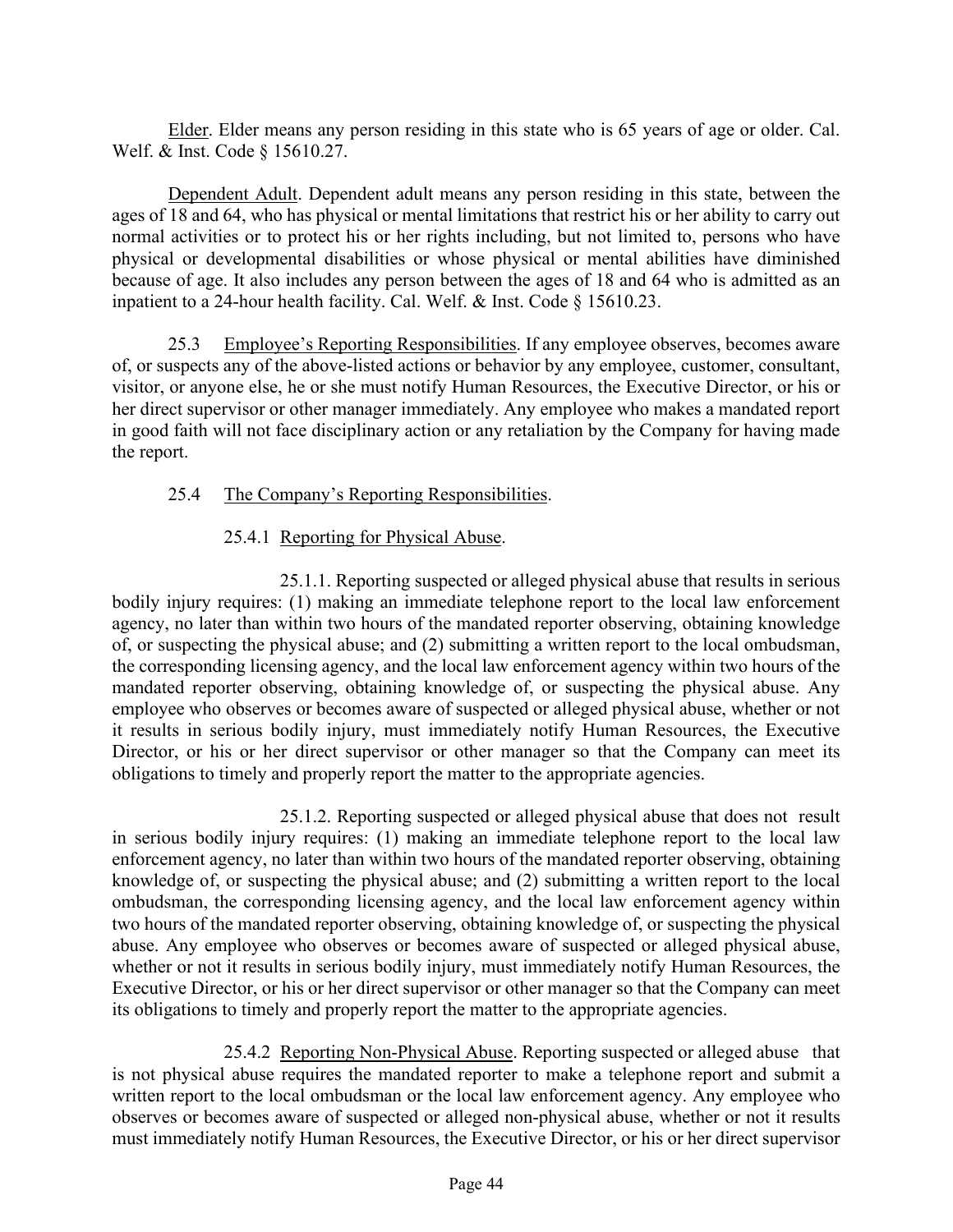or other manager so that the Company can meet its obligations to timely and properly report the matter to the appropriate agencies.

25.5 Corrective Action. The Company will not tolerate retaliation against any employee for making a good faith report of suspected or alleged abuse or neglect to a dependent adult or elder. If unlawful dependent adult or elder abuse or neglect is established, or if it is established that an employee failed to make a mandated report under this policy or retaliated against any other person for having made a mandated report, the Company will take corrective action. Corrective action may include, for example: training, referral to counseling, or disciplinary action ranging from a verbal or written warning to termination of employment, depending on the circumstances. Government agencies responsible for enforcement of the laws prohibiting dependent adult or elder abuse may also independently take action against any person who is found to be in violation of law, including that a failure to make a mandatory report may result in fines ranging from One Thousand Dollars (\$1,000) to Five Thousand Dollars (\$5,000) and imprisonment for six (6) months to one (1) year, depending on the circumstances. Cal. Welf. & Inst. Code § 15630(h). Thus, it is imperative that any employee who observes, becomes aware of, or suspects any abuse or neglect notify Human Resources, the Executive Director, or his or her direct supervisor or other manager immediately.

## **26. SMOKE/TOBACCO-FREE FACILITY**

In the best interests of consumers, employees, and the general public, Valley CAPS prohibits the use of all tobacco products and e-cigarettes/vape pens at all times on Company facility grounds and in Company vehicles. Each facility has a designated smoking/tobacco use area for staff and participants.

## **27. SUBSTANCE ABUSE POLICY FOR A DRUG-FREE WORKPLACE**

Valley CAPS desires to maintain a workplace that is free of drugs and alcohol and to discourage drug and alcohol abuse by its employees. Employees who are under the influence of a drug or alcohol in the workplace compromise the Company's business and operations and endanger their own health and safety and the health and safety of our consumers and others with whom we have contact. Substance abuse in the workplace can also cause a number of other workrelated problems, including absenteeism and tardiness, substandard job performance, increased workloads for co-workers, disruptive behavior, and loss of good customer relations. To further its interest in avoiding all such consequences, Valley CAPS has established this policy concerning the use of alcohol and drugs. As a condition of continued employment with Valley CAPS, each employee must abide by this policy.

# 27.1. Definitions. For purposes of this policy:

27.1.1. "Illegal drugs or other controlled substances" means any drug or substance that is not legally obtainable; is legally obtainable but has not been legally obtained; or has been legally obtained but is being sold or distributed unlawfully. Marijuana is considered an "illegal drug" under federal law and this policy despite any change in state law.

27.1.2. "Legal drug" means any drug, including any prescription drug or over-thecounter drug, which has been legally obtained and that is not unlawfully sold or distributed.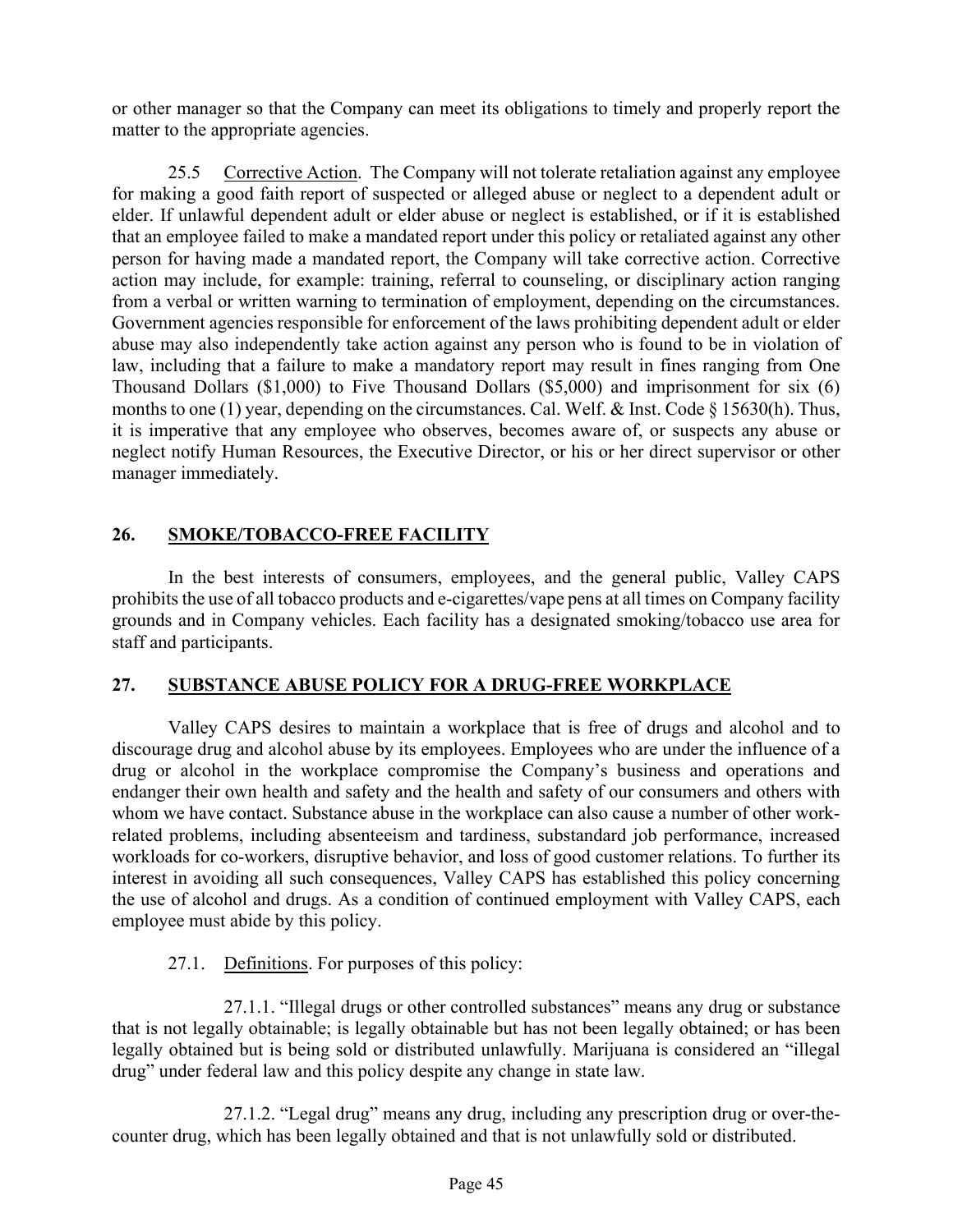27.1.3. "Abuse of any legal drug" means the use of any legal drug: for any purpose other than the purpose for which it was prescribed or manufactured; or in a quantity, frequency, or manner that is contrary to the instructions or recommendations of the prescribing physician or manufacturer.

27.1.4. "Reasonable suspicion" includes a suspicion that is based on specific personal observations such as an employee's manner, disposition, muscular movement, appearance, behavior, speech, or breath odor; information provided to management by an employee, law enforcement officials, or a security service, or by other persons believed to be reliable; or a suspicion that is based on other surrounding circumstances. Other surrounding circumstances include, but are not limited to, any accident which causes injury to persons or property.

27.1.5. "Possession" means that an employee has the substance on his or her person or otherwise under his or her control.

27.2. Scope. The prohibitions of this policy apply whenever the interests of Valley CAPS may be adversely affected, including any time the employee is: on Valley CAPS premises; conducting or performing Valley CAPS business, regardless of location; operating or responsible for the operation, custody, or care of Valley CAPS equipment or other property; or responsible for the safety of others in connection with, or while performing, Valley CAPS-related business. An employee who is convicted under a criminal drug statute for a violation occurring in the workplace or during any Valley CAPS-related activity or event may be deemed to have violated this policy.

27.3. Prohibitions. The following acts are prohibited and will subject an employee to termination: the unauthorized use, possession, purchase, sale, manufacture, distribution, transportation, or dispensation of alcohol; being under the influence of alcohol; the use, possession, purchase, sale, manufacture, distribution, transportation, or dispensation of any illegal drug or other controlled substance; being under the influence of any illegal drug, or other controlled substance; the abuse of any legal drug; the purchase, sale, manufacture, distribution, transportation, dispensation, or possession of any legal prescription drug in a manner inconsistent with law; and working while impaired by the use of a legal drug whenever such impairment might: endanger the safety of the employee or some other person; pose a risk of significant damage to Company property or equipment; or substantially interfere with the employee's job performance or the efficient operation of Company business or equipment.

27.4. Disciplinary Action. A first violation of this policy is likely to result in immediate termination, whenever the prohibited conduct: causes injury to the employee or any other person or, in the sole opinion of management, endangers the safety of the employee or any other person; results in significant damage to Company property or equipment or, in the sole opinion of management, poses a risk of significant damage; involves the sale or manufacture of illegal drugs or other controlled substances; involves the possession, distribution, or dispensation of illegal drugs or other controlled substances or alcohol in a quantity greater than for personal use; involves the failure of employee to report a criminal conviction as required below. In any other circumstances, Valley CAPS may choose not to terminate an employee for a first violation of this policy if the employee satisfactorily participates in and completes an approved drug or alcohol abuse assistance or rehabilitation program when recommended to do so by Valley CAPS.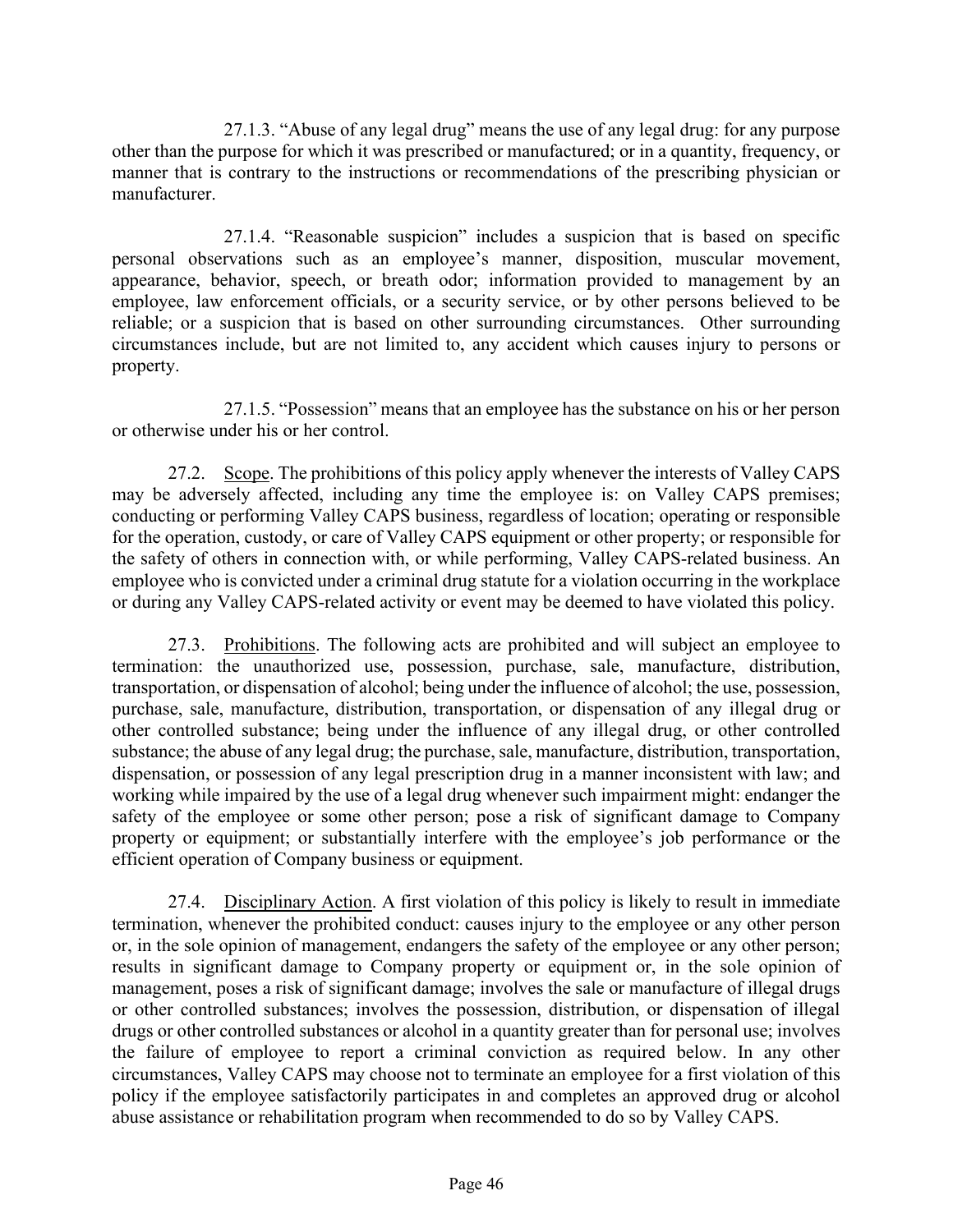A subsequent violation of this policy at any time is very likely to result in immediate termination.

27.5. Use of Legal Drugs. Valley CAPS recognizes that employees may, from time to time, be prescribed legal drugs that, when taken as prescribed or according to the manufacturer's instructions, may result in impairment. Employees may not work while impaired by the use of legal drugs if the impairment might endanger the employee or someone else, pose a risk of significant damage to Company property, or substantially interfere with the employee's job performance. If an employee is so impaired by the appropriate use of legal drugs, he or she should not report to work. To accommodate the absence, the employee may use accrued vacation time or sick leave. The employee may also contact the Executive Director to determine whether or not he or she qualifies for an unpaid leave of absence, such as family care or medical leave. Nothing in this policy is intended to sanction the use of accrued vacation time or sick leave to accommodate absences due to the abuse of legal drugs. Further, nothing in this policy is intended to diminish our commitment to employ and accommodate qualified disabled individuals.

## 27.6. Unregulated or Authorized Conduct.

27.6.1. Customary Use of Over-The-Counter Drugs. Nothing in this policy is intended to prohibit the customary and ordinary purchase, sale, use, possession, or dispensation of over-the-counter drugs, so long as that activity does not violate any law or result in an employee being impaired by the use of such drugs in violation of this policy.

27.6.2. Off-the-Job Conduct. This policy is not intended to regulate off-the-job conduct, so long as the employee's off-the-job use of alcohol or drugs does not result in the employee being under the influence of or impaired by the use of alcohol or drugs in violation of this policy.

27.6.3. Confidentiality. Disclosures made by employees to Valley CAPS concerning their use of legal drugs will be treated confidentially and will not be revealed to managers or supervisors unless there is an important work-related reason to do so and in order to determine whether it is advisable for the employee to continue working. Disclosures made by employees to Valley CAPS concerning their participation in any drug or alcohol rehabilitation program will be treated confidentially.

## 27.7. Drug Testing.

As part of our employment screening process, any applicant to whom an offer of employment is made must pass a test for controlled substances. The offer of employment is conditioned on a negative test result. Furthermore, employees who are required to have a Class B or Commercial Class C driver's license will be required to submit to drug testing every two years. If an employee refuses to cooperate with the administration of the drug test, the refusal will be managed in the same manner as a positive test result.

If an employee's supervisor or manager has a reasonable suspicion that the employee is working in an impaired condition or otherwise engaging in conduct that violates this policy, the employee will be asked about any observed behavior and offered an opportunity to give a reasonable explanation. If the employee is unable to explain the behavior, he or she will be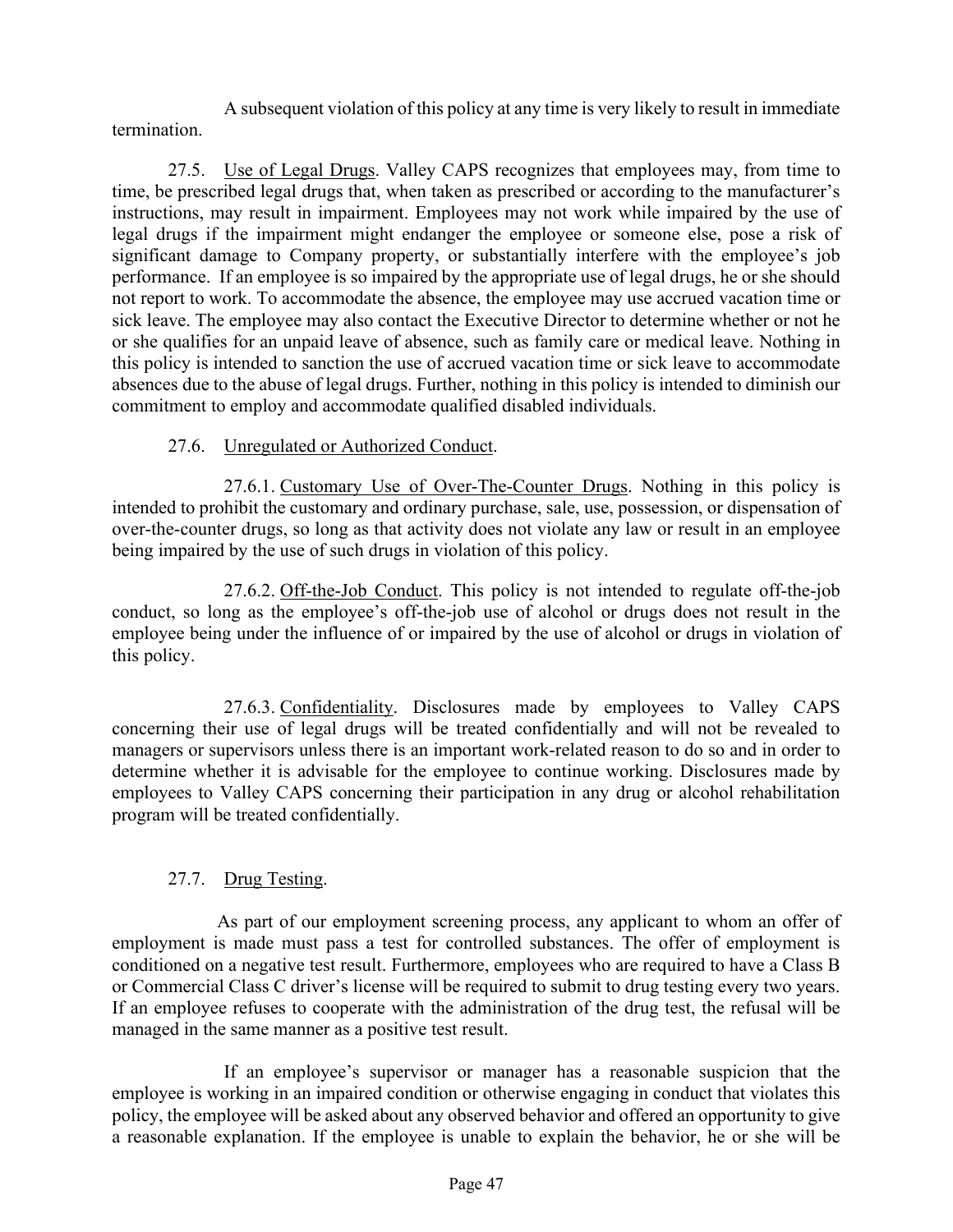requested to immediately take a drug test. If the employee refuses to cooperate with the administration of the drug test, the refusal will be managed in the same manner as a positive test result.

Valley CAPS will refer the applicant or employee to an independent, National Institute on Drug Abuse (NIDA)-certified medical clinic or laboratory, for testing. Valley CAPS will pay the cost of the test and reasonable transportation costs to the testing facility. The employee will have the opportunity to alert the clinic or laboratory personnel to any prescription or nonprescription drugs that he or she has taken that may affect the outcome of the test. All drug testing will be performed by urinalysis. Initial screening will be done by an EMIT II. Positive results will be confirmed by gas chromatography/mass spectrometry. The clinic or laboratory will inform Valley CAPS as to whether the applicant passed or failed the drug test. If an applicant or employee fails the test, he or she will be considered to be in violation of this policy and will be subject to revocation of employment offer or discipline accordingly.

Any employee subject to testing under this policy will be asked to sign a form acknowledging the procedures governing testing and consenting to: (a) the collection of a urine sample for the purpose of determining the presence of alcohol and/or drugs; and (b) the release to Valley CAPS of medical information regarding the test results. Refusal to sign the agreement and consent form, or to submit to the drug test, will result in the revocation of an applicant's employment offer or will subject an employee to discipline up to and including termination.

All drug-testing records will be treated as confidential.

# **28. PERFORMANCE IMPROVEMENT AND DISCIPLINE**

Any deviation from accepted standards of performance or conduct or violation of any policy, procedure, guideline, or written rule may subject an employee to disciplinary action. The at-will nature of the employment relationship means that an employee may be terminated without resort to any formal system of warnings or discipline. Valley CAPS may nevertheless exercise its discretion to progressively discipline an employee, without abrogation of the at-will status, according to one or more of the following steps:

28.1. Verbal Reminder. The immediate supervisor may meet with the employee to review job standards, discuss current performance, and suggest ways to improve, taking note of the date and content of the verbal reminder.

28.2. Written Reminder. The immediate supervisor may complete a written reminder sheet, including a statement of the job standards, current performance, recommended means of demonstrating improved performance, and target date for improvement, with copies to the affected employee, his or her personnel file, and the Executive Director.

28.3. Termination. If terminated, the employee will usually receive a notice and other documentation at an exit interview. If the employee is not available for an exit interview, the notice of termination and other documentation will be sent by certified mail to his or her last known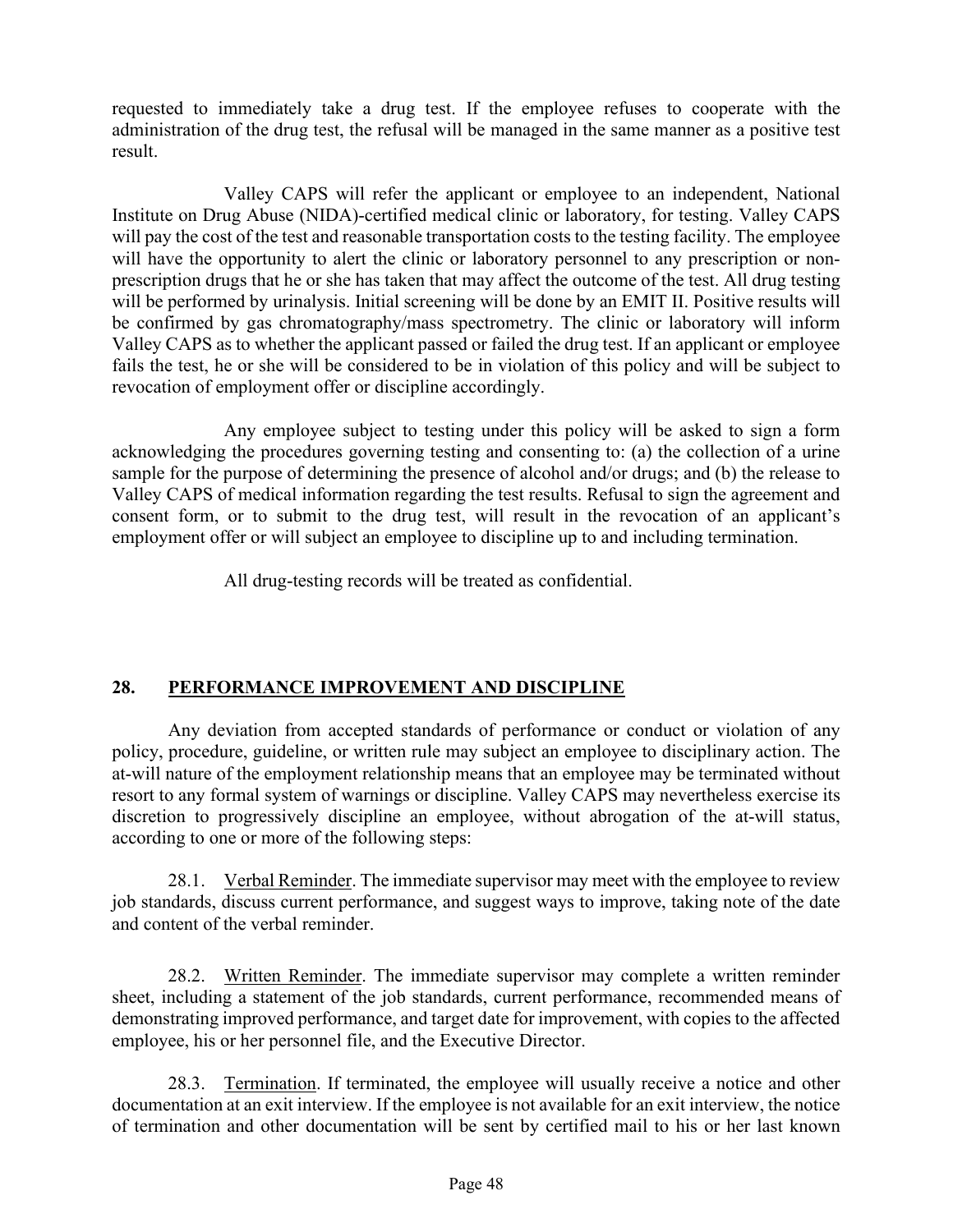address. Copies of termination notices will also be sent to the personnel file, the Executive Director, and the Chairperson of the Personnel Committee established by the Board of Directors.